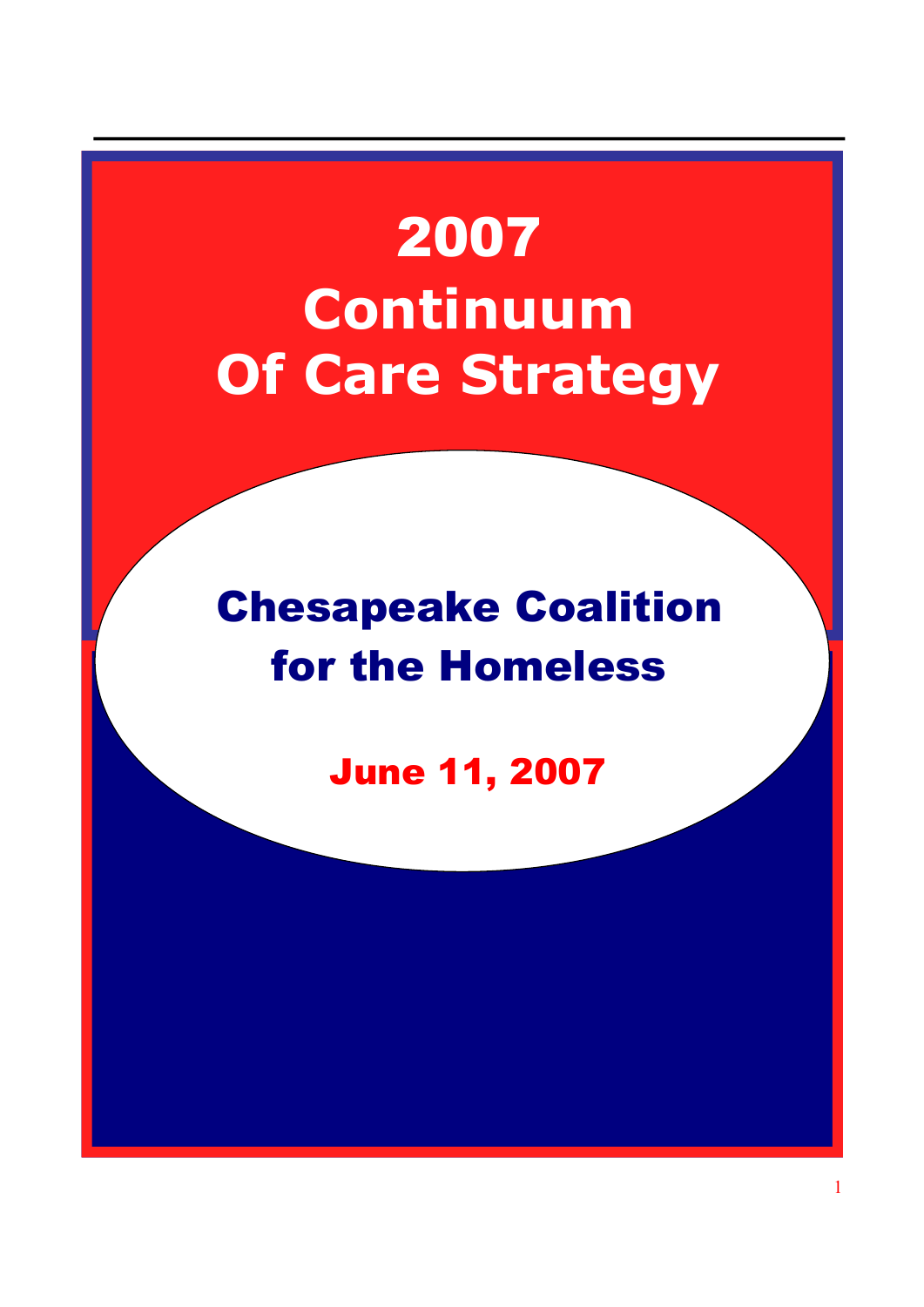# **2007 Continuum of Care Strategy**

# **Chesapeake, Virginia**

*Submitted by Chesapeake Coalition for the Homeless June11, 2007*

Chesapeake Coaltion for the Homeless Strategy (VA512), 2007 2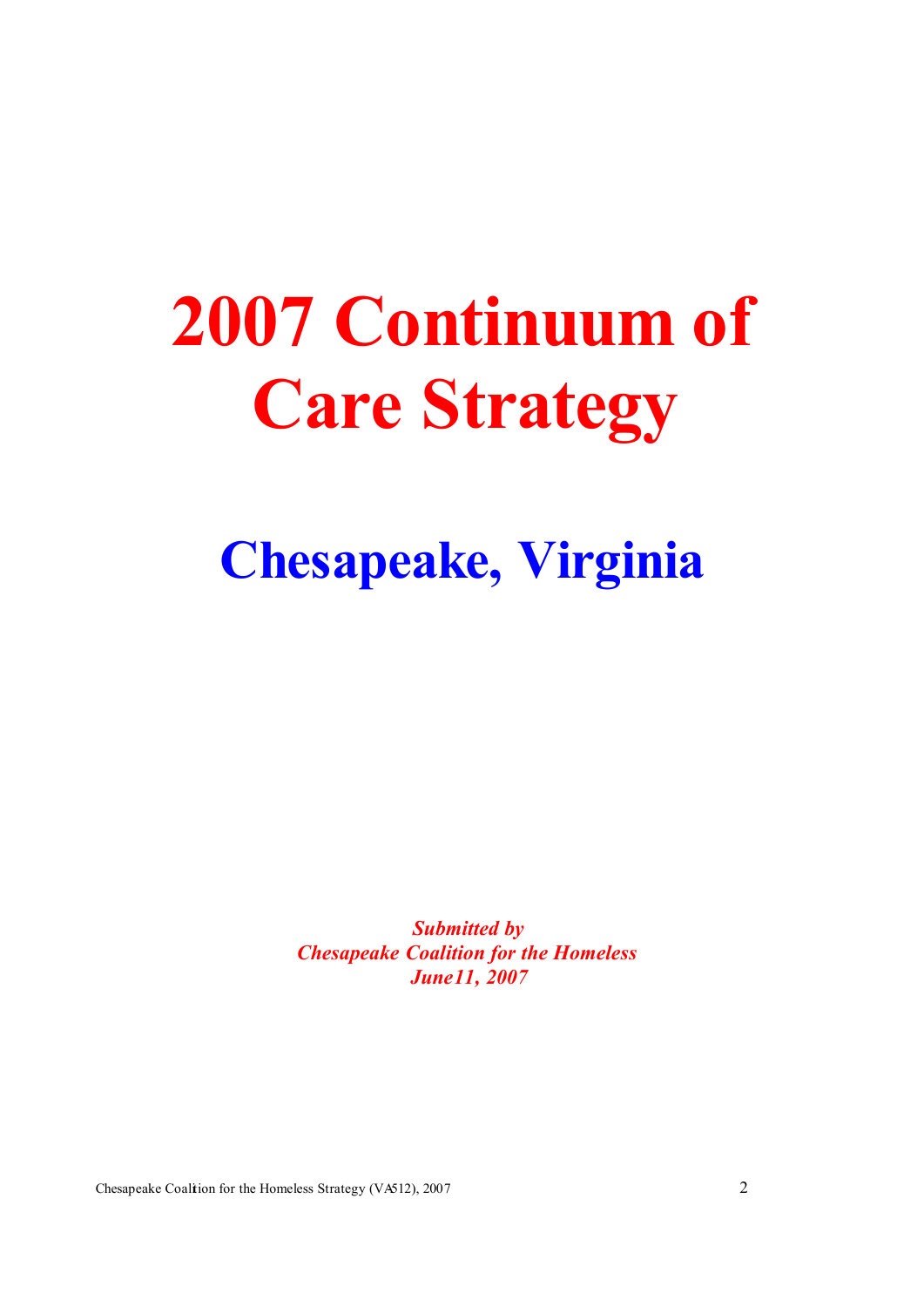# **Part I: CoC Organizational Structure**

| <b>HUD-Defined CoC Name:*</b>                                                                |                            |                    | CoC Number*        |  |  |  |  |  |  |  |  |
|----------------------------------------------------------------------------------------------|----------------------------|--------------------|--------------------|--|--|--|--|--|--|--|--|
| Chesapeake CoC                                                                               |                            |                    | VA-512             |  |  |  |  |  |  |  |  |
| *HUD-defined CoC names and numbers are available at:                                         |                            |                    |                    |  |  |  |  |  |  |  |  |
| www.hud.gov/offices/adm/grants/fundsavail.cfm. If you do not have a HUD-defined CoC name and |                            |                    |                    |  |  |  |  |  |  |  |  |
| number, enter the name of your CoC and HUD will assign you a number.                         |                            |                    |                    |  |  |  |  |  |  |  |  |
|                                                                                              |                            |                    |                    |  |  |  |  |  |  |  |  |
| <b>A: CoC Lead Organization Chart</b>                                                        |                            |                    |                    |  |  |  |  |  |  |  |  |
| CoC Lead Organization: Chesapeake Coalition for the Homeless                                 |                            |                    |                    |  |  |  |  |  |  |  |  |
| <b>CoC Contact Person: Patrick Hughes</b>                                                    |                            |                    |                    |  |  |  |  |  |  |  |  |
| <b>Contact Person's Organization Name: Department of Neighborhood Services</b>               |                            |                    |                    |  |  |  |  |  |  |  |  |
| <b>Street Address: 306 Cedar Road</b>                                                        |                            |                    |                    |  |  |  |  |  |  |  |  |
| City: Chesapeake                                                                             |                            | State:<br>Virginia | <b>Zip</b> : 23322 |  |  |  |  |  |  |  |  |
| <b>Phone Number:</b> (757) 382-6018                                                          | Fax Number: (757) 382-8555 |                    |                    |  |  |  |  |  |  |  |  |
| <b>Email Address:</b> phughes@cityofchesapeake.net                                           |                            |                    |                    |  |  |  |  |  |  |  |  |

# **B: CoC Geography Chart**

| <b>Geographic Area Name</b> | 6-digit<br>Code | <b>Geographic Area Name</b> | 6-digit<br>Code |
|-----------------------------|-----------------|-----------------------------|-----------------|
| Chesapeake VA               | 510288          |                             |                 |
|                             |                 |                             |                 |
|                             |                 |                             |                 |
|                             |                 |                             |                 |
|                             |                 |                             |                 |
|                             |                 |                             |                 |
|                             |                 |                             |                 |
|                             |                 |                             |                 |
|                             |                 |                             |                 |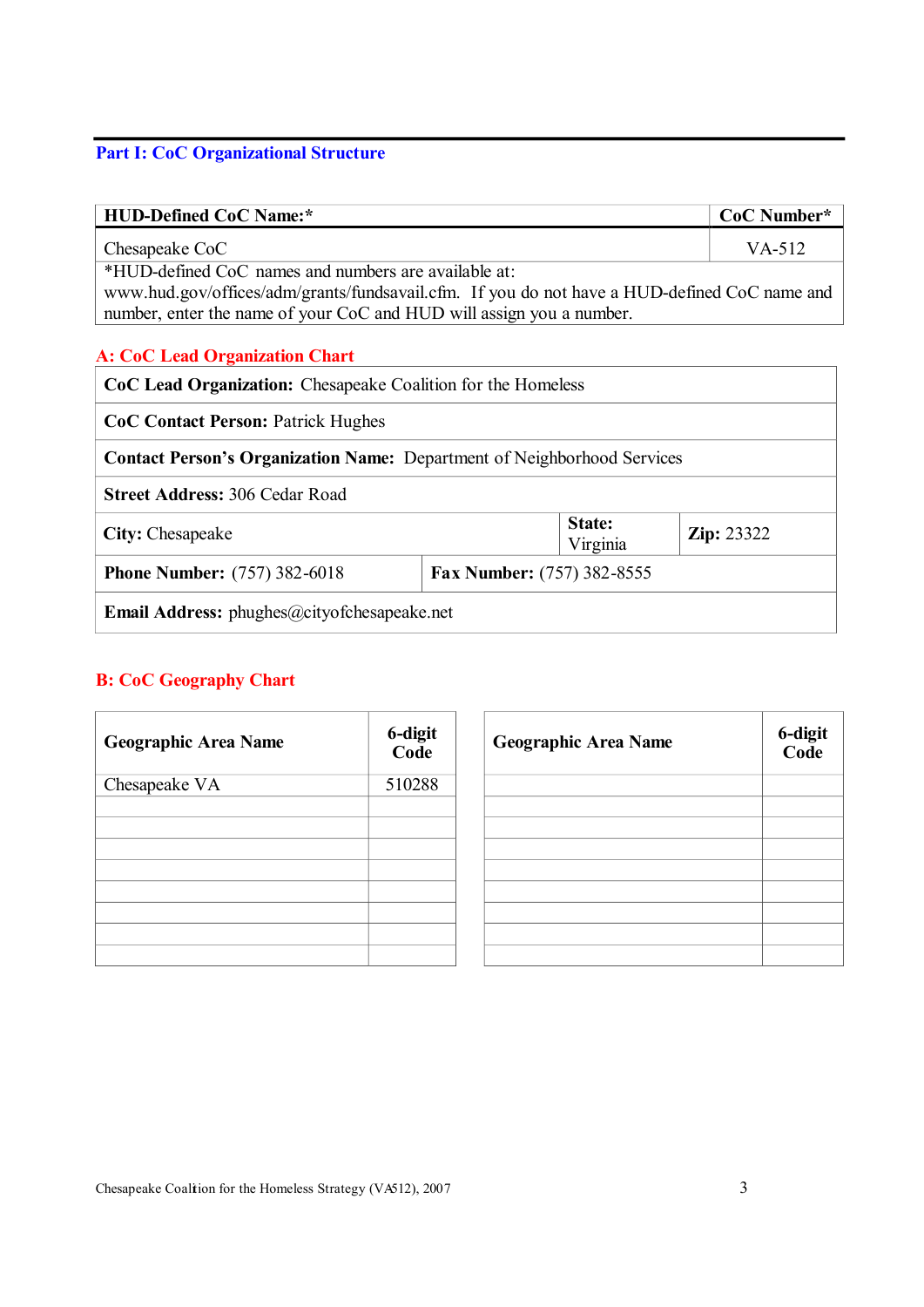# **CoC Structure and Decision-Making Processes**

## **C: CoC Groups and Meetings Chart**

|              | <b>CoC Planning Groups</b>                                                                                                                                                                                      | Atl         | (check only<br>At | <b>Meeting Frequency</b><br>one column)<br>At l |              | <b>Enter the</b><br>number of<br>organization<br>s/ entities<br>that are<br>members of<br>each CoC<br>planning<br>group listed |  |  |  |  |  |
|--------------|-----------------------------------------------------------------------------------------------------------------------------------------------------------------------------------------------------------------|-------------|-------------------|-------------------------------------------------|--------------|--------------------------------------------------------------------------------------------------------------------------------|--|--|--|--|--|
|              | CoC Primary Decision-Making Group (list only one group)                                                                                                                                                         |             |                   |                                                 |              | on this chart.                                                                                                                 |  |  |  |  |  |
|              | <b>Name: General Operations Committee</b>                                                                                                                                                                       | $\mathbf X$ |                   |                                                 |              | 6                                                                                                                              |  |  |  |  |  |
| Role:        | Assess current needs/issues, set meeting agendas, make recommendations to                                                                                                                                       |             |                   |                                                 |              |                                                                                                                                |  |  |  |  |  |
|              | full group, develop annual budget and work plan for CCH approval.                                                                                                                                               |             |                   |                                                 |              |                                                                                                                                |  |  |  |  |  |
|              | Other CoC Committees, Sub-Committees, Workgroups, etc.                                                                                                                                                          |             |                   |                                                 |              |                                                                                                                                |  |  |  |  |  |
|              | <b>Name: Education Committee</b>                                                                                                                                                                                |             | $\mathbf{X}$      |                                                 |              | 5                                                                                                                              |  |  |  |  |  |
| Role:        | Develop and disseminate written and verbal information to the community and political<br>leaders informing them of homeless issues in Chesapeake.                                                               |             |                   |                                                 |              |                                                                                                                                |  |  |  |  |  |
| Name:        | <b>Ranking Committee</b>                                                                                                                                                                                        |             |                   |                                                 | X            | 3                                                                                                                              |  |  |  |  |  |
| Role:        | Reads applications, Coalition strategies and priorities, and ranks applications according to the<br>greatest need in the community                                                                              |             |                   |                                                 |              |                                                                                                                                |  |  |  |  |  |
| Name:        | <b>Discharge Planning Committee</b>                                                                                                                                                                             |             |                   | $\mathbf{X}$                                    |              | 6                                                                                                                              |  |  |  |  |  |
| Role:        | Develop policy/agreements with local hospital, correctional facilities, foster care agency and<br>mental health facilities related to appropriate discharge of homeless clients.                                |             |                   |                                                 |              |                                                                                                                                |  |  |  |  |  |
|              | <b>Name: Strategic Planning Committee</b>                                                                                                                                                                       |             |                   |                                                 | $\mathbf{X}$ | $\overline{3}$                                                                                                                 |  |  |  |  |  |
| Role:        | Work with consultant to plan and implement strategic planning process.                                                                                                                                          |             |                   |                                                 |              |                                                                                                                                |  |  |  |  |  |
| Name:        | <b>Point-in-Time Committee</b>                                                                                                                                                                                  |             | $\mathbf{X}$      |                                                 |              | 6                                                                                                                              |  |  |  |  |  |
| Role:        | Plan and develop surveys, interview forms and questionnaire as well as arrange providers to<br>implement a 24-hour shelter and street count.                                                                    |             |                   |                                                 |              |                                                                                                                                |  |  |  |  |  |
| Name:        | <b>Regional Homeless Taskforce</b>                                                                                                                                                                              | X           |                   |                                                 |              | $\overline{\mathbf{3}}$                                                                                                        |  |  |  |  |  |
| Role:        | Coordinate and develop action surrounding regional homeless issues, including permanent<br>supportive housing, identifying gaps in services and funding sources from city governments<br>and local foundations. |             |                   |                                                 |              |                                                                                                                                |  |  |  |  |  |
| Name:        | <b>Regional HMIS Taskforce</b>                                                                                                                                                                                  |             | $\mathbf{X}$      |                                                 |              | 3                                                                                                                              |  |  |  |  |  |
| <b>Role:</b> | Review HMIS data, discuss and train on upgrades and improvements to software, adapt forms<br>and reports as needed.                                                                                             |             |                   |                                                 |              |                                                                                                                                |  |  |  |  |  |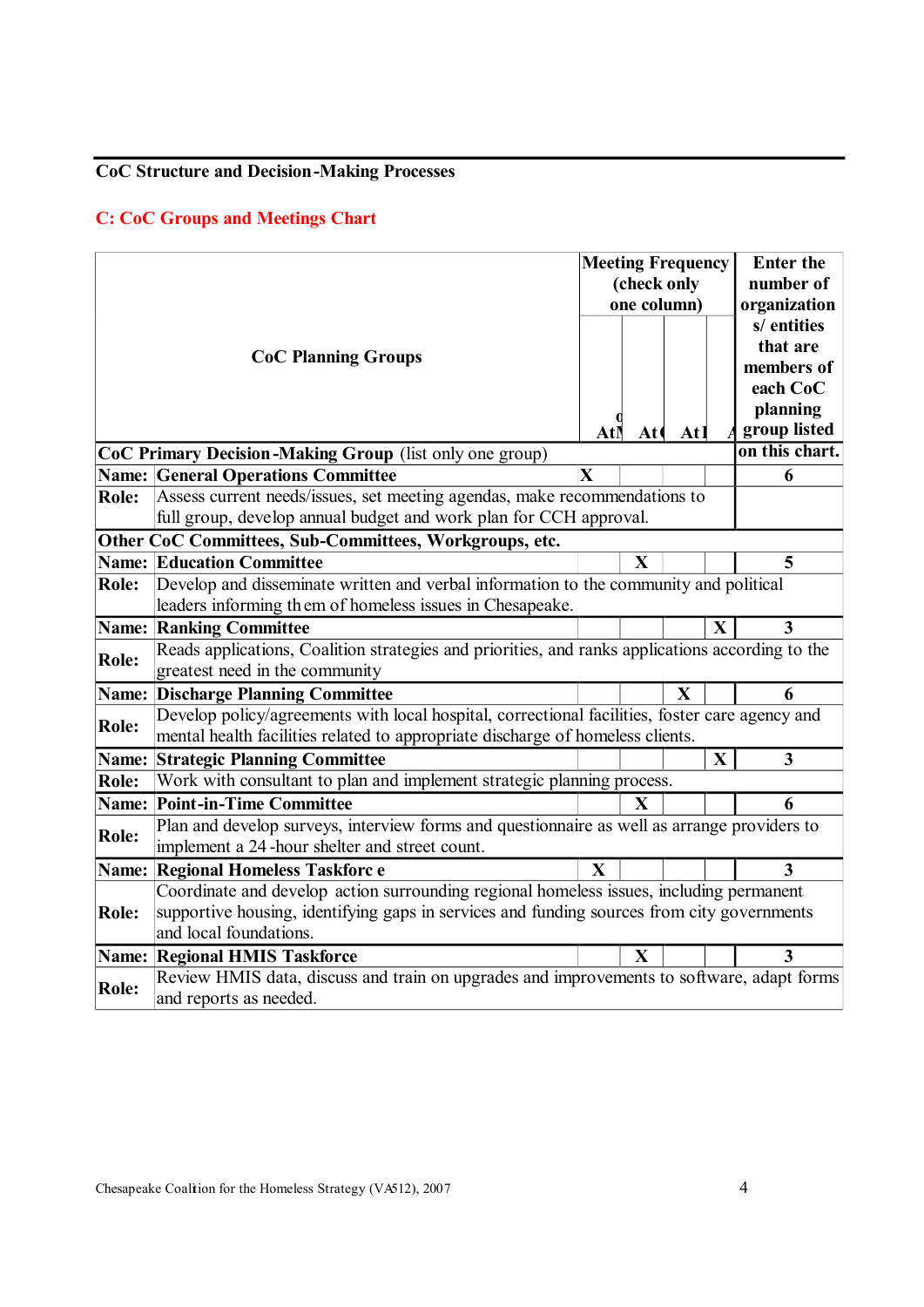# **D: CoC Planning Process Organizations Chart**

|                                    | <b>Specific Names of All CoC Organizations</b>                                                                                             | Geographic Area<br><b>Represented</b>              | <b>Subpopulations</b><br>Represented, if<br>$any^*$<br>(no more than 2)<br>per organization) |           |
|------------------------------------|--------------------------------------------------------------------------------------------------------------------------------------------|----------------------------------------------------|----------------------------------------------------------------------------------------------|-----------|
|                                    | <b>STATE GOVERNMENT AGENCIES</b>                                                                                                           |                                                    |                                                                                              |           |
|                                    | Va. Employment Commission                                                                                                                  | CHESAPEAKE, VA                                     |                                                                                              |           |
|                                    | <b>LOCAL GOVERNMENT AGENCIES</b>                                                                                                           |                                                    |                                                                                              |           |
|                                    | Office of Intergovernmental Affairs, Youth &<br><b>Family Services</b>                                                                     | CHESAPEAKE, VA                                     | Youth                                                                                        |           |
|                                    | Community Services Board<br>Chesapeake Human Services Department<br><b>Public Health Department</b><br>Department of Neighborhood Services | CHESAPEAKE, VA<br>CHESAPEAKE, VA<br>CHESAPEAKE, VA | <b>SMI</b>                                                                                   | <b>SA</b> |
|                                    | <b>PUBLIC HOUSING AGENCIES</b>                                                                                                             |                                                    |                                                                                              |           |
| $\mathbf{g}$                       | Chesapeake Redevelopment & Housing<br>Authority                                                                                            | CHESAPEAKE, VA                                     |                                                                                              |           |
|                                    | <b>SCHOOL SYSTEMS / UNIVERSITIES</b>                                                                                                       |                                                    |                                                                                              |           |
| <b>H</b> Chesapeake Public Schools |                                                                                                                                            |                                                    | Youth                                                                                        |           |
|                                    | <b>LAW ENFORCEMENT / CORRECTIONS</b>                                                                                                       |                                                    |                                                                                              |           |
|                                    | Va. Department of Corrections<br>Chesapeake Public Defender's Office                                                                       | SO. HAMPTON ROADS, VA<br>CHESAPEAKE, VA            |                                                                                              |           |
|                                    | Sheriff's Department                                                                                                                       | CHESAPEAKE, VA                                     |                                                                                              |           |
|                                    | <b>LOCAL WORKFORCE INVESTMENT ACT</b><br>(WIA) BOARDS                                                                                      |                                                    |                                                                                              |           |
|                                    | <b>OTHER</b>                                                                                                                               |                                                    |                                                                                              |           |
|                                    | <b>Veterans Administration Medical Center</b>                                                                                              | HAMPTON ROADS, VA                                  | <b>VET</b>                                                                                   |           |
|                                    | <b>NON-PROFIT ORGANIZATIONS</b>                                                                                                            |                                                    |                                                                                              |           |
|                                    | <b>Our House Families</b>                                                                                                                  | CHESAPEAKE, VA                                     |                                                                                              |           |
|                                    | Portsmouth Area Resources Coalition                                                                                                        | CHESAPEAKE/PORTSMOUTH                              |                                                                                              |           |
|                                    | The Salvation Army                                                                                                                         | SO. HAMPTON ROADS, VA                              |                                                                                              |           |
|                                    | <b>NEST</b>                                                                                                                                | SO. HAMPTON ROADS, VA                              |                                                                                              |           |
|                                    | <b>EdThe Planning Council</b>                                                                                                              | SO. HAMPTON ROADS, VA                              |                                                                                              |           |
|                                    | The STOP Organization                                                                                                                      | SO. HAMPTON ROADS, VA                              |                                                                                              |           |
|                                    | Endependence Center, Inc.                                                                                                                  | SO. HAMPTON ROADS, VA                              |                                                                                              |           |
|                                    | Foodbank of Southeastern Va                                                                                                                | SO. HAMPTON ROADS, VA                              |                                                                                              |           |
|                                    | Help and Emergency Response                                                                                                                | PORTSMOUTH/CHESAPEAKE                              |                                                                                              |           |
|                                    | <b>Tidewater AIDS Crisis Taskforce</b>                                                                                                     | HAMPTON ROADS, VA                                  | <b>HIV/AIDS</b>                                                                              |           |
|                                    | <b>CHIP/Healthy Families</b>                                                                                                               | CHESAPEAKE, VA                                     | Youth                                                                                        |           |
|                                    | <b>FAITH-BASED ORGANIZATIONS</b>                                                                                                           |                                                    |                                                                                              |           |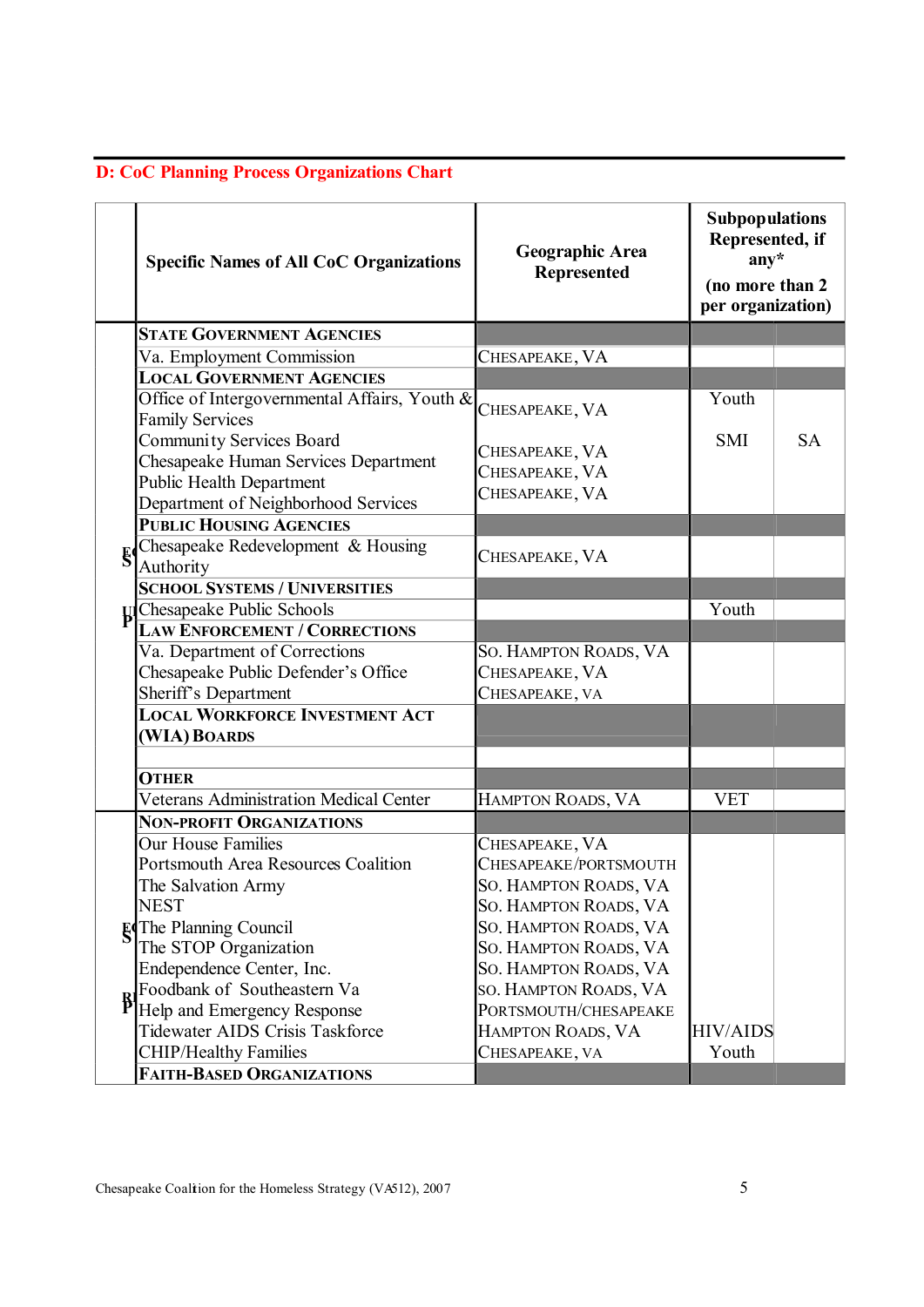| <b>Restoration Outreach Ministry</b>            | CHESAPEAKE, VA |  |
|-------------------------------------------------|----------------|--|
| Calvary Revival Church                          | CHESAPEAKE, VA |  |
| Deep Creek Baptist Church                       | CHESAPEAKE, VA |  |
| Harvest Assembly of God/House of Blessing       | CHESAPEAKE, VA |  |
| New Discipleship Church                         | CHESAPEAKE, VA |  |
| Providence Road Church                          | CHESAPEAKE, VA |  |
| Prince of Peace Church                          | CHESAPEAKE, VA |  |
| <b>FUNDERS / ADVOCACY GROUPS</b>                |                |  |
|                                                 |                |  |
|                                                 |                |  |
| <b>BUSINESSES (BANKS, DEVELOPERS, BUSINESS)</b> |                |  |
| <b>ASSOCIATIONS, ETC.)</b>                      |                |  |
|                                                 |                |  |
| <b>HOSPITALS / MEDICAL REPRESENTATIVES</b>      |                |  |
| CHESAPEAKE GENERAL HOSPITAL                     | CHESAPEAKE, VA |  |
| <b>HOMELESS / FORMERLY HOMELESS</b>             |                |  |
| <b>PERSONS</b>                                  |                |  |
| S. Norris                                       | CHESAPEAKE, VA |  |
| M. Williams                                     | CHESAPEAKE, VA |  |
| OTHER                                           |                |  |
| <b>City Councilmember Cliff Hayes</b>           | CHESAPEAKE, VA |  |

**\*Subpopulations Key:** Seriously Mentally Ill (SMI), Substance Abuse (SA), Veterans (VET), HIV/AIDS (HIV), Domestic Violence (DV), and Youth (Y).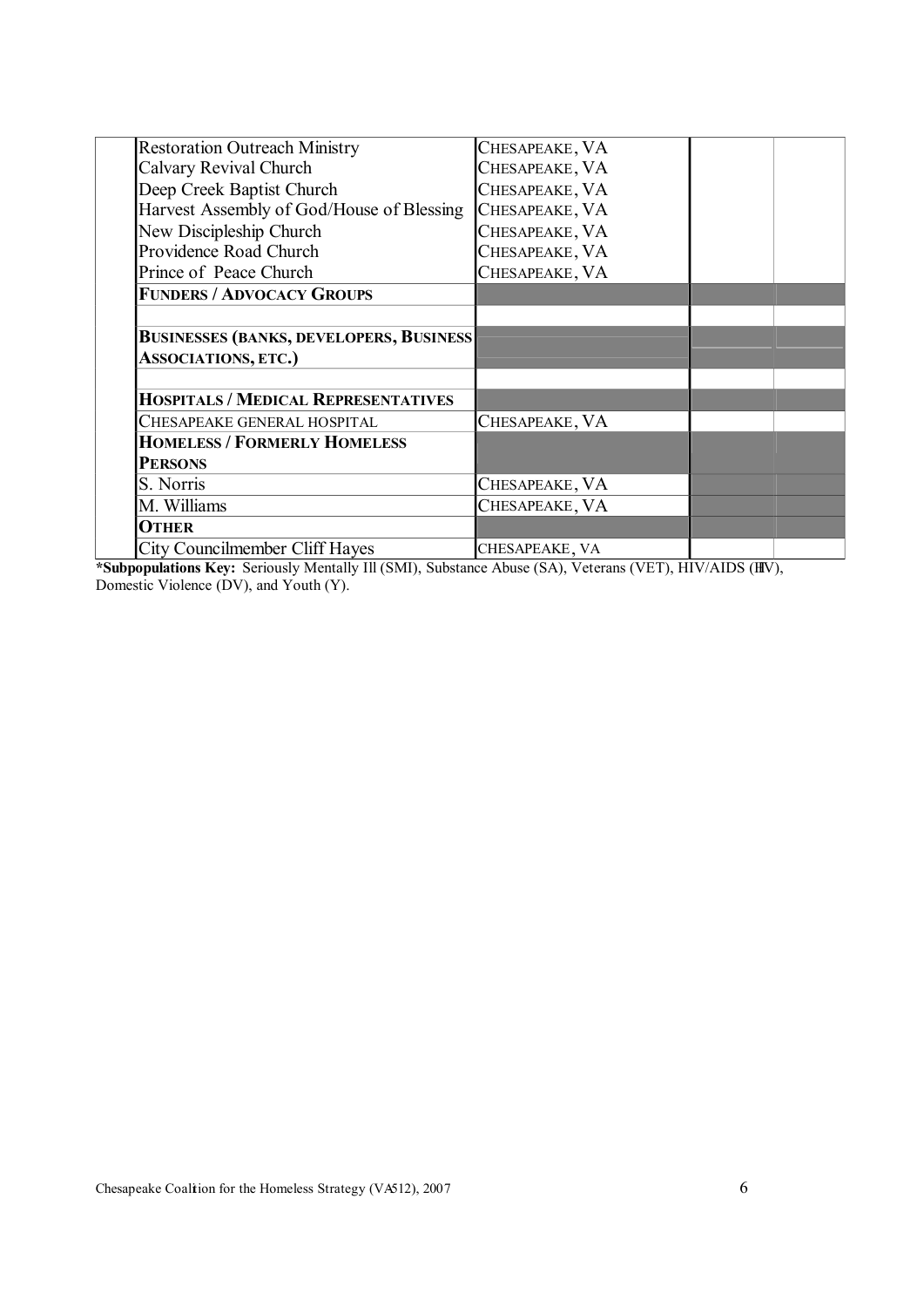# **E: CoC Governing Structure Chart**

| 1. Is the CoC's primary decision-making body a legally recognized organization (check one)?                                                                                                                                                                                                                                                                                                                                                                                                                                                                                                                                                                                                                                                                                                                                                                                                                       |  |  |  |  |  |  |  |  |  |  |  |
|-------------------------------------------------------------------------------------------------------------------------------------------------------------------------------------------------------------------------------------------------------------------------------------------------------------------------------------------------------------------------------------------------------------------------------------------------------------------------------------------------------------------------------------------------------------------------------------------------------------------------------------------------------------------------------------------------------------------------------------------------------------------------------------------------------------------------------------------------------------------------------------------------------------------|--|--|--|--|--|--|--|--|--|--|--|
| Yes, a $501(c)(3)$                                                                                                                                                                                                                                                                                                                                                                                                                                                                                                                                                                                                                                                                                                                                                                                                                                                                                                |  |  |  |  |  |  |  |  |  |  |  |
| Yes, a $501(c)(4)$<br>Yes, other-specify:                                                                                                                                                                                                                                                                                                                                                                                                                                                                                                                                                                                                                                                                                                                                                                                                                                                                         |  |  |  |  |  |  |  |  |  |  |  |
| No, not legally recognized<br>$\times$                                                                                                                                                                                                                                                                                                                                                                                                                                                                                                                                                                                                                                                                                                                                                                                                                                                                            |  |  |  |  |  |  |  |  |  |  |  |
| If your CoC were provided with additional administrative funds from HUD, would the primary<br>2.<br>decision-making body, or an agent designated by it (e.g. a city or non-profit organization), be able<br>to be responsible for activities such as applying for HUD funding and serving as the grantee,<br>providing project oversight, and monitoring? Explain.                                                                                                                                                                                                                                                                                                                                                                                                                                                                                                                                                |  |  |  |  |  |  |  |  |  |  |  |
| If these administrative funds were to become available, an agent would be designated to<br>coordinate and support all CCH activities, including writing of the CoC Statement, coordinating<br>CCH participation in all regional events, as well as initiating and monitoring new processes to<br>improve homeless services in Chesapeake.                                                                                                                                                                                                                                                                                                                                                                                                                                                                                                                                                                         |  |  |  |  |  |  |  |  |  |  |  |
| What percentage of the decision-making body membership represents the private<br>3.<br>sector, including non-profit providers, homeless or formerly homeless persons,<br>67%<br>advocates and consumer interests, etc.?                                                                                                                                                                                                                                                                                                                                                                                                                                                                                                                                                                                                                                                                                           |  |  |  |  |  |  |  |  |  |  |  |
| 4a. Indicate how the <b>members</b> of the primary decision-making body are selected<br>(check all that apply):                                                                                                                                                                                                                                                                                                                                                                                                                                                                                                                                                                                                                                                                                                                                                                                                   |  |  |  |  |  |  |  |  |  |  |  |
| Assigned/Volunteer<br>Elected<br>Other-specify:<br>Appointed                                                                                                                                                                                                                                                                                                                                                                                                                                                                                                                                                                                                                                                                                                                                                                                                                                                      |  |  |  |  |  |  |  |  |  |  |  |
| 4b. Briefly explain the selection process. (For example, if 5 members are appointed and 6 are elected,<br>explain why this process was established and describe how it works.)                                                                                                                                                                                                                                                                                                                                                                                                                                                                                                                                                                                                                                                                                                                                    |  |  |  |  |  |  |  |  |  |  |  |
| Individual members and agencies are welcome to join the CCH at any time at no cost. The Bylaws of<br>the CCH dictate that: "members (organizational and individual) will complete a membership<br>application, which will be shared with other members of the Coalition. Any Coalition member may<br>resign by giving written notice to the Chair of the Coalition. Any organizational or individual<br>member may be removed from the Coalition for good cause by a vote of two-thirds of the members<br>present at a meeting where there is a quorum. Good cause shall include, but is not limited to, willful<br>misconduct, malfeasance, and unexcus ed absences during a twelve month period. The Coalition shall<br>strive to attain and maintain a 70% to 30% ratio of organizational to individual members, including<br>but not limited to individuals currently or formerly of the homeless community." |  |  |  |  |  |  |  |  |  |  |  |
| 5. Indicate how the <b>leaders</b> of the primary decision-making body are selected<br>(check all that apply):                                                                                                                                                                                                                                                                                                                                                                                                                                                                                                                                                                                                                                                                                                                                                                                                    |  |  |  |  |  |  |  |  |  |  |  |
| Elected<br>Assigned/Volunteer<br>Other-specify:<br>Appointed                                                                                                                                                                                                                                                                                                                                                                                                                                                                                                                                                                                                                                                                                                                                                                                                                                                      |  |  |  |  |  |  |  |  |  |  |  |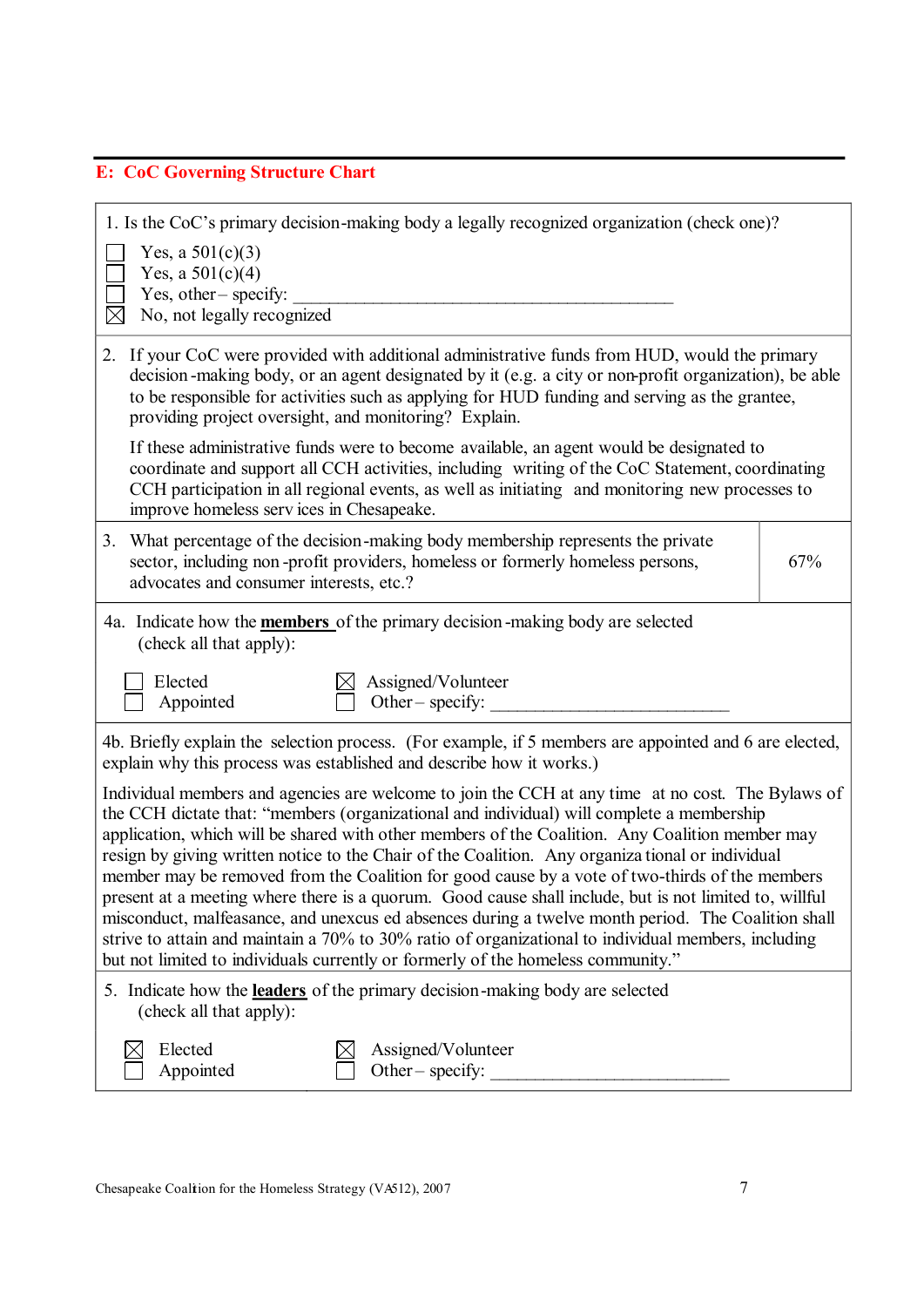# **F: CoC Project Review and Selection Chart**

| 1. Open Solicitation                                    |             |                                          |  |
|---------------------------------------------------------|-------------|------------------------------------------|--|
| a. Newspapers                                           |             | d. Outreach to Faith-Based Groups        |  |
| b. Letters/Emails to CoC Membership                     |             | e. Announcements at CoC Meetings         |  |
| c. Responsive to Public Inquiries                       |             | f. Announcements at Other Meetings       |  |
| 2. Objective Rating Measures and Performance Assessment |             |                                          |  |
| CoC Rating & Review Committee Exists                    |             | Assess Spending (fast or slow)           |  |
| b. Review CoC Monitoring Findings                       |             | <b>Assess Cost Effectiveness</b><br>k    |  |
|                                                         |             | 1. Assess Provider Organization          |  |
| c. Review HUD Monitoring Findings                       |             | Experience                               |  |
| d. Review Independent Audit                             |             | m. Assess Provider Organization          |  |
|                                                         |             | Capacity                                 |  |
| e. Review HUD APR for Performance                       | $\boxtimes$ | n. Evaluate Project Presentation         |  |
| Results                                                 |             |                                          |  |
| f. Review Unexecuted Grants                             |             | o. Review CoC Membership Involvement     |  |
| g. Site $Visit(s)$                                      |             | p. Review Match                          |  |
| h. Survey Clients                                       |             | q. Review All Leveraging Letters (to     |  |
|                                                         |             | ensure that they meet HUD requirements)  |  |
| i. Evaluate Project Readiness                           |             |                                          |  |
| 3. Voting/Decision System                               |             |                                          |  |
| <b>Unbiased Panel / Review Committee</b><br>a.          |             | One Vote per Organization<br>d.          |  |
| b. Consumer Representative Has a Vote                   |             | Consensus (general agreement)<br>e.      |  |
|                                                         |             | f. Voting Members Abstain if Conflict of |  |
| c. All CoC Members Present Can Vote                     |             | Interest                                 |  |

# **G: CoC Written Complaints Chart**

| Were there any written complaints received by the CoC regarding any CoC matter<br>in the last 12 months? | Yes |
|----------------------------------------------------------------------------------------------------------|-----|
| If Yes, briefly describe the complaints and how they were resolved.                                      |     |
|                                                                                                          |     |
|                                                                                                          |     |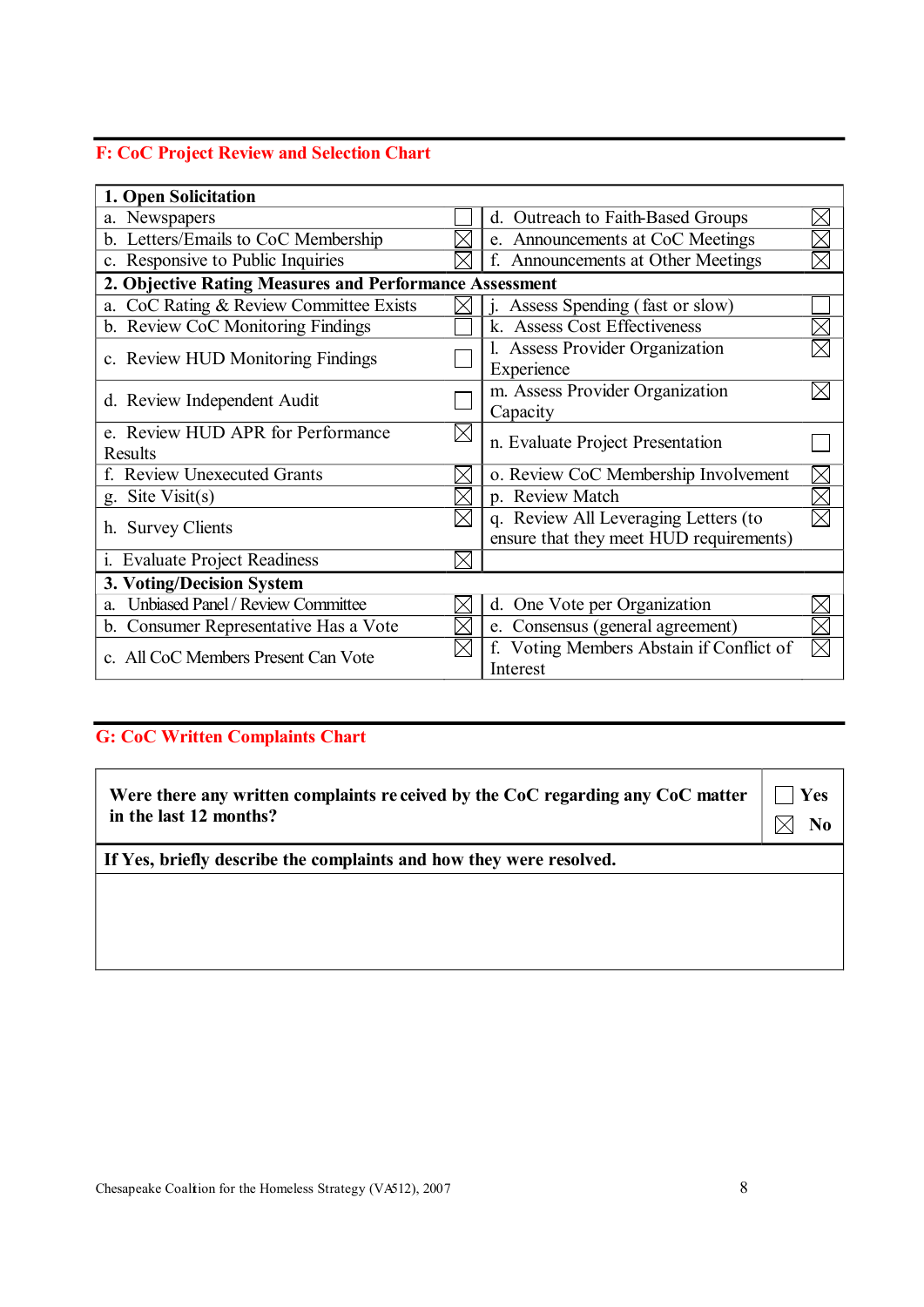# **Part II: CoC Housing and Service Needs**

#### **H: CoC Services Inventory Chart**

| (1)                                                                                 |                           | (2)<br><b>Prevention</b>  |                           |                           |   | (3)<br>Outreach |                |  | (4)<br><b>Supportive Services</b> |                           |                           |                           |                |             |                           |                           |                           |                           |
|-------------------------------------------------------------------------------------|---------------------------|---------------------------|---------------------------|---------------------------|---|-----------------|----------------|--|-----------------------------------|---------------------------|---------------------------|---------------------------|----------------|-------------|---------------------------|---------------------------|---------------------------|---------------------------|
|                                                                                     |                           |                           |                           |                           |   |                 |                |  |                                   |                           |                           |                           |                |             |                           |                           |                           |                           |
| <b>Provider Organizations</b>                                                       |                           |                           |                           |                           |   |                 |                |  |                                   | S                         |                           |                           |                |             |                           |                           |                           |                           |
|                                                                                     | N                         | R                         | $\mathbf I$               | C                         |   | $\mathbf S$     | Ν              |  | C                                 |                           | Alce                      | MeG                       |                | F           |                           |                           | C                         |                           |
| Calvary Revival Church                                                              |                           |                           |                           | X                         |   | X               |                |  |                                   |                           |                           |                           |                |             |                           |                           |                           |                           |
| Chesapeake Redevelopment and Housing<br>Authority                                   |                           |                           |                           | $\boldsymbol{\mathrm{X}}$ |   |                 |                |  |                                   |                           |                           |                           |                |             |                           |                           |                           |                           |
| Chesapeake Division of Social Services                                              |                           | X                         | $\boldsymbol{\mathrm{X}}$ | $\overline{X}$            |   |                 |                |  | $\boldsymbol{\mathrm{X}}$         | X                         |                           |                           | X              |             | $\overline{X}$            | X                         | $\boldsymbol{\mathrm{X}}$ | X                         |
| Chesapeake Office of Intergovernmental<br>Affairs, Youth & Family Services          |                           |                           |                           | X                         |   |                 |                |  |                                   |                           |                           |                           |                |             |                           |                           |                           |                           |
| Chesapeake Public Schools                                                           |                           |                           |                           | X                         |   |                 |                |  |                                   |                           |                           |                           |                |             | X                         |                           |                           |                           |
| <b>CHIP/Healthy Families</b>                                                        |                           |                           |                           |                           |   | X               | $\overline{X}$ |  |                                   |                           |                           |                           | $\overline{X}$ |             |                           |                           | $\boldsymbol{\mathrm{X}}$ | X                         |
| Community Services Board                                                            |                           |                           |                           | $\boldsymbol{\mathrm{X}}$ |   | X               |                |  | $\mathbf X$                       | X                         | $\mathbf X$               | X                         | $\mathbf X$    | $\mathbf X$ | X                         |                           |                           | X                         |
| <b>Dwelling Place</b>                                                               |                           |                           |                           | $\overline{X}$            |   |                 |                |  | $\boldsymbol{\mathrm{X}}$         | X                         |                           | $\mathbf X$               |                |             | X                         | $\mathbf X$               | $\boldsymbol{\mathrm{X}}$ | X                         |
| <b>Empowerment Hampton Roads</b>                                                    |                           |                           |                           | $\boldsymbol{\mathrm{X}}$ |   |                 |                |  |                                   |                           |                           |                           |                |             |                           |                           |                           |                           |
| Endependence Center, Inc.                                                           |                           |                           |                           |                           |   |                 |                |  |                                   | X                         |                           |                           |                |             | X                         |                           |                           |                           |
| Foodbank of Southeastern Virginia                                                   |                           |                           |                           | $\overline{X}$            |   |                 |                |  |                                   | X                         |                           |                           |                |             |                           |                           |                           |                           |
| ForKids, Inc.                                                                       |                           | X                         | X                         | $\mathbf X$               |   |                 |                |  | X                                 | X                         | $\boldsymbol{\mathrm{X}}$ | $\mathbf X$               | X              |             | $\boldsymbol{\mathrm{X}}$ | X                         | $\mathbf X$               | X                         |
| Hampton Roads Planning District<br>Commission<br>Harvest Assembly Church / House of | $\mathbf X$               | X                         | X                         | $\mathbf X$               |   |                 |                |  |                                   |                           |                           |                           |                |             |                           |                           |                           |                           |
| Blessing                                                                            |                           |                           |                           |                           |   |                 |                |  |                                   |                           |                           |                           |                |             |                           |                           |                           |                           |
| Help and Emergency Response, Inc.                                                   |                           | X                         | $\boldsymbol{\mathrm{X}}$ | $\mathbf X$               | X |                 |                |  | X                                 | X                         |                           | $\boldsymbol{\mathrm{X}}$ |                |             | X                         | X                         | $\boldsymbol{\mathrm{X}}$ | X                         |
| Norfolk Emergency Shelter Team                                                      |                           |                           |                           | $\mathbf X$               |   |                 |                |  |                                   | X                         |                           |                           |                |             |                           |                           |                           | X                         |
| Our House Families (formerly CRN)                                                   | $\boldsymbol{\mathrm{X}}$ | X                         | X                         | $\boldsymbol{\mathrm{X}}$ |   |                 |                |  | $\mathbf X$                       | X                         |                           |                           |                |             | X                         |                           | X                         | X                         |
| Portsmouth Area Resources Coalition                                                 | $\mathbf X$               | X                         | $\mathbf X$               | $\mathbf X$               |   |                 |                |  | X                                 | X                         |                           |                           |                |             | X                         | $\boldsymbol{\mathrm{X}}$ | $\boldsymbol{\mathrm{X}}$ | X                         |
| <b>Restoration Outreach Ministries</b>                                              |                           | X                         |                           |                           |   |                 |                |  | X                                 | X                         |                           |                           |                |             |                           | X                         |                           | X                         |
| Samaritan House                                                                     | X                         |                           |                           | $\mathbf X$               |   |                 |                |  | X                                 | $\boldsymbol{\mathrm{X}}$ |                           |                           |                |             | $\mathbf X$               |                           |                           |                           |
| <b>Tidewater AIDS Community Taskforce</b>                                           | X                         | $\mathbf X$               | X                         | $\mathbf X$               |   |                 | $\mathbf X$    |  | $\mathbf X$                       | $\mathbf X$               | $\mathbf X$               |                           |                | $\mathbf X$ |                           | X                         |                           | X                         |
| The Planning Council                                                                | X                         | $\boldsymbol{\mathrm{X}}$ | $\mathbf X$               | $\mathbf X$               |   |                 |                |  | $\mathbf X$                       | X                         |                           |                           |                |             |                           |                           |                           |                           |
| The Salvation Army                                                                  | $\overline{X}$            | $\mathbf X$               | $\mathbf X$               |                           |   |                 |                |  | $\mathbf X$                       | $\mathbf X$               | $\mathbf X$               | $\mathbf X$               |                | $\mathbf X$ | $\mathbf X$               | $\mathbf X$               | $\mathbf X$               | X                         |
| The STOP Organization                                                               | $\boldsymbol{\mathrm{X}}$ | X                         | $\mathbf X$               | $\mathbf X$               |   |                 |                |  | $\boldsymbol{\mathrm{X}}$         | $\mathbf X$               |                           |                           |                |             | $\boldsymbol{\mathrm{X}}$ | $\boldsymbol{\mathrm{X}}$ | X                         |                           |
| United Way of South Hampton Roads                                                   |                           |                           |                           | $\mathbf X$               |   |                 |                |  |                                   |                           |                           |                           |                |             |                           |                           |                           |                           |
| Veterans Affairs Medical Center                                                     |                           |                           |                           |                           |   |                 |                |  |                                   |                           | $\boldsymbol{X}$          | $\mathbf X$               | $\mathbf X$    | $\mathbf X$ |                           |                           |                           | X                         |
| Victory Home                                                                        |                           |                           |                           |                           |   |                 |                |  | $\mathbf X$                       | $\boldsymbol{\mathrm{X}}$ | $\boldsymbol{\mathrm{X}}$ |                           |                | $\mathbf X$ |                           | $\mathbf X$               |                           | X                         |
| Virginia Department of Corrections                                                  |                           |                           |                           |                           |   |                 |                |  |                                   |                           |                           |                           |                |             |                           |                           |                           | $\boldsymbol{\mathrm{X}}$ |
| Virginia Employment Commission                                                      |                           |                           |                           |                           |   |                 |                |  |                                   |                           |                           |                           |                |             |                           | $\boldsymbol{\mathrm{X}}$ |                           |                           |
| Virginia Supportive Housing                                                         |                           |                           |                           |                           |   |                 |                |  | $\boldsymbol{\mathrm{X}}$         | $\boldsymbol{\mathrm{X}}$ |                           |                           |                |             |                           | $\mathbf X$               |                           | $\mathbf X$               |

Chesapeake Coalition for the Homeless Strategy (VA512), 2007 9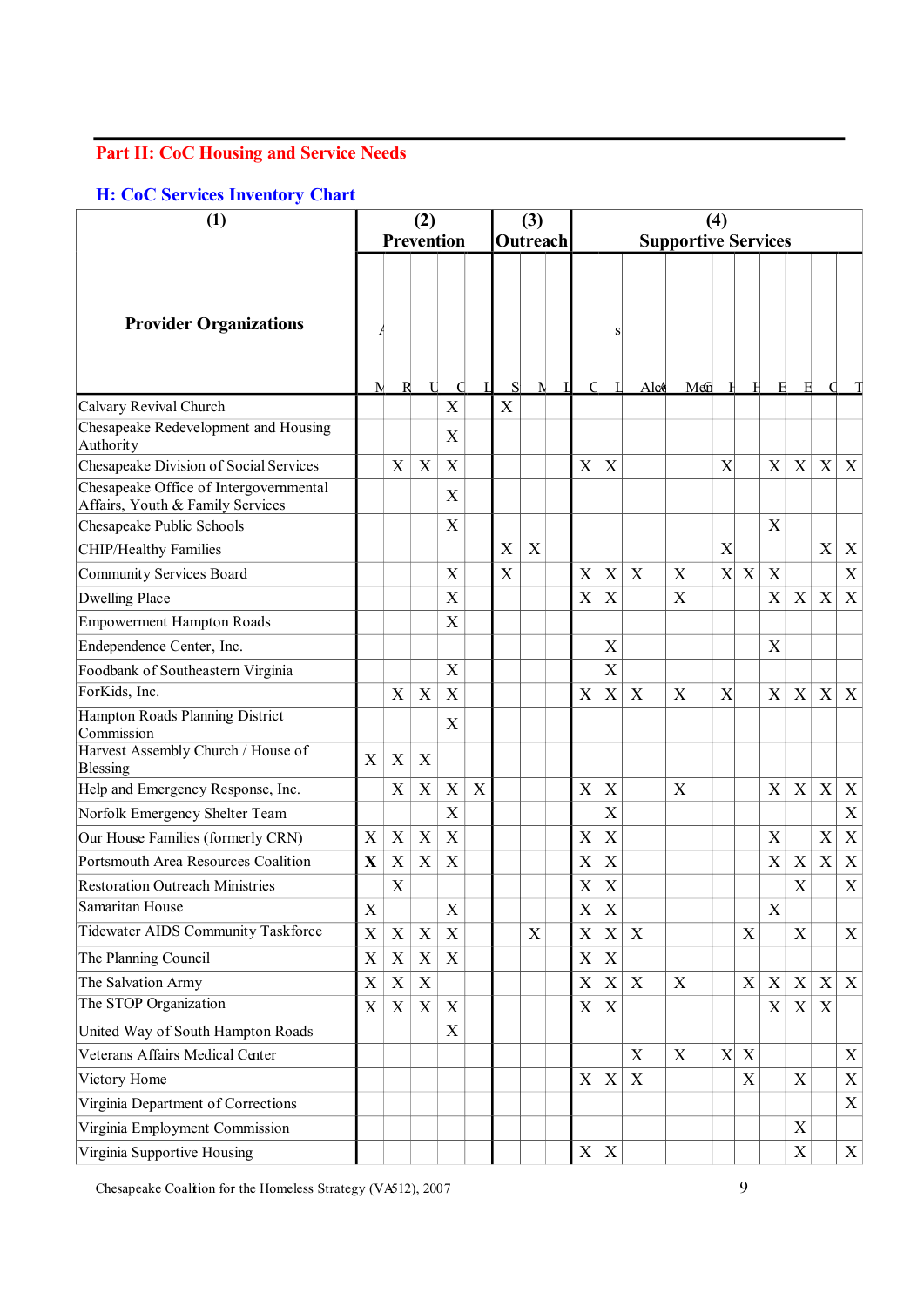#### **CoC Housing Inventory and Unmet Needs**

#### **I: CoC Housing Inventory Charts**

This section includes three housing inventory charts —for emergency shelter, transitional housing, and permanent housing. Note that the information in these charts should reflect a point -in-time count. For the Permanent Housing Inventory Chart, the beds listed under "new inventory" should indicate beds that became available for occupancy for the first time between February 1, 2006 and January 31, 2007. For complete instructions in filling out this section, see th e Instructions section at the beginning of the application.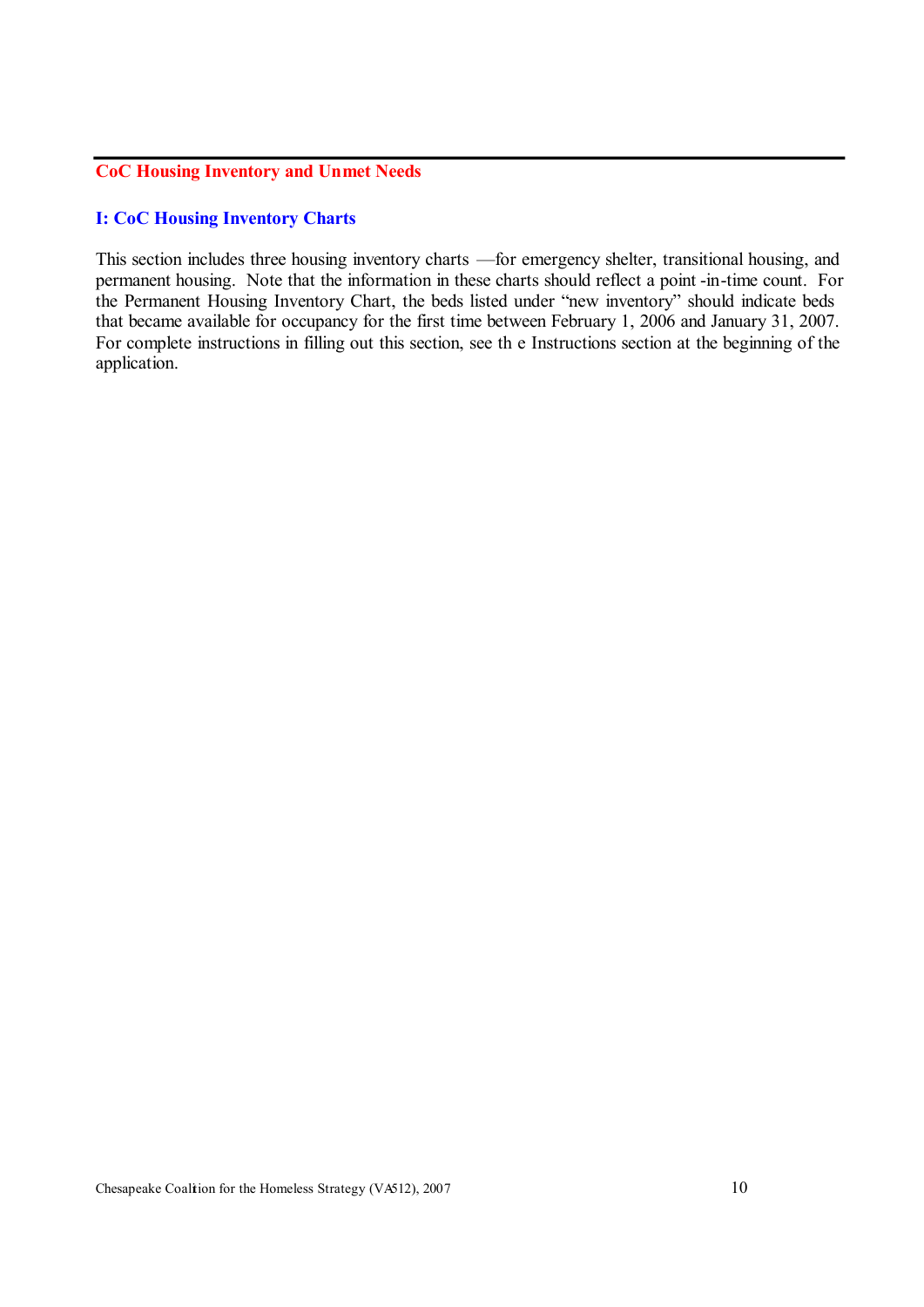## **I: CoC Housing Inventory Charts**

|                                                                                                 | <b>Emergency Shelter: Fundamental Components in CoC System – Housing Inventory Chart</b>                       |                              |                                         |                                                                         |                                                                                                             |                   |              |                |                     |                       |                               |          |                                                         |
|-------------------------------------------------------------------------------------------------|----------------------------------------------------------------------------------------------------------------|------------------------------|-----------------------------------------|-------------------------------------------------------------------------|-------------------------------------------------------------------------------------------------------------|-------------------|--------------|----------------|---------------------|-----------------------|-------------------------------|----------|---------------------------------------------------------|
|                                                                                                 | Facility Name*                                                                                                 |                              |                                         |                                                                         |                                                                                                             | Target Pop        |              |                | Year-Round          |                       | Total                         |          | Other Beds                                              |
| Provider Name                                                                                   | *Place an asterisk after the<br>facility name if it receives<br><b>HUD McKinney-Vento</b><br>dollars.          | <b>HMIS</b><br>Part.<br>Code | Number of<br>Year-Round<br>Beds in HMIS |                                                                         | Geo Code                                                                                                    | A                 | $\mathbf{B}$ | Fam.<br>Units  | Fam.<br><b>Beds</b> | Indiv.<br><b>Beds</b> | Year-<br>Round<br><b>Beds</b> | onal     | $\text{S}\text{e}$ as- $\big _{\text{O}/\text{V}}\big $ |
| <b>Current Inventory</b><br>(Available for Occupancy on or before Jan. 31, 2006)                |                                                                                                                |                              | Ind.                                    | Fam.                                                                    |                                                                                                             |                   |              |                |                     |                       |                               |          |                                                         |
| <b>Our House Families</b><br>(formerly CRN)                                                     | Our House                                                                                                      | PA                           | N/A                                     | 10                                                                      | 510288                                                                                                      | FC                |              | 3              | 10                  | N/A                   | 10                            | N/A      | N/A                                                     |
| <b>SUBTOTALS:</b>                                                                               |                                                                                                                |                              |                                         |                                                                         | <b>SUBTOTAL CURRENT</b>                                                                                     | <b>INVENTORY:</b> |              | $\overline{3}$ | 10                  | N/A                   | 10                            | N/A      | N/A                                                     |
| <b>New Inventory in Place in 2006</b><br>(Available for Occupancy Feb. 1, 2006 - Jan. 31, 2007) |                                                                                                                |                              | Ind.                                    | Fam.                                                                    |                                                                                                             |                   |              |                |                     |                       |                               |          |                                                         |
| N/A                                                                                             |                                                                                                                |                              | N/A                                     | N/A                                                                     | 510288                                                                                                      |                   |              | N/A            | N/A                 | N/A                   | N/A                           | N/A      | N/A                                                     |
|                                                                                                 |                                                                                                                | <b>SUBTOTALS:</b>            |                                         |                                                                         | <b>SUBTOTAL NEW</b><br><b>INVENTORY:</b>                                                                    |                   |              |                |                     |                       |                               |          |                                                         |
| <b>Inventory Under Development</b>                                                              | (Available for Occupancy after January 31, 2007)                                                               |                              |                                         | Anticipated<br><b>Occupancy Date</b>                                    |                                                                                                             |                   |              |                |                     |                       |                               |          |                                                         |
| N/A                                                                                             |                                                                                                                |                              |                                         |                                                                         | 510288                                                                                                      |                   |              | N/A            | N/A                 | N/A                   | N/A                           | N/A      | N/A                                                     |
|                                                                                                 |                                                                                                                |                              |                                         |                                                                         | <b>SUBTOTAL INVENTORY UNDER DEVELOPMENT</b>                                                                 |                   |              |                |                     |                       |                               |          |                                                         |
| <b>Unmet Need</b>                                                                               |                                                                                                                |                              |                                         |                                                                         | <b>UNMET NEED TOTALS:</b>                                                                                   |                   |              | 14             | 8                   | 47                    | 69                            | $\theta$ | $\Omega$                                                |
| <b>Total Year-Round Beds—Individuals</b>                                                        |                                                                                                                |                              |                                         |                                                                         | <b>Total Year-Round Beds—Families</b>                                                                       |                   |              |                |                     |                       |                               |          |                                                         |
|                                                                                                 | . Total Year-Round Individual Emergency Shelter (ES) Beds:                                                     |                              | $\boldsymbol{0}$                        |                                                                         | 6. Total Year-Round Family Emergency Shelter (ES) Beds:                                                     |                   |              |                |                     |                       |                               |          | 10                                                      |
|                                                                                                 | 2. Number of DV Year-Round Individual ES Beds:                                                                 |                              | $\overline{0}$                          |                                                                         | 7. Number of DV Year-Round Family ES Beds:                                                                  |                   |              |                |                     |                       |                               |          | $\overline{0}$                                          |
| 3. Subtotal, non-DV Year-Round Individual ES Beds<br>(Line 1 minus Line 2):                     |                                                                                                                |                              | $\boldsymbol{0}$                        | 8. Subtotal, non-DV Year-Round Family ES Beds<br>(Line 6 minus Line 7): |                                                                                                             |                   |              |                |                     |                       |                               |          | 10                                                      |
|                                                                                                 | 4. Total Year-Round Individual ES Beds in HMIS:                                                                |                              | $\overline{0}$                          |                                                                         | 9. Total Year-Round Family ES Beds in HMIS                                                                  |                   |              |                |                     |                       |                               |          | 10                                                      |
|                                                                                                 | 5. HMIS Coverage—Individual ES Beds (Divide Line 4 by<br>Line 3 and multiply by 100. Round to a whole number): |                              | $\boldsymbol{0}$                        |                                                                         | 10. HMIS Coverage-Family ES Beds (Divide Line 9 by Line 8<br>and multiply by 100. Round to a whole number): |                   |              |                |                     |                       |                               |          | 100%                                                    |

\*In the column labeled "O/V," enter the number of Overflow and Voucher Beds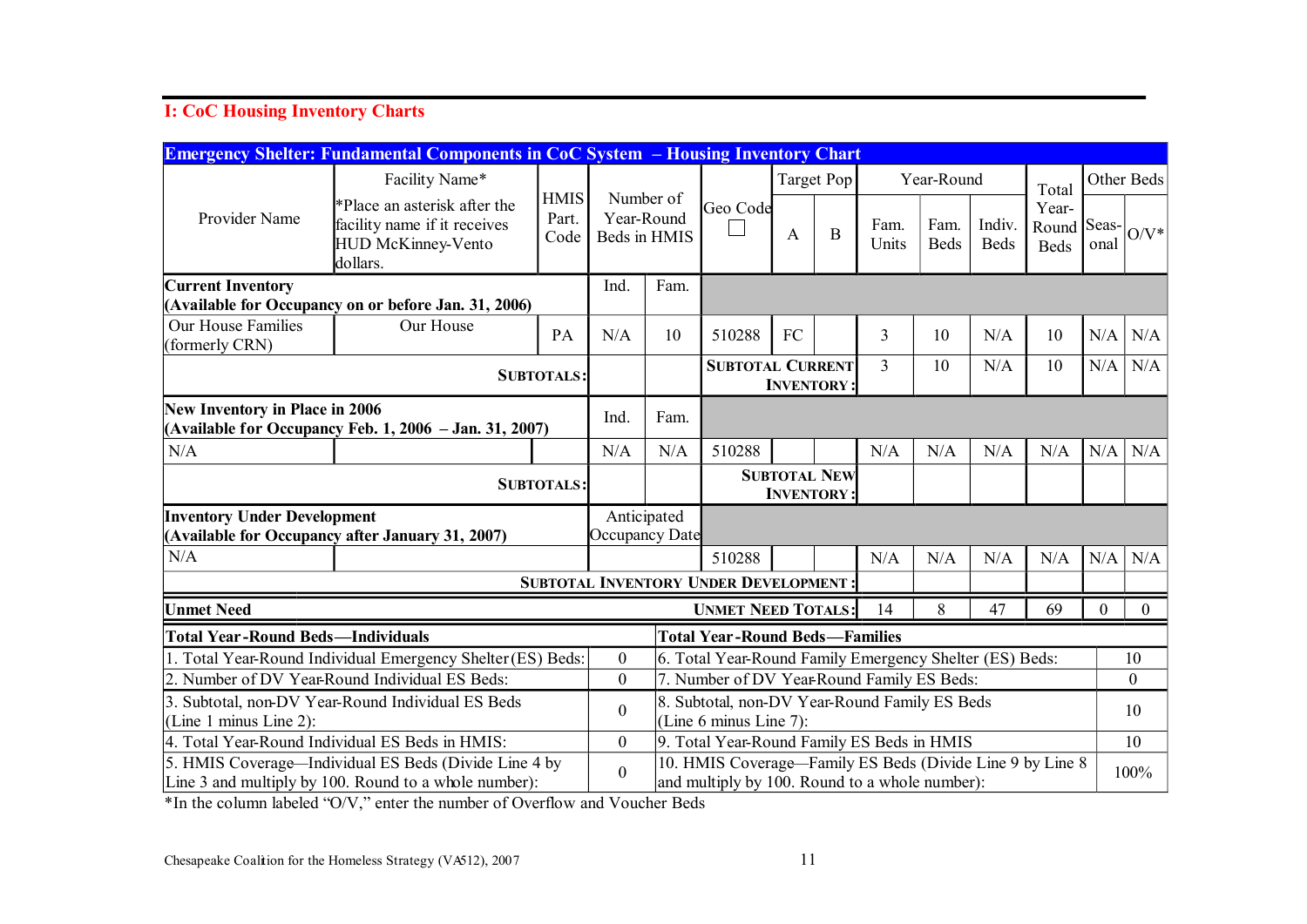| <b>1: CoC Housing Inventory Charts</b>                                                                         |                                                                                                       |                   |                                            |                                                                         |                                                                                                             |              |              |               |                     |                       |                               |
|----------------------------------------------------------------------------------------------------------------|-------------------------------------------------------------------------------------------------------|-------------------|--------------------------------------------|-------------------------------------------------------------------------|-------------------------------------------------------------------------------------------------------------|--------------|--------------|---------------|---------------------|-----------------------|-------------------------------|
| Transitional Housing: Fundamental Components in CoC System - Housing Inventory Chart                           |                                                                                                       |                   |                                            |                                                                         |                                                                                                             |              |              |               |                     |                       |                               |
|                                                                                                                | Facility Name*                                                                                        | <b>HMIS</b>       |                                            | Number of                                                               |                                                                                                             |              | Target Pop   |               | Year-Round          |                       | Total                         |
| Provider Name                                                                                                  | *Place an asterisk after the<br>facility name if it receives<br><b>HUD McKinney-Vento</b><br>dollars. | Part.<br>Code     | Year-Round<br>Beds in HMIS                 |                                                                         | Geo Code                                                                                                    | $\mathbf{A}$ | $\, {\bf B}$ | Fam.<br>Units | Fam.<br><b>Beds</b> | Indiv.<br><b>Beds</b> | Year-<br>Round<br><b>Beds</b> |
| <b>Current Inventory</b>                                                                                       |                                                                                                       |                   | Ind.                                       | Fam.                                                                    |                                                                                                             |              |              |               |                     |                       |                               |
| (Available for Occupancy on or before January 31, 2006)                                                        |                                                                                                       |                   |                                            |                                                                         |                                                                                                             |              |              |               |                     |                       |                               |
| Our House Families (formerly Reaching Up (RUP 1 and 2)*<br>CRN)                                                |                                                                                                       | PA                | N/A                                        | 22                                                                      | 510288                                                                                                      | FC           |              | 6             | 22                  | N/A                   | 22                            |
| <b>SUBTOTALS:</b>                                                                                              |                                                                                                       |                   |                                            |                                                                         | <b>SUBTOTAL CURRENT</b><br><b>INVENTORY:</b>                                                                |              |              | 6             | 22                  | N/A                   | 22                            |
| <b>New Inventory in Place in 2006</b><br>(Available for Occupancy Feb. 1, 2006 - Jan. 31, 2007)                |                                                                                                       |                   | Ind.                                       | Fam.                                                                    |                                                                                                             |              |              |               |                     |                       |                               |
| N/A                                                                                                            |                                                                                                       |                   | N/A                                        | N/A                                                                     | 510288                                                                                                      |              |              | N/A           | N/A                 | N/A                   | N/A                           |
|                                                                                                                |                                                                                                       | <b>SUBTOTALS:</b> |                                            |                                                                         | <b>SUBTOTAL NEW</b><br><b>INVENTORY</b>                                                                     |              |              |               |                     |                       |                               |
| <b>Inventory Under Development</b><br>(Available for Occupancy after January 31, 2007)                         |                                                                                                       |                   |                                            | Anticipated<br>Occupancy Date                                           |                                                                                                             |              |              |               |                     |                       |                               |
| <b>Salvation Army</b>                                                                                          | Hope Village*                                                                                         |                   | January 2008                               |                                                                         | 511116                                                                                                      | <b>SF</b>    |              | N/A           | N/A                 | 4                     | $\overline{4}$                |
|                                                                                                                |                                                                                                       |                   |                                            |                                                                         | $\boldsymbol{0}$<br><b>SUBTOTAL INVENTORY UNDER DEVELOPMENT</b>                                             |              |              |               | $\overline{0}$      | $\overline{4}$        | $\overline{4}$                |
| <b>Unmet Need</b>                                                                                              |                                                                                                       |                   |                                            |                                                                         | <b>UNMET NEED TOTALS:</b>                                                                                   |              |              | 6             |                     | 11                    | 18                            |
| <b>Total Year-Round Beds—Individuals</b>                                                                       |                                                                                                       |                   |                                            |                                                                         | <b>Total Year-Round Beds—Families</b>                                                                       |              |              |               |                     |                       |                               |
| 1. Total Year-Round Individual Transitional Housing Beds:                                                      |                                                                                                       | 4                 |                                            |                                                                         | 6. Total Year-Round Family Transitional Housing Beds:                                                       |              |              |               |                     |                       | 22                            |
| 2. Number of DV Year-Round Individual TH Beds:                                                                 |                                                                                                       | $\overline{0}$    |                                            |                                                                         | 7. Number of DV Year-Round Family TH Beds:                                                                  |              |              |               |                     |                       | $\Omega$                      |
| 3. Subtotal, non-DV Year-Round Individual TH Beds<br>(Line 1 minus Line 2):                                    |                                                                                                       | $\overline{4}$    |                                            | 8. Subtotal, non-DV Year-Round Family TH Beds<br>(Line 6 minus Line 7): |                                                                                                             |              |              |               |                     |                       |                               |
| 4. Total Year-Round Individual TH Beds in HMIS:                                                                |                                                                                                       | $\boldsymbol{0}$  | 9. Total Year-Round Family TH Beds in HMIS |                                                                         |                                                                                                             |              |              |               |                     | 22                    |                               |
| 5. HMIS Coverage—Individual TH Beds (Divide Line 4 by<br>Line 3 and multiply by 100. Round to a whole number): |                                                                                                       | 0%                |                                            |                                                                         | 10. HMIS Coverage-Family TH Beds (Divide Line 9 by Line<br>8 and multiply by 100. Round to a whole number): |              |              |               |                     |                       | 100%                          |

#### **I: CoC Housing Inventory Charts**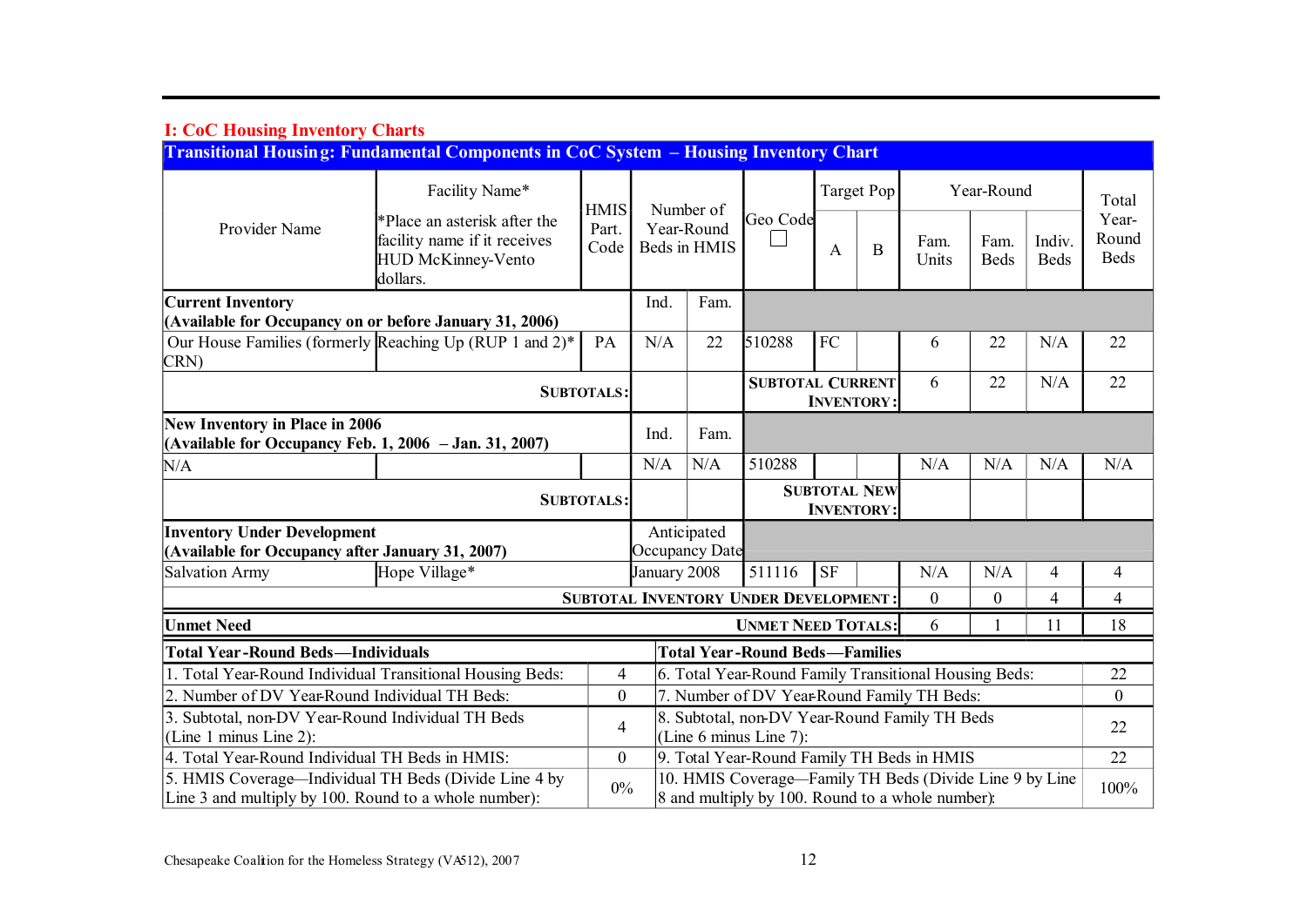| <b>I: CoC Housing Inventory Charts</b>                                                   |                                                                                                       |                   |      |                            |                                                           |                                          |              |               |                     |                                     |                               |  |  |
|------------------------------------------------------------------------------------------|-------------------------------------------------------------------------------------------------------|-------------------|------|----------------------------|-----------------------------------------------------------|------------------------------------------|--------------|---------------|---------------------|-------------------------------------|-------------------------------|--|--|
|                                                                                          | <b>Permanent Supportive Housing*: Fundamental Components in CoC System</b>                            |                   |      |                            | - Housing Inventory Chart                                 |                                          |              |               |                     |                                     |                               |  |  |
|                                                                                          | <b>Facility Name</b>                                                                                  | <b>HMIS</b>       |      | Number of                  | Geo Code                                                  |                                          | Target Pop.  |               | Year-Round          |                                     | Total                         |  |  |
| Provider Name                                                                            | *Place an asterisk after the<br>facility name if it receives<br><b>HUD McKinney-Vento</b><br>dollars. | Part.<br>Code     |      | Year-Round<br>Beds in HMIS |                                                           | A                                        | $\, {\bf B}$ | Fam.<br>Units | Fam.<br><b>Beds</b> | Indiv./<br><b>CH</b><br><b>Beds</b> | Year-<br>Round<br><b>Beds</b> |  |  |
| <b>Current Inventory</b>                                                                 |                                                                                                       |                   | Ind. | Fam.                       |                                                           |                                          |              |               |                     |                                     |                               |  |  |
| (Available for Occupancy on or before January 31, 2006)                                  |                                                                                                       |                   |      |                            |                                                           |                                          |              |               |                     |                                     |                               |  |  |
| Chesapeake Community<br><b>Services Board</b>                                            | Shelter Plus Care*                                                                                    | PA                | 5    | N/A                        | 510288                                                    | <b>SMF</b>                               |              | N/A           | N/A                 | 5/5                                 | 5                             |  |  |
| <b>SUBTOTALS:</b>                                                                        |                                                                                                       |                   |      |                            | <b>SUBTOTAL CURRENT</b>                                   | <b>INVENTORY:</b>                        |              |               |                     | 5/5                                 | 5                             |  |  |
| New Inventory in Place in 2006<br>(Available for Occupancy Feb. 1, 2006 - Jan. 31, 2007) |                                                                                                       |                   | Ind. | Fam.                       |                                                           |                                          |              |               |                     |                                     |                               |  |  |
| N/A                                                                                      |                                                                                                       |                   | N/A  | N/A                        | 510288                                                    |                                          |              | N/A           | N/A                 | N/A                                 | N/A                           |  |  |
|                                                                                          |                                                                                                       | <b>SUBTOTALS:</b> |      |                            |                                                           | <b>SUBTOTAL NEW</b><br><b>INVENTORY:</b> |              |               |                     |                                     |                               |  |  |
| <b>Inventory Under Development</b>                                                       |                                                                                                       |                   |      | Anticipated                |                                                           |                                          |              |               |                     |                                     |                               |  |  |
| (Available for Occupancy after January 31, 2007)                                         |                                                                                                       |                   |      | Occupancy Date             |                                                           |                                          |              |               |                     |                                     |                               |  |  |
| Virginia Supportive Housing                                                              | Cloverleaf Apartments*<br>(SRO)                                                                       | D                 |      | January 2009               | 511590                                                    | <b>SM</b><br>$\mathbf{E}$                |              | N/A           | N/A                 | $\overline{4}$                      | 4                             |  |  |
|                                                                                          |                                                                                                       |                   |      |                            | <b>SUBTOTAL INVENTORY UNDER DEVELOPMENT:</b>              |                                          |              | $\mathbf{0}$  | $\overline{0}$      | $\overline{4}$                      | 4                             |  |  |
| <b>Unmet Need</b>                                                                        |                                                                                                       |                   |      |                            | <b>UNMET NEED TOTALS:</b>                                 |                                          |              | 12            | 12                  | 6                                   | 30                            |  |  |
| <b>Total Year-Round Beds—Individuals</b>                                                 |                                                                                                       |                   |      |                            | <b>Total Year-Round Beds—Families</b>                     |                                          |              |               |                     |                                     |                               |  |  |
| 1. Total Year-Round Individual Permanent Housing Beds:                                   |                                                                                                       | 5                 |      |                            | 6. Total Year-Round Family Permanent Housing Beds:        |                                          |              |               |                     |                                     | $\boldsymbol{0}$              |  |  |
| 2. Number of DV Year-Round Individual PH Beds:                                           |                                                                                                       | $\boldsymbol{0}$  |      |                            | 7. Number of DV Year-Round Family PH Beds:                |                                          |              |               |                     |                                     | $\overline{0}$                |  |  |
| 3. Subtotal, non-DV Year-Round Individual PH Beds                                        |                                                                                                       | 5                 |      |                            | 8. Subtotal, non-DV Year-Round Family PH Beds             |                                          |              |               |                     |                                     | $\theta$                      |  |  |
| (Line 1 minus Line 2):                                                                   |                                                                                                       |                   |      |                            | (Line 6 minus Line 7):                                    |                                          |              |               |                     |                                     |                               |  |  |
| 4. Total Year-Round Individual PH Beds in HMIS:                                          |                                                                                                       | 5                 |      |                            | 9. Total Year-Round Family PH Beds in HMIS                |                                          |              |               |                     |                                     | $\theta$                      |  |  |
| 5. HMIS Coverage—Individual PH Beds (Divide Line 4 by                                    |                                                                                                       | 100%              |      |                            | 10. HMIS Coverage—Family PH Beds (Divide Line 9 by Line 8 |                                          |              |               |                     |                                     | $\theta$                      |  |  |
| Line 3 and multiply by 100. Round to a whole number):                                    |                                                                                                       |                   |      |                            | and multiply by 100. Round to a whole number):            |                                          |              |               |                     |                                     |                               |  |  |

**NB: While there are 5 persons currently in the SPC program, the number will be reduced to 4 as per agreement with HUD/Richmond, VA.**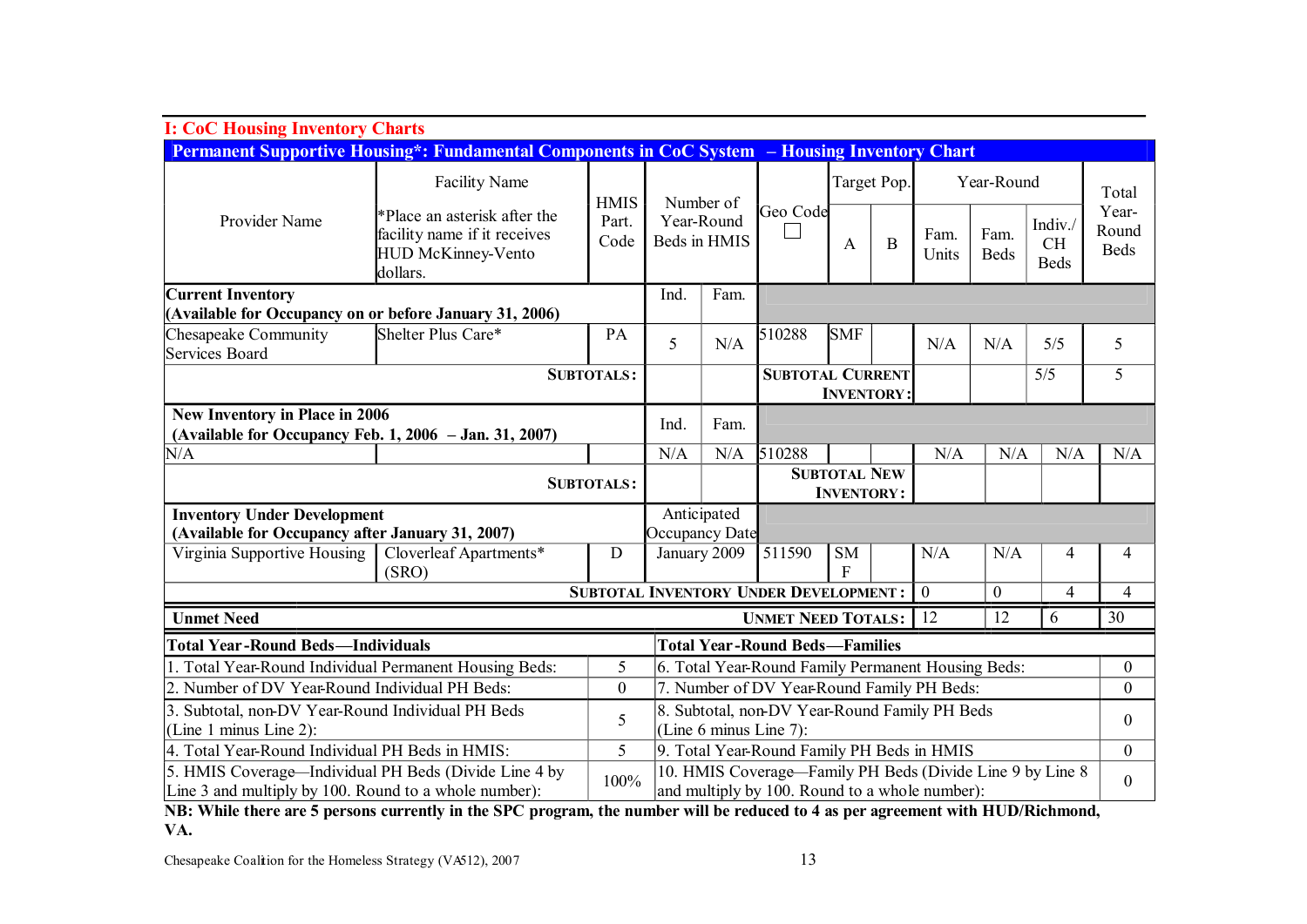#### **J: CoC Housing Inventory Data Sources and Methods Chart**

Complete the following charts based on data collection methods and reporting for the Housing Inventory Chart, including Unmet Need determination. The survey must be for a 24 -hour point-intime (PIT) count during the last week of January 2007.

|                    | (1) Indicate date on which Housing Inventory count was completed: 1/25/2007                          |
|--------------------|------------------------------------------------------------------------------------------------------|
|                    | (2) Identify the method used to complete the Housing Inventory Chart (check one):                    |
|                    | <b>Housing inventory survey</b> $-$ CoC conducted a housing inventory survey (via mail, fax, e-mail, |
| $\boxtimes$        | web-based, phone or on-site) of homeless programs/providers to update current bed inventories,       |
|                    | target populations for programs, beds under development, etc.                                        |
|                    | HMIS - Used HMIS data to complete the Housing Inventory Chart                                        |
|                    | <b>HMIS</b> plus housing inventory $-$ Used HMIS data supplemented by a survey of providers NOT      |
|                    | participating in the HMIS                                                                            |
|                    | (3) Indicate the percentage of providers completing the housing inventory survey:                    |
| 100%               | Emergency shelter providers                                                                          |
| 100%               | <b>Transitional housing providers</b>                                                                |
| 100%               | Permanent supportive housing providers                                                               |
|                    | (4) Indicate steps to ensure data accuracy for 2007 Housing Inventory Chart (check all that apply):  |
|                    | <b>Instructions</b> – Provided written instructions for completing the hosing inventory survey.      |
|                    | Training - Trained providers on completing the housing inventory survey.                             |
|                    | Updated prior housing inventory information - Providers submitted updated 2006 housing               |
|                    | inventory to reflect 2007 inventory.                                                                 |
| $\boxtimes$        | Follow-up $-$ CoC followed-up with providers to ensure the maximum possible response rate and        |
|                    | accuracy of the housing inventory survey.                                                            |
| $\boxtimes$        | Confirmation - Providers or other independent entity reviewed and confirmed infomation in 2007       |
|                    | Housing Inventory Chart after it was completed.                                                      |
| $\boxtimes$        | HMIS - Compared HMIS and housing inventory survey data to check for consistency.                     |
|                    | Other $-$ specify:                                                                                   |
| <b>Unmet Need:</b> |                                                                                                      |
|                    | (5) Indicate type of data that was used to determine unmet need (check all that apply):              |
| $\boxtimes$        | Sheltered count (point-in-time)                                                                      |
| $\boxtimes$        | Unsheltered count (point-in-time)                                                                    |
| $\boxtimes$        | Housing inventory (number of beds available)                                                         |
|                    | Local studies or data sources - specify:                                                             |
|                    | National studies or data sources - specify:                                                          |
| $\boxtimes$        | Provider opinion through discussions or survey forms                                                 |
|                    | Other $-$ specify:                                                                                   |
|                    | (6a) Indicate the method(s) used to calculate or determine unmet n eed (check all that apply):       |
|                    | Stakeholder discussion - CoC stakeholders met and reviewed data to determine CoC's unmet need        |
|                    | Locally-determined formula - Used locally-determined formula based on local point-in-time (PIT)      |
|                    | count data and housing inventory to calculate unmet need                                             |
|                    | Applied statistics - Used local PIT enumeration data and applied national or other local statistics  |
|                    | HUD unmet need formula - Used HUD's unmet need formula*                                              |
|                    | Other $-$ specify:                                                                                   |
|                    | (6b) If more than one method was used in 6a, please describe how these methods were used.            |
|                    |                                                                                                      |

\*The HUD Unmet Need Guide and Worksheet can be found by going to: http://www.hud.gov/offices/adm/grants/fundsavail.cfm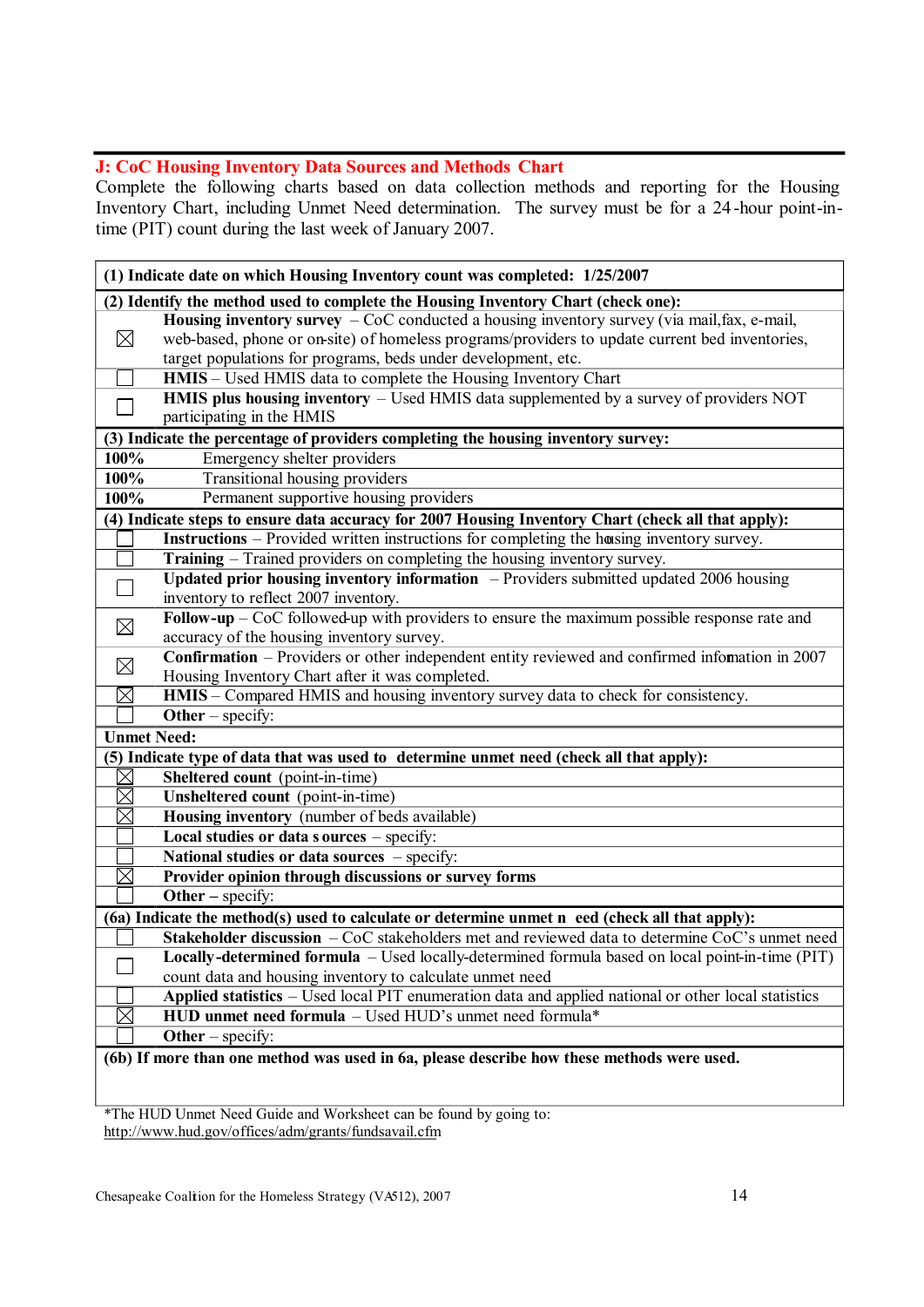#### **CoC Homeless Population and Subpopulations**

#### **K: CoC Point-in-Time Homeless Population and Subpopulations Chart**

| Indicate date of last point-in-time count:                               |                  |                     | $1/24 - 25/2007$ (24-hr period) |                  |
|--------------------------------------------------------------------------|------------------|---------------------|---------------------------------|------------------|
|                                                                          | <b>Sheltered</b> |                     |                                 |                  |
| <b>Part 1: Homeless Population</b>                                       | <b>Emergency</b> | <b>Transitional</b> | <b>Unsheltered</b>              | <b>Total</b>     |
|                                                                          |                  |                     |                                 |                  |
| 1. Number of Households with                                             | $\overline{3}$   | 5                   |                                 |                  |
| Dependent Children:                                                      |                  |                     | 14                              | 22               |
|                                                                          |                  |                     |                                 |                  |
| 1a. Total Number of Persons in these                                     |                  |                     |                                 |                  |
| Households (adults and children)                                         | 16               | 22                  | 14                              | 52               |
|                                                                          |                  |                     |                                 |                  |
| 2. Number of Households without                                          |                  |                     |                                 |                  |
| Dependent Children**                                                     |                  |                     |                                 | $\boldsymbol{0}$ |
| 2a. Total Number of Persons in these                                     |                  |                     |                                 |                  |
| Households                                                               | 25               | 23                  | 29                              | 77               |
| <b>(Add Lines</b><br><b>Total Persons</b>                                |                  |                     |                                 |                  |
| $1a$ and $2a$ ):                                                         | 41               | 45                  | 43                              | 129              |
|                                                                          |                  |                     |                                 |                  |
|                                                                          | <b>Sheltered</b> |                     | <b>Unsheltered</b>              | <b>Total</b>     |
| <b>Part 2: Homeless Subpopulations</b><br>(Adults only, except g. below) |                  |                     |                                 |                  |
| <b>Chronically Homeless</b><br>a.                                        | $\boldsymbol{0}$ |                     | $\overline{2}$                  | $\overline{2}$   |
| $b$<br>Severely Mentally Ill                                             | 3                |                     | $\overline{4}$                  | $\overline{7}$   |
|                                                                          |                  |                     |                                 |                  |
| <b>Chronic Substance Abuse</b><br>c.                                     | $\overline{2}$   |                     | 1                               | 3                |
| $d_{\cdot}$<br>Veterans                                                  | $\theta$         |                     | $\overline{4}$                  | $\overline{4}$   |
|                                                                          |                  |                     |                                 |                  |
| Persons with HIV/AIDS<br>e.                                              | $\boldsymbol{0}$ |                     | $\overline{0}$                  | $\theta$         |
| f.<br>Victims of Domestic Violence                                       | $\overline{2}$   |                     | 5                               | 7                |
|                                                                          |                  |                     |                                 |                  |
| Unaccompanied Youth (Under 18)<br>g.                                     | $\boldsymbol{0}$ |                     | $\theta$                        | $\theta$         |

\*Optional for unsheltered homeless subpopulations

\*\* Includes single individuals, unaccompanied youth, and other adults (such as a married couple without children)

\*\*\*For "sheltered" chronically homeless subpopulations, list persons in emergency shelter only.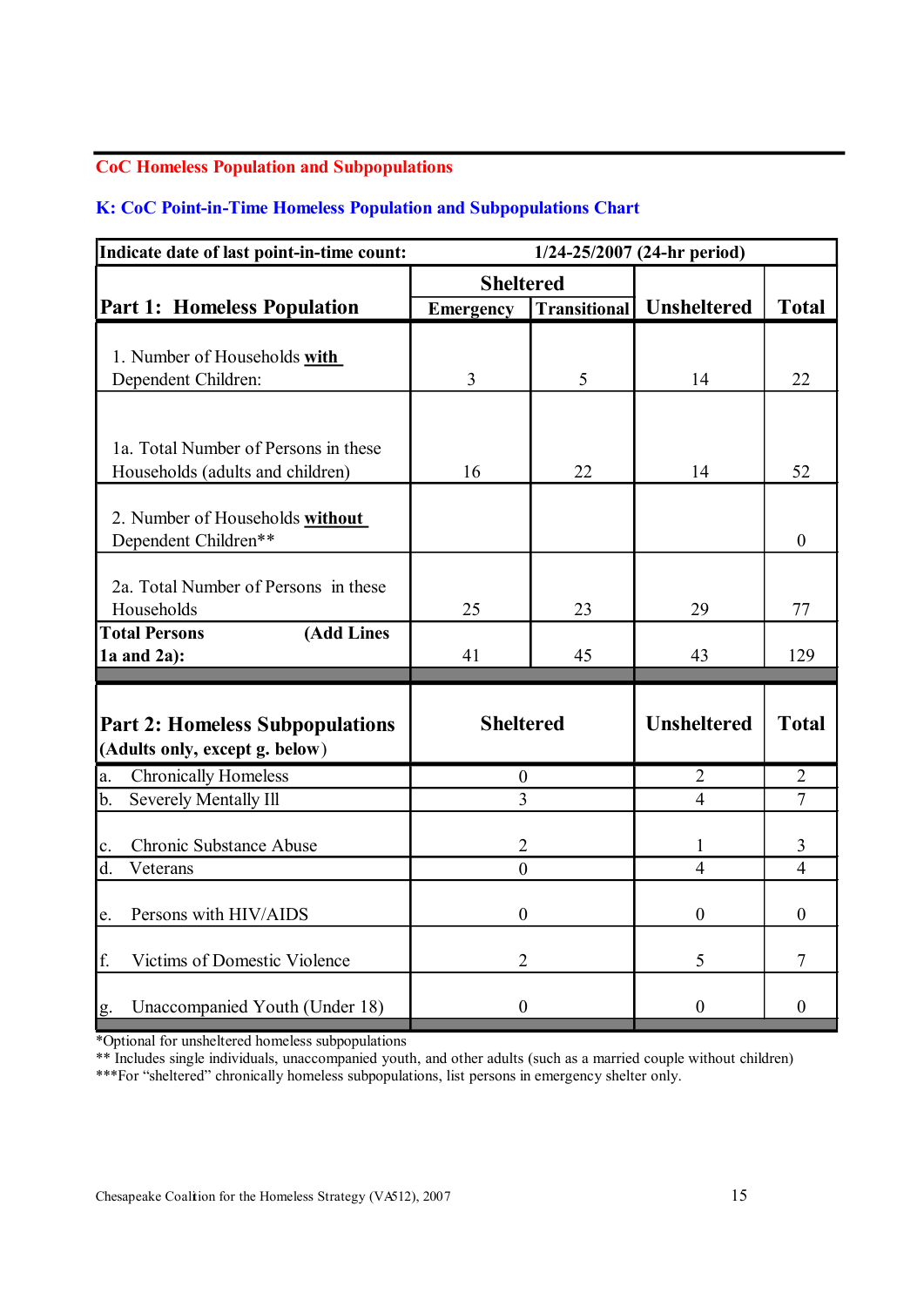# **L: CoC Homeless Population and Subpopulations Data Sources & Methods Chart**

Complete the following charts based on the most recent point -in-time (PIT) count conducted.

#### **L-1: Sheltered Homeless Population and Subpopulations**

|             | (1a) Check method(s) used to count sheltered homeless persons in the CoC (chec k all that apply):        |
|-------------|----------------------------------------------------------------------------------------------------------|
| $\bowtie$   | Survey – Providers count the total number of clients residing in their programs during the PIT count.    |
|             | HMIS – CoC used HMIS to complete the PIT sheltered count and subpopulation information.                  |
|             | Other $-$ specify:                                                                                       |
|             | (1b) If multiple methods are checked, briefly describe how data collected using the methods were         |
|             | combined to produce the count.                                                                           |
|             |                                                                                                          |
|             | (2a) Check the method(s) used to gather the subpopulation information on sheltered homeless perso ns     |
|             | reported in Part 2: Homeless Subpopulations (check all that apply):                                      |
| $\Box$      | Point-in-time (PIT) interviews with each adult and unaccompanied youth $-$ All sheltered adults and      |
|             | unaccompanied youth were interviewed to gather subpopulation information.                                |
|             | Sample of PIT interviews plus extrapolation $-A$ sample of sheltered adults and unaccompanied youth      |
| $\Box$      | were interviewed to gather subpopulation information, and extrapolation techniques were applied to       |
|             | produce the total sheltered homeess population.                                                          |
| $\boxtimes$ | Non-HMIS client-level information - Providers used individual client records (e.g., case management      |
|             | files) to provide subpopulation data for each adult and unaccompanied youth.                             |
| $\Box$      | Provider expertise – Providers estimated the percentage of clients belonging to each subpopulation based |
|             | on their knowledge of their client population as a whole.                                                |
|             | HMIS – CoC used HMIS to gather subpopulation information on sheltered homeless persons.                  |
|             | Other -specify:                                                                                          |
|             | (2b) If multiple methods are checked, briefly describe how the methods were combined to produce the      |
|             | subpopulation information.                                                                               |
|             |                                                                                                          |
| (3)         | Indicate CoC's steps to ensure data quality of the sheltered count (check all that apply):               |
| $\boxtimes$ | <b>Instructions</b> – Provided written instructions to providers for completing the sheltered PIT count. |
| $\boxtimes$ | Training – Trained providers on completing the sheltered PIT count.                                      |
| $\boxtimes$ | Remind and Follow-up – Reminded providers about the count and followed up with providers to ensure       |
|             | the maximum possible response rate and accuracy.                                                         |
|             | HMIS - Used HMIS to verify data collected from providers for the sheltered PIT count.                    |
|             | Other-specify:                                                                                           |
|             | (4) How often will sheltered counts of sheltered homeless people take place in the future?               |
|             | <b>Biennial (every two years)</b>                                                                        |
|             | Annual                                                                                                   |
| $\boxtimes$ | Semi-annual                                                                                              |
|             | Other $-$ specify:                                                                                       |
|             | (5) Month and Year when next c ount of sheltered homeless persons will occur: 8/2007                     |
|             | (6) Indicate the percentage of providers providing populations and subpopulations data collected via     |
|             | survey, interview and/or HMIS:                                                                           |
|             | 100%<br>Emergency shelter providers                                                                      |
|             | Transitional housing providers<br>100%                                                                   |
|             |                                                                                                          |

\*Please refer to 'A Guide to Counting Sheltered Homeless People' for more information on unsheltered enumeration techniques.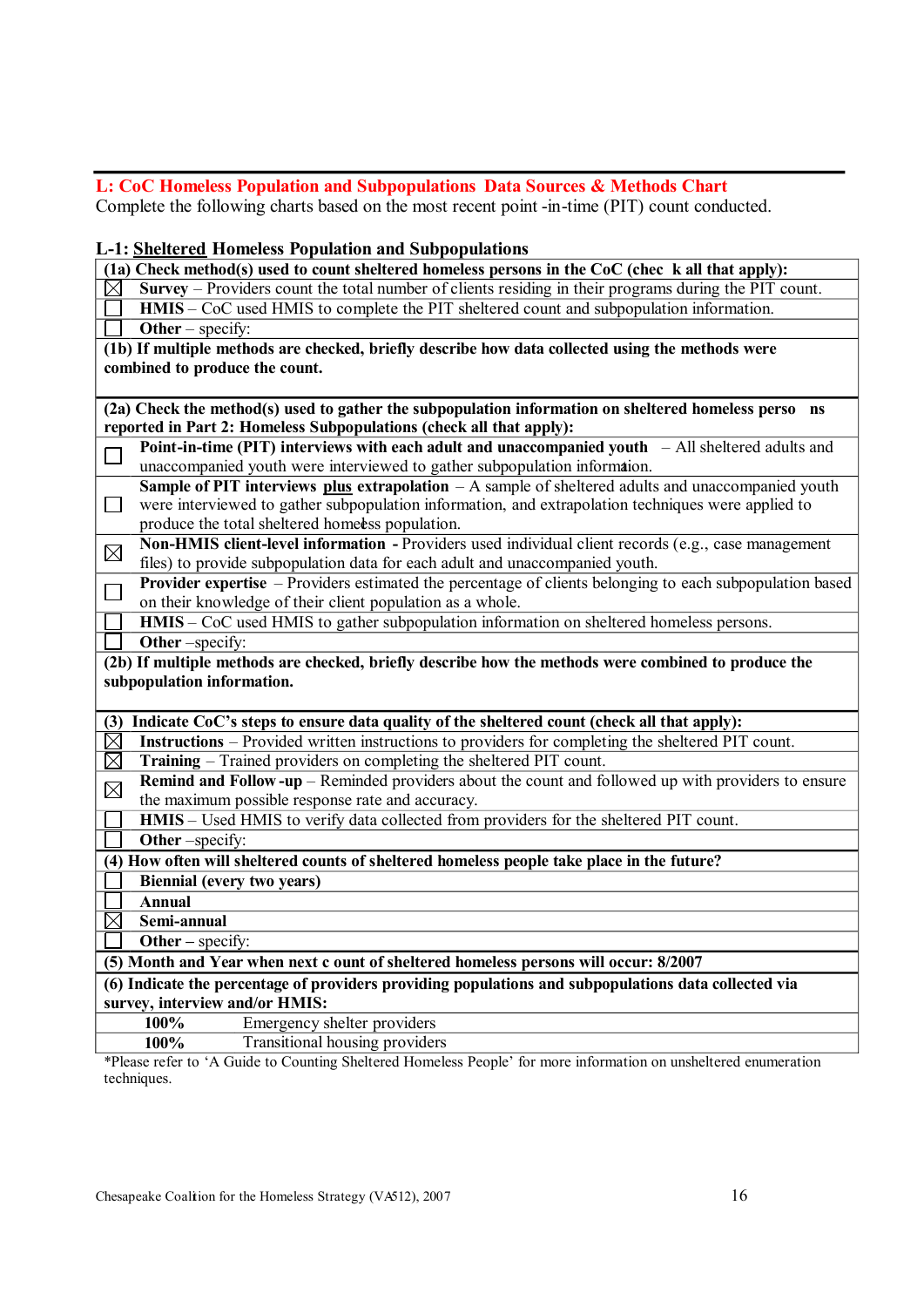#### **L-2: Unsheltered Homeless Population and Subpopulations\***

|             | (1) Check the CoC's method(s) used to count unsheltered homeless pe rsons (check all that apply):       |
|-------------|---------------------------------------------------------------------------------------------------------|
|             | Public places count – CoC conducted a point-in-time (PIT) count without client interviews.              |
|             | Public places count with interviews - CoC conducted a PIT count and interviewed unsheltered             |
| $\boxtimes$ | homeless persons encountered during the public places count:                                            |
|             | ALL persons were interviewed OR $\boxtimes$ Sample of persons were interviewed                          |
|             | Public places count using probability sampling - High and low probabilities assigned to                 |
|             | designated geographic areas based on the number of homeless people expected to be found in each         |
|             | area. The CoC selected a statistically valid sample of each type of area to include in the pointin-time |
|             | count and extrapolated results to estimate the entire homeless population.                              |
| $\boxtimes$ | Service-based count – Interviewed people using non-shelter services, such as soup kitchens and          |
|             | drop-in centers, and counted those that selfidentified as unsheltered homeless persons.                 |
|             | HMIS - Used HMIS for the count of unsheltered homeless people homeless people or for                    |
|             | subpopulation information.                                                                              |
|             | Other $-$ specify:                                                                                      |
|             | (2) Indicate the level of coverage of the PIT count of unsheltered homeless people:                     |
|             | <b>Complete coverage</b> $-$ The CoC counted every block of the jurisdiction.                           |
| $\boxtimes$ | Known locations - The CoC counted in areas where unsheltered homeless people are known to               |
|             | congregate or live.                                                                                     |
|             | <b>Combination</b> $-$ CoC combined complete coverage with known locations by conducting counts for     |
|             | every block in a portion of the jurisdiction (e.g. central city) AND conducting counts in other         |
|             | portions of the jurisdiction where unsheltered persons are known to live.                               |
|             | Used service-based or probability sampling (coverage is not applicable)                                 |
|             | Other -specify:                                                                                         |
|             | (3) Indicate community partners involved in PIT unsheltered count (check all that apply):               |
| $\boxtimes$ | <b>Outreach teams</b>                                                                                   |
| $\boxtimes$ | <b>Law Enforcement</b>                                                                                  |
| $\times$    | <b>Service Providers</b>                                                                                |
| $\boxtimes$ | <b>Community volunteers</b>                                                                             |
|             | Homeless and/or formerly homeless persons                                                               |
| $\boxtimes$ | Other - specify: Faith-based organizations; city government                                             |
|             | (4) Indicate CoC's steps to ensure data quali ty of the unsheltered count (check all that apply):       |
| $\boxtimes$ | <b>Training – Conducted training(s) for PIT enumerators.</b>                                            |
|             | HMIS - Used HMIS to check for duplicate information.                                                    |
| $\boxtimes$ | Other - specify: a unique identifier is assigned to each client                                         |
|             | (5) How often will CoC conduct PIT counts of unsheltered homeless people in the future?                 |
|             | <b>Biennial (every two years)</b>                                                                       |
|             | <b>Annual</b>                                                                                           |
| $\times$    | Semi-annual                                                                                             |
|             | Quarterly                                                                                               |
|             | Other $-$ specify:                                                                                      |
|             | 6. Month and Voor whon nort DIT count of unsheltered homeless persons will occur: 8/2007                |

**(6) Month and Year when next PIT count of unsheltered homeless persons will occur: 8/2007** \*Please refer to 'A Guide to Counting Unsheltered Homeless People' for more information on unsheltered enumeration techniques.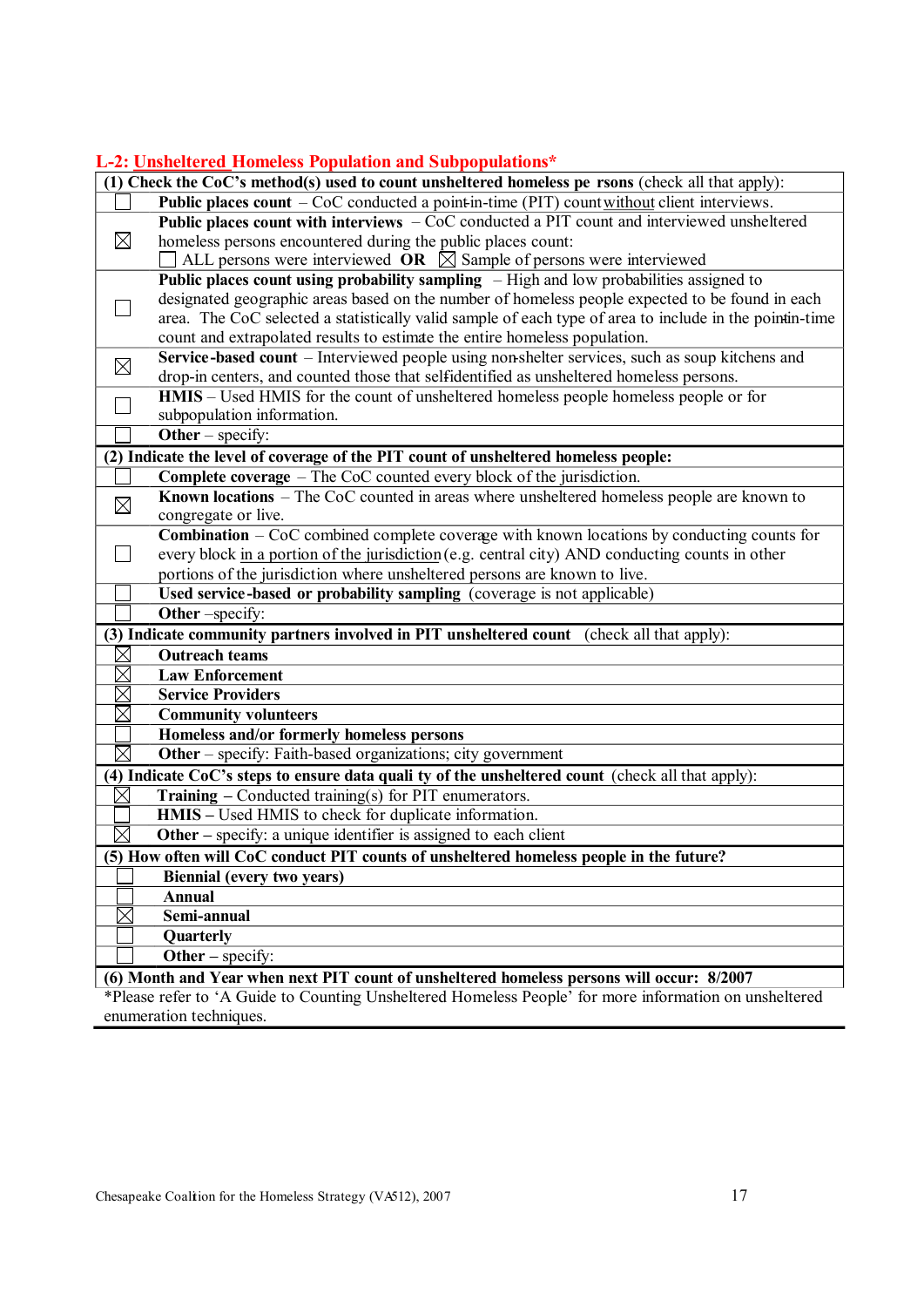#### **CoC Homeless Management Information System (HMIS)**

#### **M: CoC HMIS Charts**

CoCs should complete this section in conjunction with the lead agency responsible for the HMIS. All information is to be as of the date of application submission.

#### **M-1: HMIS Lead Organization Information**

| <b>Organization Name: Portsmouth Area Resource Coalition   Contact Person: Perry Mayer</b>         |                                                         |  |
|----------------------------------------------------------------------------------------------------|---------------------------------------------------------|--|
| Phone: 757-393-7848                                                                                | Email: $\text{admin}(\hat{\omega})$ parc.hr coxmail.com |  |
| $\alpha$ Organization Type: State/local government $\Box$ Non-profit/homeless provider $\boxtimes$ | Other                                                   |  |

#### **M-2: List HUD-defined CoC Name(s) and Number(s) for** *every* **CoC in HMIS Implementation:**

| <b>HUD-Defined CoC Name*</b> | $20C \#$ | <b>HUD-Defined CoC Name*</b> | $\cup$ o $\mathsf{C}^{\mathsf{C}}$ |
|------------------------------|----------|------------------------------|------------------------------------|
| Chesapeake CoC               | VΔ       | Portsmouth CoC               | וור                                |
|                              |          | $\sim$                       |                                    |

\*Find HUD-defined CoC names & numbers at: http://www.hud.gov/offices/adm/grants/fundsavail.cfm

#### **M-3: HMIS Implementation Status**

| HMIS Data Entry Start Date for your CoCOR<br>Anticipated Date Entry Start Date for your CoC | If no data entry date, indicate reason:<br>$\Box$ New CoC in 2007 |
|---------------------------------------------------------------------------------------------|-------------------------------------------------------------------|
| $\text{mm}/\text{vv}$                                                                       | $\Box$ Still in planning/software selection process               |
| <b>January 2006</b>                                                                         | Initial implementation                                            |
|                                                                                             |                                                                   |

Briefly describe significant challenges/barriers the CoC has experienced in:

- 1. HMIS implementation:
- 2. HMIS Data and Technical Standards Final Notice requirements: HMIS system is managed by a homeless provider agency in a neighboring city; therefore, training and data quality review requires extra coordination and is sometimes hampered by time constraints of staff at user and managing agencies.

#### **M-4: CoC Client Records**

| Calendar | Number of Client Records Entered in HMIS /                                                     | Number of Unduplicated Clients Entered in |
|----------|------------------------------------------------------------------------------------------------|-------------------------------------------|
| Year     | Analytical Database (Duplicated) for CoC                                                       | HMIS / Analytical Database for CoC        |
| 2004     | N/A                                                                                            | N/A                                       |
| 2005     | N/A                                                                                            | N/A                                       |
| 2006     | 128                                                                                            | 110                                       |
|          | Please provide a brief explanation of the reason(s) for any decreases in the number of records |                                           |

**(duplicated or unduplicated) from year to year.**

#### **M-5: Data Collection/Completeness and Coverage**

(a) Indicate the percentage of unduplicated client records with null or missing values on the date that the point-time count was conducted.

| Universal Data                     | % Null/Missing                                                     | <b>Universal Data Element</b>                                                                                                       | % Null/Missing |
|------------------------------------|--------------------------------------------------------------------|-------------------------------------------------------------------------------------------------------------------------------------|----------------|
| <b>Element</b>                     | <b>Values</b>                                                      |                                                                                                                                     | <b>Values</b>  |
| Name                               |                                                                    | $0.0\%$ Gender                                                                                                                      | 2.5%           |
| Social Security Number             |                                                                    | 29.9% Veteran Status                                                                                                                | 56.4%          |
| Date of Birth                      |                                                                    | <b>0.8%</b> Disabling Condition                                                                                                     | 98.2%          |
| Ethnicity                          |                                                                    | 60.6% Residence Prior to Program Entry                                                                                              | 44.4%          |
| Race                               |                                                                    | 25.6% Zip Code of Last Permanent Address                                                                                            | 94.0%          |
| $\mathbf{r}$ . $\mathbf{r}$<br>. . | $\mathbf{a}$ $\mathbf{a}$<br>$\mathbf{r}$ , the state $\mathbf{r}$ | $\mathbf{r}$ and $\mathbf{r}$ and $\mathbf{r}$ and $\mathbf{r}$ and $\mathbf{r}$ and $\mathbf{r}$ and $\mathbf{r}$ and $\mathbf{r}$ |                |

#### **Briefly describe how the CoC ensures that valid program entry and exit dates are being recorded in the HMIS for persons served.**

The HMIS Systems Administrator is in regular contact with the HMIS users to ensure datand utilization of the database is reviewed and coordinates trainings if necessary.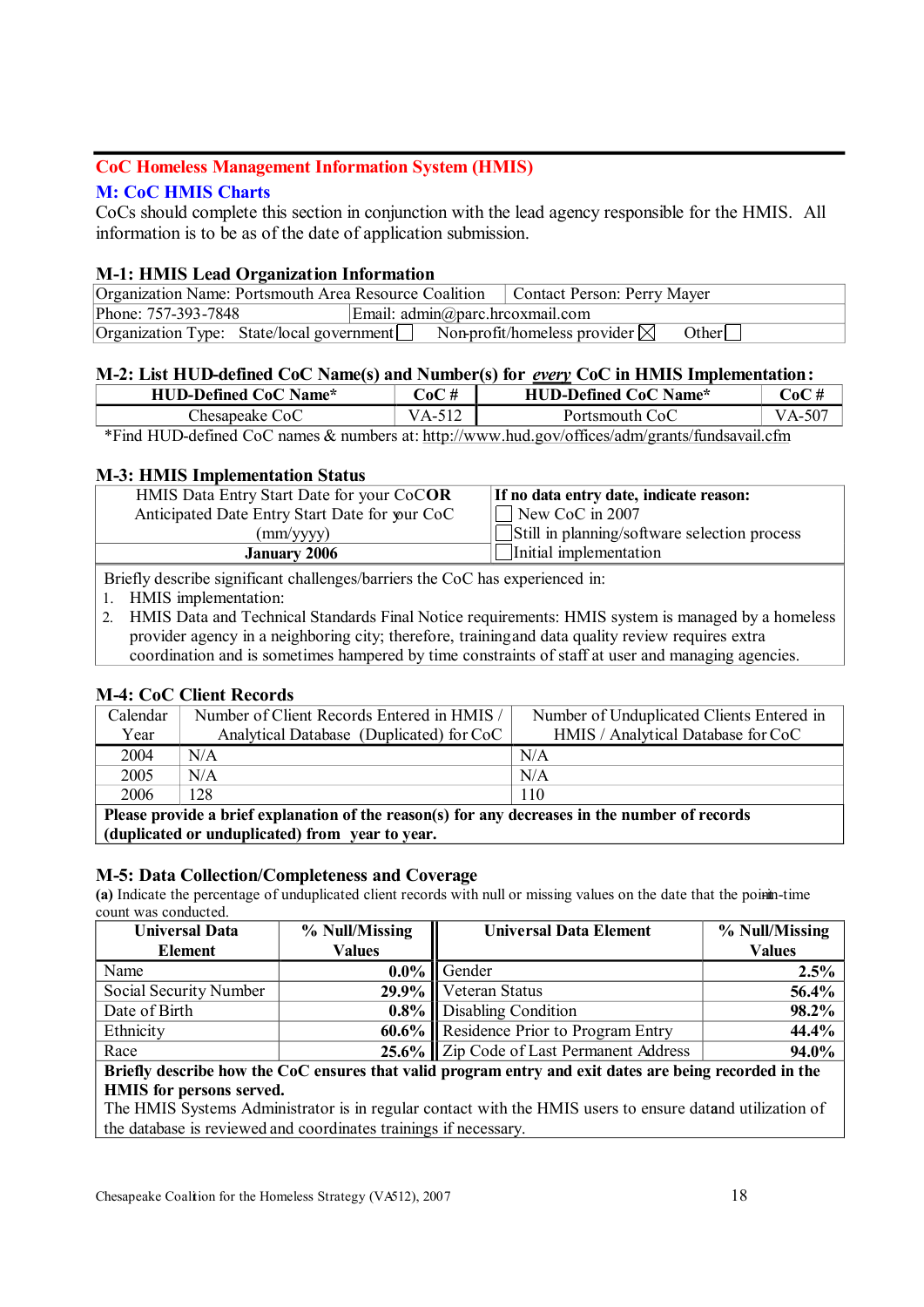|                                          |                  | TDI INGRAIC CATTUNI OIX ANIQIPARU TINITO OCA COVUNZU OI 7970 IOI CACN NOUSING TVDU.            |                           |
|------------------------------------------|------------------|------------------------------------------------------------------------------------------------|---------------------------|
|                                          | 75% bed coverage | Anticipate 75% bed coverage                                                                    | Date anticipate achieving |
| *Emergency Shelter                       |                  |                                                                                                |                           |
| <b>Transitional Housing</b>              |                  |                                                                                                |                           |
| Permanent Supportive                     |                  |                                                                                                |                           |
| Housing                                  |                  |                                                                                                |                           |
|                                          |                  | (c) If CoC has not yet achieved or does not anticipate achieving 75% bed coverage for all beds |                           |
| (including DV beds), please explain why. |                  |                                                                                                |                           |

**(b)** Indicate current OR anticipated HMIS bed coverage of 75% for each housing type.

**M-6: Training, Data Quality and Implementation of HMIS Data & Technical Standards**

For each item listed below, place an "X" in the appropriate box to indicate your response: Yes Y), No (N) or Planned/In Progress (**P**). Check *only one column* per item.

|                                                                                                   | Y                | N                     | $\mathbf{P}$   |
|---------------------------------------------------------------------------------------------------|------------------|-----------------------|----------------|
| 1. Training Provided:                                                                             |                  |                       |                |
| Basic computer training                                                                           | X                |                       |                |
| HMIS softwaretraining                                                                             | X                |                       |                |
| Privacy / Ethics training                                                                         | $\mathbf X$      |                       |                |
| <b>Security Training</b>                                                                          | $\mathbf X$      |                       |                |
| System Administrator training                                                                     | $\overline{X}$   |                       |                |
| 2. CoC Process/Role:                                                                              |                  |                       |                |
| Is the CoC able to aggregate all data to a central location at least annually?                    | X                |                       |                |
| Does the CoC monitor compliance with HMIS Data& Technical Standards Final Notice?                 | X                |                       |                |
| 3. Security-Participating agencies have:                                                          |                  |                       |                |
| Unique username and password access?                                                              | X                |                       |                |
| Secure location?                                                                                  | $\overline{X}$   |                       |                |
| Locking screen savers?                                                                            |                  |                       | X              |
| Virus protection with auto update?                                                                | X                |                       |                |
| Individual or network firewalls?                                                                  |                  |                       | X              |
| Restrictions on access to HMIS via public forums (e.g. PKI digital certificates or IP filtering)? |                  |                       | X              |
| 4. Security—Agency responsible for centralized HMIS data collection and storage has:              |                  |                       |                |
| Procedures for off-site storage of HMIS data?                                                     | X                |                       |                |
| Disaster recovery plan that has been tested?                                                      | $\overline{X}$   |                       |                |
| 5. Privacy Requirements:                                                                          |                  |                       |                |
| If your state has additional confidentiality provisions, have they been implemented?              |                  |                       |                |
| X Check here if there are no additional state confidentiality provisions.                         |                  |                       |                |
| Is there a "Purpose for data collection" sign at each intake desk for all participating agencies? | X                |                       |                |
| Has each participating agency adopted a written privacy policy, including the uses and            | X                |                       |                |
| disclosures of client information?                                                                |                  |                       |                |
| Does each participating agency have a privacy policy posted on its website (if applicable)?       | $\overline{X}$   |                       |                |
| 6. Data Quality – CoC has process to review and improve:                                          |                  |                       |                |
| Client level data quality (i.e. missing birth dates etc.)?                                        | $\boldsymbol{X}$ |                       |                |
| Program level data quality (i.e. data not entered by agency in over 14 days)?                     | $\overline{X}$   |                       |                |
| CoC bed coverage (i.e. percent of beds)?                                                          | X                |                       |                |
| 7. Unduplication of Client Records - the CoC:                                                     |                  |                       |                |
| Uses only HMIS data to generate unduplicated count?                                               | X                |                       |                |
| Uses data integration or data warehouse to generate unduplicated count?                           |                  | X                     |                |
| 8. OPTIONAL: Uses of HMIS Data-CoC uses HMIS data for:                                            |                  |                       |                |
| Point-in-Time Count                                                                               |                  |                       | $\mathbf X$    |
| Project/Program performance monitoring                                                            |                  |                       | $\overline{X}$ |
| Program purposes (e.g. case management, bed management, program eligibility screening)            |                  | X                     |                |
| Statewide data aggregation (e.g. data warehouse)                                                  |                  | $\overline{\text{X}}$ |                |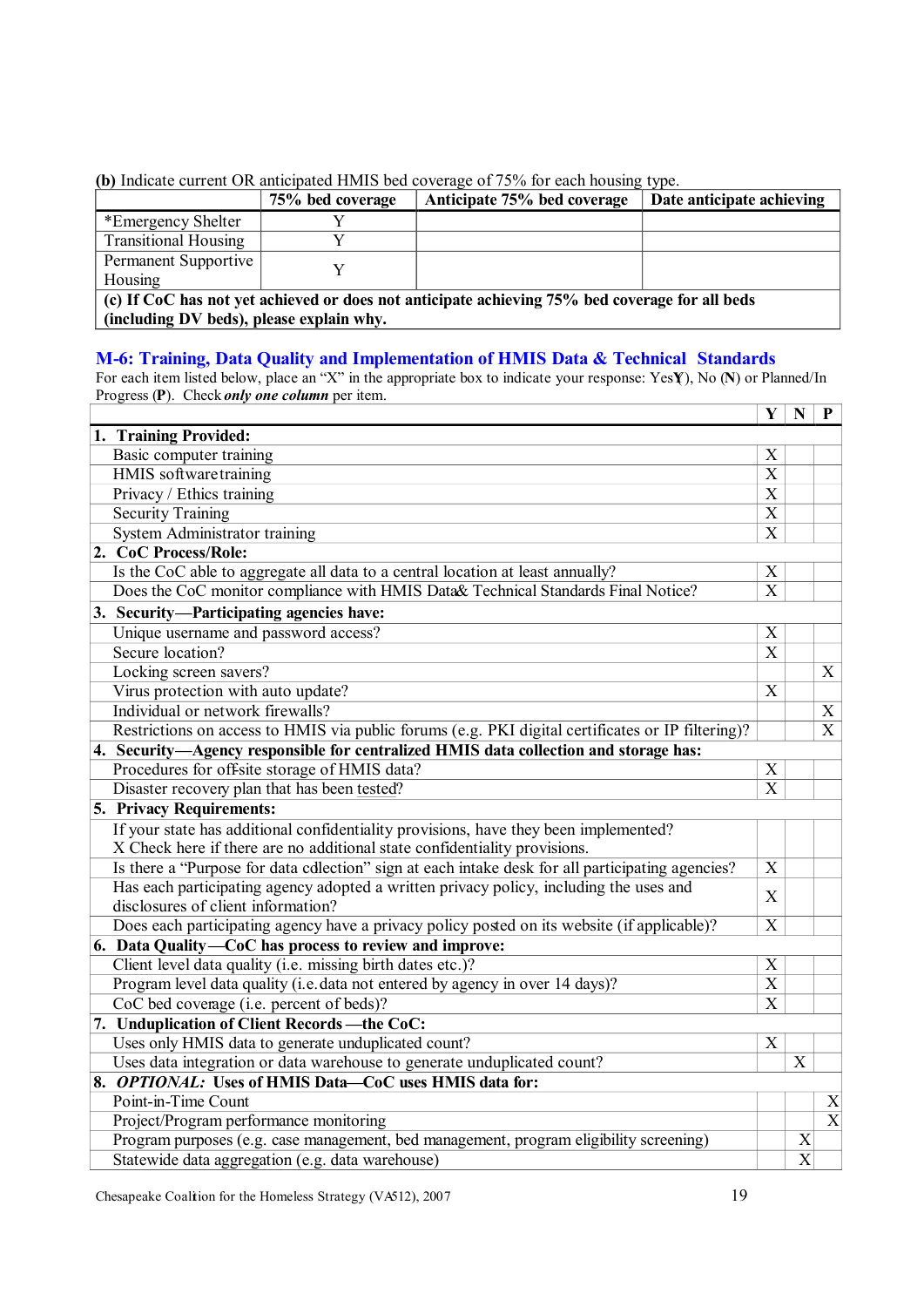#### **Part III: CoC Strategic Planning**

#### **N: CoC 10-Year Plan, Objectives, and Action Steps Chart**

Please provide local action steps and measurable achievements for attaining each of the five national HUD objectives listed, as part of the goal to end chronic homelessness and help to move fami lies and individuals to permanent housing. The percentages listed in these national objectives are the national averages. Your CoC should aim for these targets as a minimum. HUD expects all CoCs to be meeting or exceeding these standards, as these standards will be modestly increasing over time. This is to ensure that CoCs continue to work to serve the hardest-to-serve homeless populations.

If your CoC will not be able to meet one or more objectives, please describe barriers in the space provided. You may list additional CoC objectives as needed. Please note that your Continuum will be reporting on your achievements with respect to each of these objectives in the 2008 application.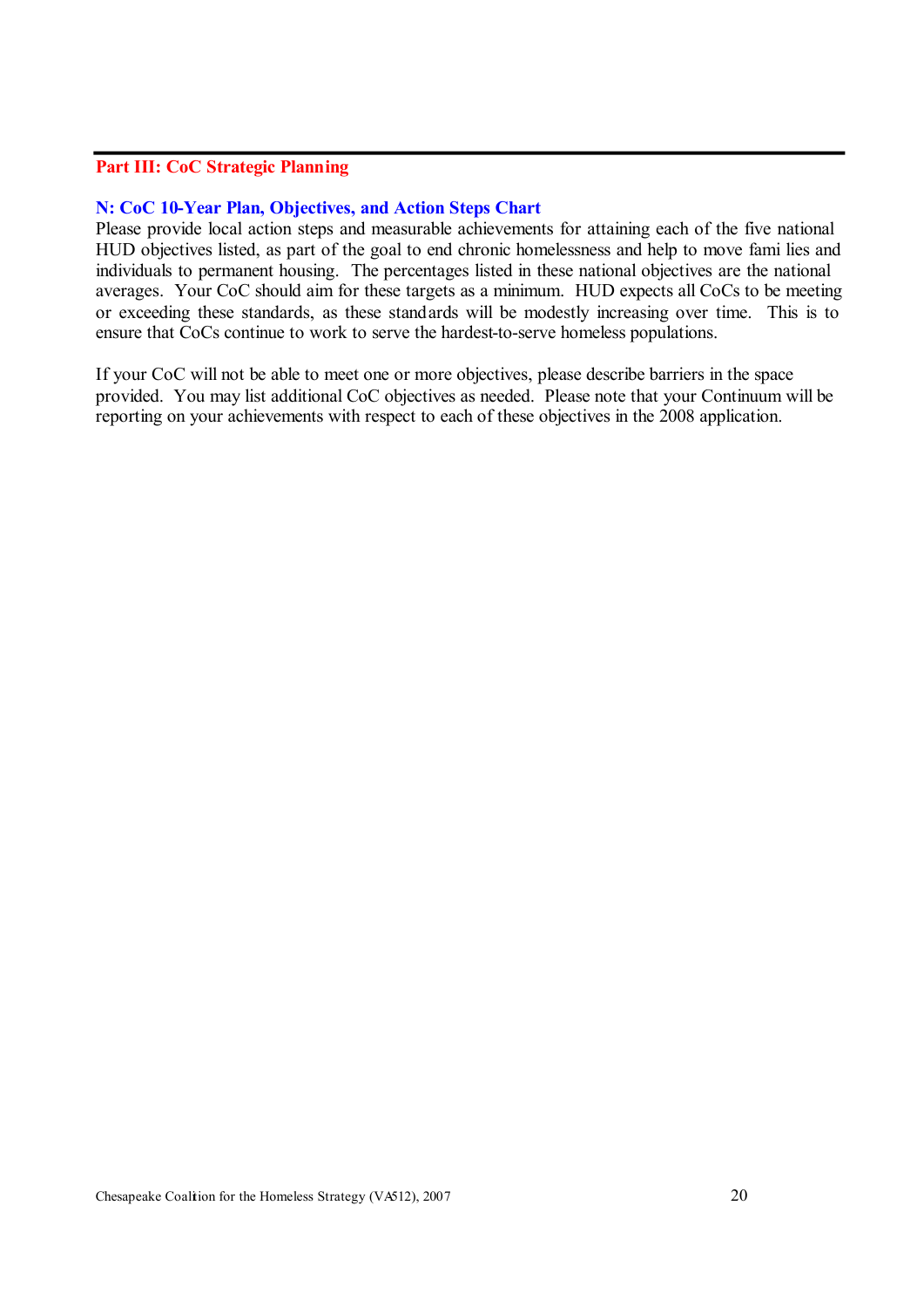| <b>Objectives to End</b><br><b>Chronic Homelessness</b>                               | <b>2007 Local Action Steps</b>                                                                                                                                                               | <b>Lead Person</b><br>List name and title<br>or organization of     |                    | in          |                     |              |
|---------------------------------------------------------------------------------------|----------------------------------------------------------------------------------------------------------------------------------------------------------------------------------------------|---------------------------------------------------------------------|--------------------|-------------|---------------------|--------------|
| and Move Families and<br><b>Individuals to</b><br><b>Permanent Housing</b>            | How are you going to do it? List action steps to be<br>completed within the next 12 months.                                                                                                  | one person<br>responsible for<br>accomplishing each<br>action step. | Le<br><b>Basel</b> | Nume<br>Acl | <b>Numer</b><br>Ach | Numer<br>Ach |
| 1. Create new PH beds                                                                 | Apply for Samaritan Initiative to fund new project on PSH<br>for chronic, mentally ill homeless individuals (3 beds).                                                                        | Regina Coda,<br>Restoration<br><b>Outreach Ministry</b>             |                    |             |                     |              |
| for chronically homeless<br>persons.                                                  | Secure Section 8 vouchers to be used in new SRO 2<br>Project to open January 2009 (4 beds) that will house<br>homeless individuals.                                                          | Alice Tousignant,<br>Virginia Supportive<br>Housing                 | Beds 5             | Beds 8      | Beds 10             | Beds 20      |
| 2. Increase percentage of                                                             | CoC agencies will provide coordinated case management<br>to ensure that chronic homeless individuals move into PH<br>remain there at least 6 months.                                         | Regina Coda,<br>Restoration<br><b>Outreach Ministry</b>             | 71%                | 75%         | 75%                 | 75%          |
| homeless persons staying<br>in PH over 6 months to at<br>least 71%.                   | Marketing of affordable housing database to increase<br>landlord participation. Affordable housing database is<br>available for use by entire Continuum of Care                              | Julie Dixon, The<br>Planning Council                                |                    |             |                     |              |
| homeless persons<br>moving from TH to PH<br>to at least $61.5\%$ .                    | 3. Increase percentage of CoC shelter providers will continue to cooperate to refer<br>and manage client families' transition into PH.                                                       | Ruthie Hill, Our<br><b>House Families</b>                           | 65%                | 75%         | 80%                 | 85%          |
| 4. Increase percentage of<br>homeless persons<br>employed at exit to at<br>least 18%. | Through life skills and financial / budget management<br>trainings within the homeless family service programs,<br>develop service plan goals and assist clients in obtaining<br>employment. | Ruthie Hill, Our<br><b>House Families</b>                           | 45%                | 60%         | 75%                 | 80%          |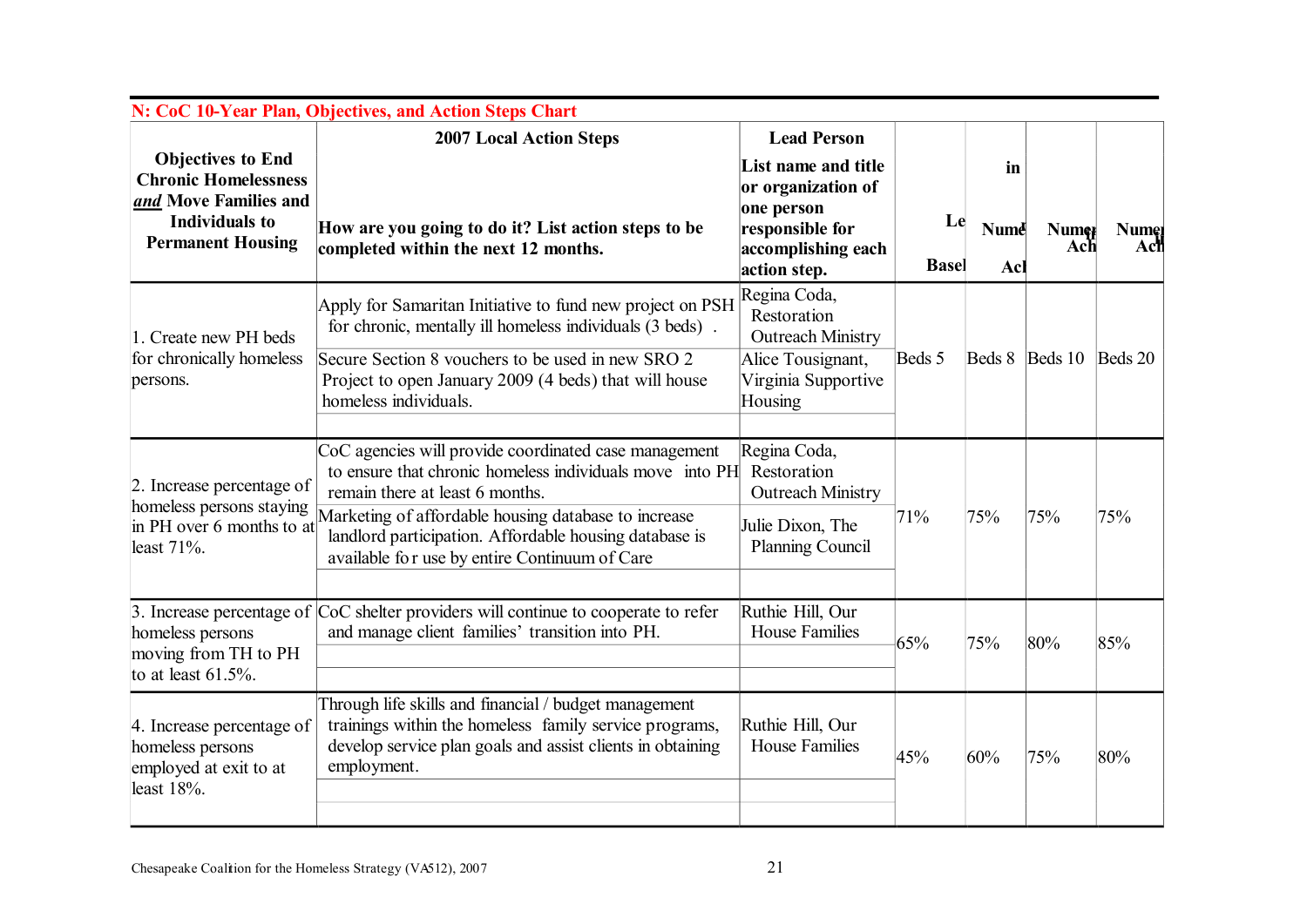| 5. Ensure that the CoC<br>has a functional HMIS<br>system.                                     | Provide training and support for current and new users of<br>HMIS within Continuum.<br>Seek potential users that are non-CoC funded.<br>Review data quality through regular committee meetings.                                                                                                                                                       | Perry Mayer, PARC                                                                                                | 65%<br><b>Bed</b><br>Cover-<br>age | 80%<br><b>Bed</b><br>Cover<br>-age | 95% Bed<br>Cover-<br>age | 100%<br>Bed<br>Cover-<br>age |  |  |  |  |
|------------------------------------------------------------------------------------------------|-------------------------------------------------------------------------------------------------------------------------------------------------------------------------------------------------------------------------------------------------------------------------------------------------------------------------------------------------------|------------------------------------------------------------------------------------------------------------------|------------------------------------|------------------------------------|--------------------------|------------------------------|--|--|--|--|
|                                                                                                | Barriers: If your CoC will not meet one or more of the above objectives, briefly describe why not (use less than two paragraphs).                                                                                                                                                                                                                     |                                                                                                                  |                                    |                                    |                          |                              |  |  |  |  |
| <b>Other CoC Objectives in 2007</b>                                                            |                                                                                                                                                                                                                                                                                                                                                       |                                                                                                                  |                                    |                                    |                          |                              |  |  |  |  |
| 1. Plan and execute a<br>Project Homeless<br>Connect to link homeless<br>families to services. | Collaborate with United Way and other homeless<br>assistance providers to carry out this one-day event.                                                                                                                                                                                                                                               | Ruthie Hill, Our House<br>Families                                                                               |                                    |                                    |                          |                              |  |  |  |  |
| 2. Execute<br>recommendations from<br>10-Year Plan to End<br>Homelessness                      | Discuss gaps and identify realistic action steps with CCH,<br>government representatives and local funders.<br>Seek funding sources and providers to implement goals set Ruthie Hill, Our House<br>by CCH.                                                                                                                                            | Ruthie Hill, Our House<br>Families<br>Families                                                                   |                                    |                                    |                          |                              |  |  |  |  |
| 3. Coordinate regional<br>action steps in progress<br>by the Regional<br>Homeless Taskforce    | Finalize the discharge planning policies fro m<br>regional public institutions<br>Seek site and funding for the Healing Place<br>Continue development of SRO 2, 3 and beyond in<br>various cities of South Hampton Roads<br>Plan and execute a regional homeless conference<br>Develop regional plan for ex-offender re-entry<br>services and housing | Edwina Ricks, City of<br>Chesapeake Office of<br>Intergovernmental<br>Affairs, Youth &<br><b>Family Services</b> |                                    |                                    |                          |                              |  |  |  |  |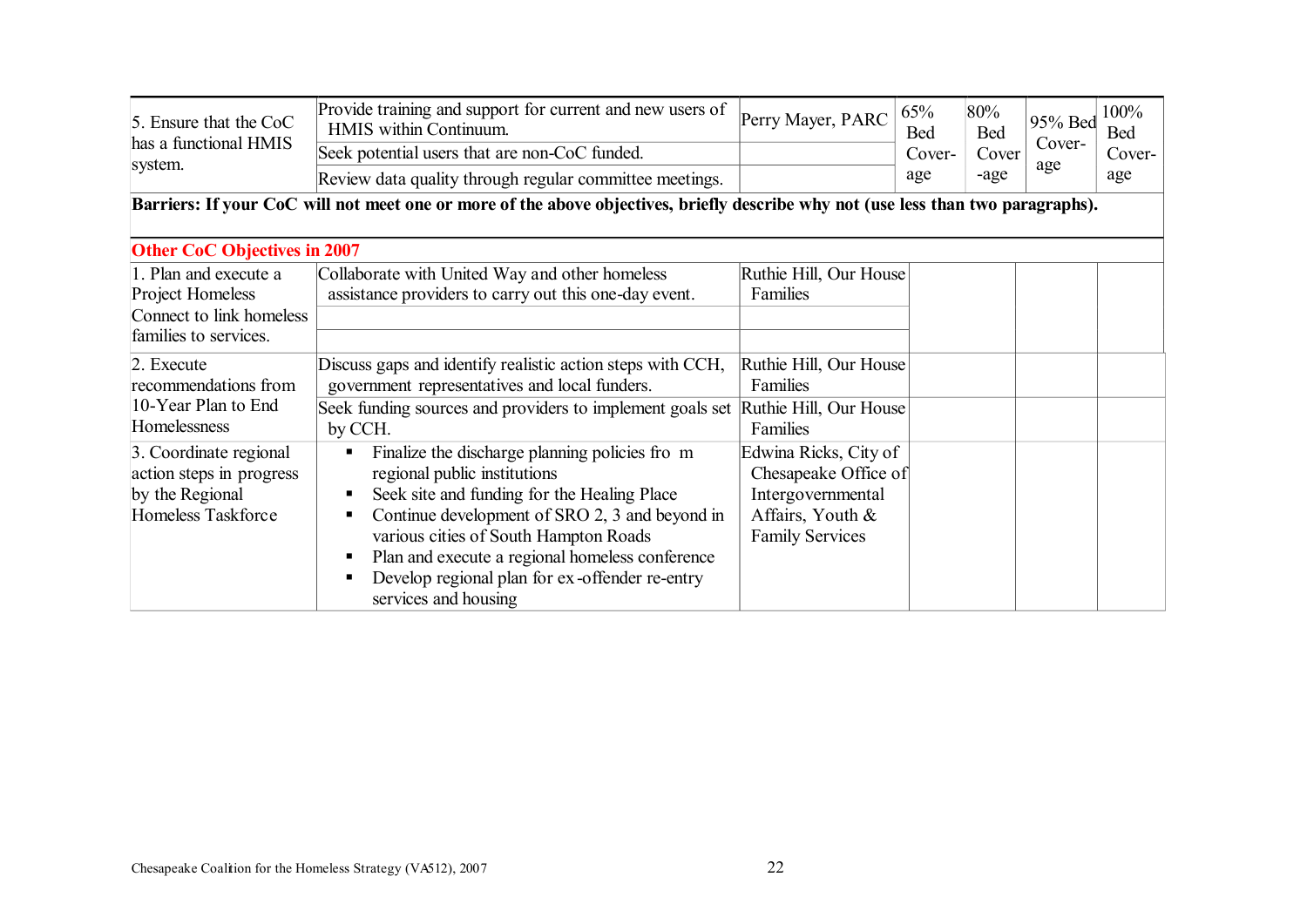#### **O: CoC Discharge Planning Policy Chart**

For each category of publicly funded institution or system of care in your CoC, check a box to indicate the level of development of a discharge planning policy. Check **only one** box per category. Use the space provided to describe the discharge planning policy for each category, or the status of developmen t. For detailed instructions for filling out this section, see the Instructions section.

| <b>Publicly Funded</b><br>Institution(s) or<br>System(s) of Care in<br>CoC Geographic Area | <b>None</b> | <b>Initial</b><br><b>Discussion</b> | <b>Protocol in</b><br><b>Development</b> | Formal<br>Protocol<br><b>Finalized</b> | <b>Formal Protocol</b><br><b>Implemented</b> |
|--------------------------------------------------------------------------------------------|-------------|-------------------------------------|------------------------------------------|----------------------------------------|----------------------------------------------|
| <b>Foster Care</b>                                                                         |             |                                     |                                          |                                        |                                              |
| <b>Health Care</b>                                                                         |             |                                     |                                          |                                        |                                              |
| <b>Mental Health</b>                                                                       |             |                                     |                                          |                                        |                                              |
| <b>Corrections</b>                                                                         |             |                                     |                                          |                                        |                                              |

Foster Care:

The Department of Social Services is a member of the Chesapeake Coalit ion for the Homeless (CCH) and is the public agency in the city that acts as custodian for children and youth in foster care. Youth are able to remain in the foster care program if they are registered in certain higher education programs until the age of 21. Upon discharge from the program, DSS works with clients to find suitable housing and not refer to HUD McKinney -Vento programs although recidivism into homelessness from foster care is statistically high nationwide. On a quarterly basis, CCH sends updated information to the Independent Living Coordinator for HUD-funded and other housing resources and, where applicable, referral information.

Health Care:

The Veteran's Affairs hospital has a homeless outreach coordinator and provides services to homeless vets. It is the only publicly funded hospital for Chesapeake's homeless vets but does not yet have a discharge planning policy in place.

Chesapeake General Hospital, while not publicly funded, is the main provider of in -hospital care in the city of Chesapeake. The discharge planners work closely with the nursing staff and patients to ensure that the city Resource Sheet is provided to all persons leaving the hospital with unidentified housing.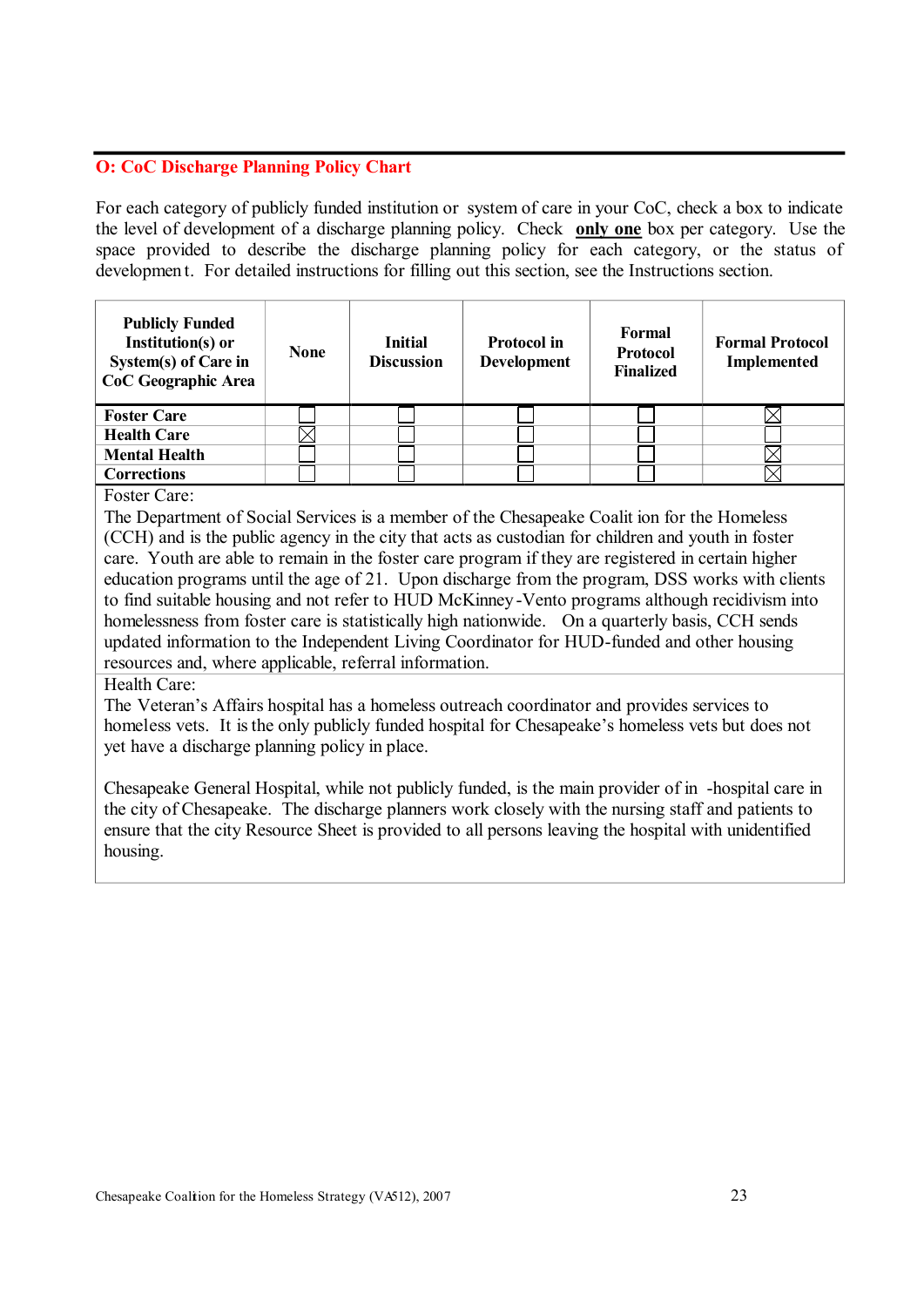#### Mental Health: **State psychiatric facilities**

The local agency in Chesapeake CoC that provides discharge planning for persons discharged from publicly funded institutions is the Chesapeake Community Services Board (CSB). The agency is an active member of the CCH.

The discharge policies of the Commonwealth of V irginia provide for both local case managers and state facilities staff to begin discharge planning when an individual is admitted to a state facility. A designated case manager from the CSB provides discharge planning services to those individuals hospitalized in state psychiatric facilities and assists with all related discharge activities aimed at ensuring successful transition back into the community and preventing homelessness. Qualified mental health providers conduct all services.

Discharge related activities may include the following:

- Assessment and planning services, to include an individualized service plan linking individuals to services and support specific to ISP;
- Coordination of services and treatment planning with other agencies / providers making referrals and setting up initial appointments;
- Making collateral contacts with significant others to promote the implementation of the service plan and community adjustment:
- Monitoring of individuals health status:
- Monitoring medication compliance: and
- Entitlement assistance.

Case managers regularly report on the status of pending discharges during weekly staff meetings. These meetings are used to also include discussions on housing and to make referrals to appropriate services and agencies.

#### Corrections:\*

On an annual basis, CCH sends written invitations to correctional facilities serving the city and invites representatives to become members of the Coalition. In addition to the invitation, CCH also sends information, including referral procedu res where applicable, for HUD-funded and other housing resources in the city. Requests are made that the facilities advise the CCH of additional resources about which they should be aware in serving the homeless and at -risk populations.

The Department of Corrections currently has transitional homes for inmates coming out of the system. It also has some contracted beds across the state for inmates without placement. The Correctional Counselors are required to do a home plan for each inmate as soon as he or she is in the system. Also, if they do not have placement then the Correctional Counselor is required to make provisions in the local community.

For all other correctional facilities, staff members participate in the local homeless coalition. Through membership, information is provided on sheltering and strategies to prevent homelessness upon release from prisons. CCH has a representative of DOC who directs a local jail-based, inmate re-entry program.

<sup>\*</sup>Please note that "corrections" category refersto local jails and state or federal prisons.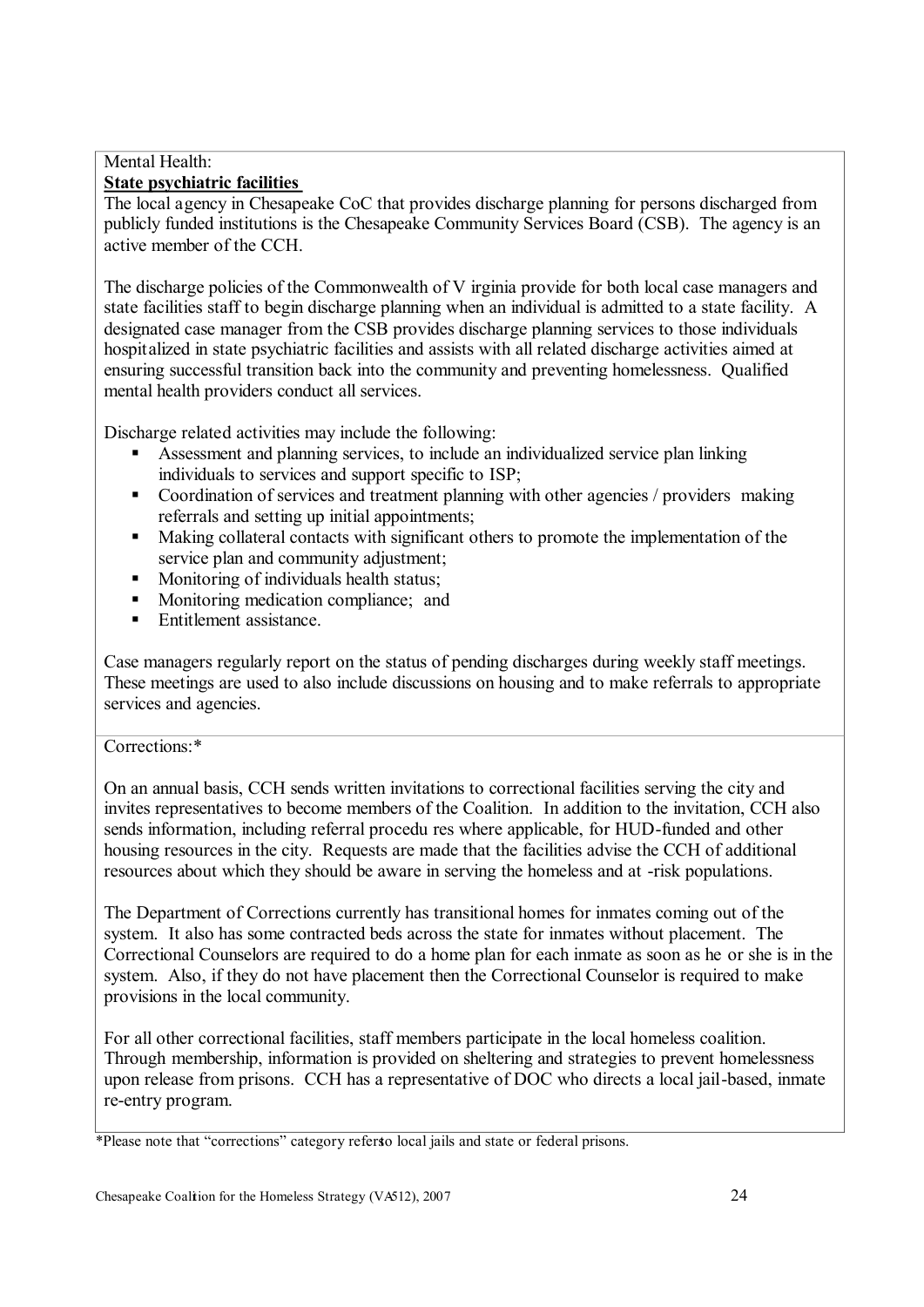#### **P: CoC Coordination Chart**

A CoC should regularly assess the local homeless system and identify shortcomings and unmet needs. One of the keys to improving a CoC is to use long-term strategic planning to establish specific goals and then implement short -term/medium-term action steps. Because of the complexity of the existing homeless system and the need to coordinate multiple funding sources, there are often multiple long term strategic planning groups. It is imperative for CoCs to coordinate, as appropriate, with each of these existing strategic planning groups to meet the local CoC shortcomings and unmet needs. Answer each question in the checkbox provided, using an X to indicate Yes or No for each.

| 1. Consolidated Plan Coordination                                                                                             | <b>YES NO</b> |           |  |  |  |  |
|-------------------------------------------------------------------------------------------------------------------------------|---------------|-----------|--|--|--|--|
| a. Do Con Plan planners, authors and other Con Plan stakeholders participate in CoC general<br>planning meetings?             | ⋉             |           |  |  |  |  |
| b. Do CoC members participate in Con Plan planning meetings, focus groups, orpublic forums?                                   |               |           |  |  |  |  |
| c. Were CoC strategic plan goals addressing homelessness and chronic homelessness used in the<br>development of the Con Plan? | $\boxtimes$   |           |  |  |  |  |
| 2. Jurisdictional 10-year Plan Coordination                                                                                   |               |           |  |  |  |  |
| a. Is there one or more formal jurisdictional 10year Plan(s) being developed and/or being                                     |               |           |  |  |  |  |
| implemented within your CoC geography that are separate from the CoC 10year plan? (If No,<br>you may skip to Question 3a.)    |               | $\bowtie$ |  |  |  |  |
| b. Do 10-year Plan conveners, authors and other stakeholders participate in CoC general planning<br>meetings?                 |               |           |  |  |  |  |
| c. Have 10-year Plan participants taken steps to align their planning process with the local CoC<br>plan?                     |               |           |  |  |  |  |
| d. Were CoC strategic plan goals used in the development of the 10year Plan(s)?                                               |               |           |  |  |  |  |
| e. Provide the number of jurisdictions within your CoC geography that have formally implemented<br>a 10-year plan(s).         |               |           |  |  |  |  |
| At this time, the Chesapeake 10-year plan is in draft form and will be finalized and adopted by                               |               |           |  |  |  |  |
| the end of 2007. Chesapeake is the only jurisdiction within the CoC geographical area.                                        |               |           |  |  |  |  |
| 3. Public Housing Agency Coordination                                                                                         |               |           |  |  |  |  |
| a. Do CoC members meet with CoC area IHAs to improve coordination with and access to                                          |               |           |  |  |  |  |
| mainstream housing resources?                                                                                                 |               |           |  |  |  |  |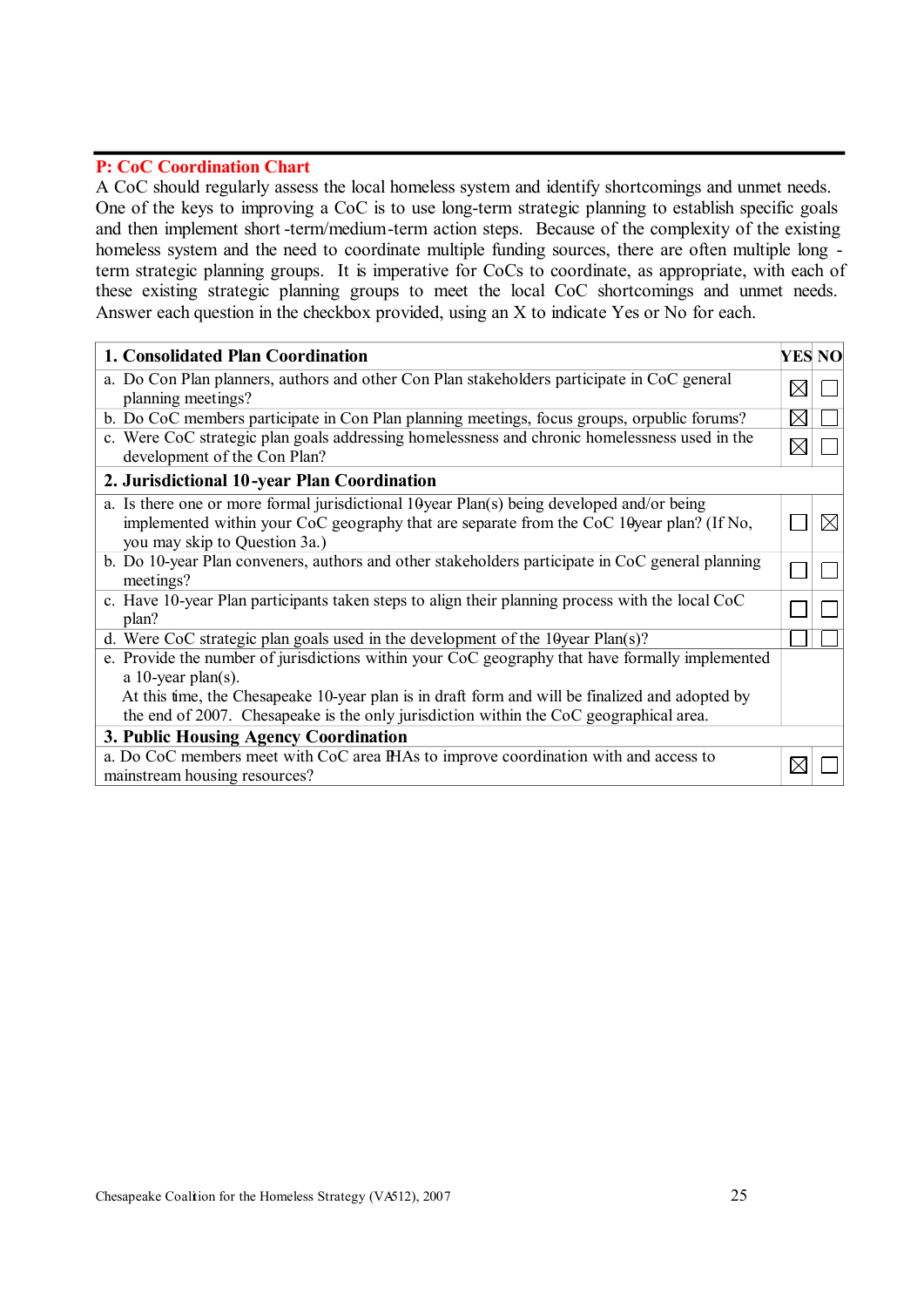#### **CoC 2007 Funding Priorities**

#### **Q: CoC Project Priorities Chart**

**Column (1):** New this year, check the box in this column if the first project lis ted is a proposed Samaritan bonus project. **Column (5):** The requested project amount must not exceed the amount entered in the project summary budget in Exhibit 2. If the project summary budget exceeds the amount shown on this priorities list, the project budget will be reduced to the amount shown on the CoC Project Priorities Chart. **Column (7):** Place the component type under the appropriate program for each project in column 7 . Acceptable entries include PH, TH, SH-PH, SH-TH, SRO, SSO, HMIS, TRA, SRA, PRA, or PRAR. Do not simply enter an "X" in the box provided. **Column (9):** For the Shelter Plus Care Renewals priority number, please continue project numbering from the top portion of the chart – please do not restart S+C project priority numbering from 1.

For further instructions for filling out this section, see the Instructions section.

| HUD-defined CoC Name:* Chesapeake CoC             |                                                         |                                                   |                |                                              |                |                | CoC#: VA-512                         |                |             |  |
|---------------------------------------------------|---------------------------------------------------------|---------------------------------------------------|----------------|----------------------------------------------|----------------|----------------|--------------------------------------|----------------|-------------|--|
| (1)                                               | (2)                                                     | (3)                                               | (4)            | (5)                                          | (6)            | (7)            | Program and<br><b>Component Type</b> |                |             |  |
| <b>SF-424</b><br><b>Applicant Name</b>            | <b>Project Sponsor</b><br><b>Name</b>                   | Project<br><b>Name</b>                            |                | <b>Requested</b><br>Project<br><b>Amount</b> | Ter            | <b>SHP</b>     | <b>SHP</b>                           |                | $S+C$ SRO   |  |
| (Please Remove<br>Examples)                       |                                                         |                                                   | P              |                                              |                | N <sub>0</sub> | Rei                                  | N <sub>0</sub> | $\mathbf N$ |  |
| Example:<br>$\boxtimes$ ** ABC<br>Nonprofit       | <b>ABC</b> Nonprofit                                    | Annie's House                                     | 1              | \$451,026                                    | $\overline{3}$ | PH             |                                      |                |             |  |
| Example: XYZ<br>County                            | <b>AJAY Nonprofit</b>                                   | Pierce's Place                                    | $\overline{2}$ | \$80,000                                     | 5              |                |                                      | <b>TRA</b>     |             |  |
| Restoration<br>$\boxtimes^*$ Outreach<br>Ministry | Restoration<br><b>Outreach Ministry Outreach Center</b> | Restoration                                       | 1              | \$73,508                                     | $\overline{2}$ | PH             |                                      |                |             |  |
| <b>Our House Families</b>                         | Our House<br>Families                                   | Reaching Up<br>Program 1                          | $\mathbf{2}$   | \$52,035                                     | 1              |                | <b>TH</b>                            |                |             |  |
| Our House Families                                | Our House<br>Families                                   | Reaching Up<br>Program II                         | 3              | \$57,763                                     | 1              |                | TH                                   |                |             |  |
|                                                   | (8) Subtotal: Requested Amount for CoC                  | <b>Competitive Projects:</b>                      |                | \$183,306                                    |                |                |                                      |                |             |  |
| (9) Shelter Plus Care Renewals:                   |                                                         |                                                   |                |                                              |                |                | <b>S+C Component Type</b>            |                |             |  |
| N/A                                               | N/A                                                     | N/A                                               | 7              | N/A                                          | $\mathbf{1}$   | N/A            |                                      |                |             |  |
|                                                   |                                                         |                                                   | 8              |                                              | $\mathbf{1}$   |                |                                      |                |             |  |
|                                                   |                                                         |                                                   | 9              |                                              | $\mathbf{1}$   |                |                                      |                |             |  |
|                                                   | (10) Subtotal: Requested Amount for                     | <b>S+C Renewal Projects:</b>                      |                | \$0.00                                       |                |                |                                      |                |             |  |
| $*$ III ID $\pm$ C<br>$1 \cap R$                  | (11) Total CoC Requested Amount                         | (line $8 +$ line 10):<br>11.1.1.12.11.13.13.17.14 |                | \$183,306<br>1.00<br>$\mathbf{J}$            | $\mathbf{J}$ . |                | $n \cdot c$<br>$\mathbf{J}$ .        |                |             |  |

\*HUD-defined CoC names & numbers are available at: http://www.hud.gov/offices/adm/grants/fundsavail.cfm. \*\*\*\*\*Check this box if this is a #1 priority Samaritan bonus project.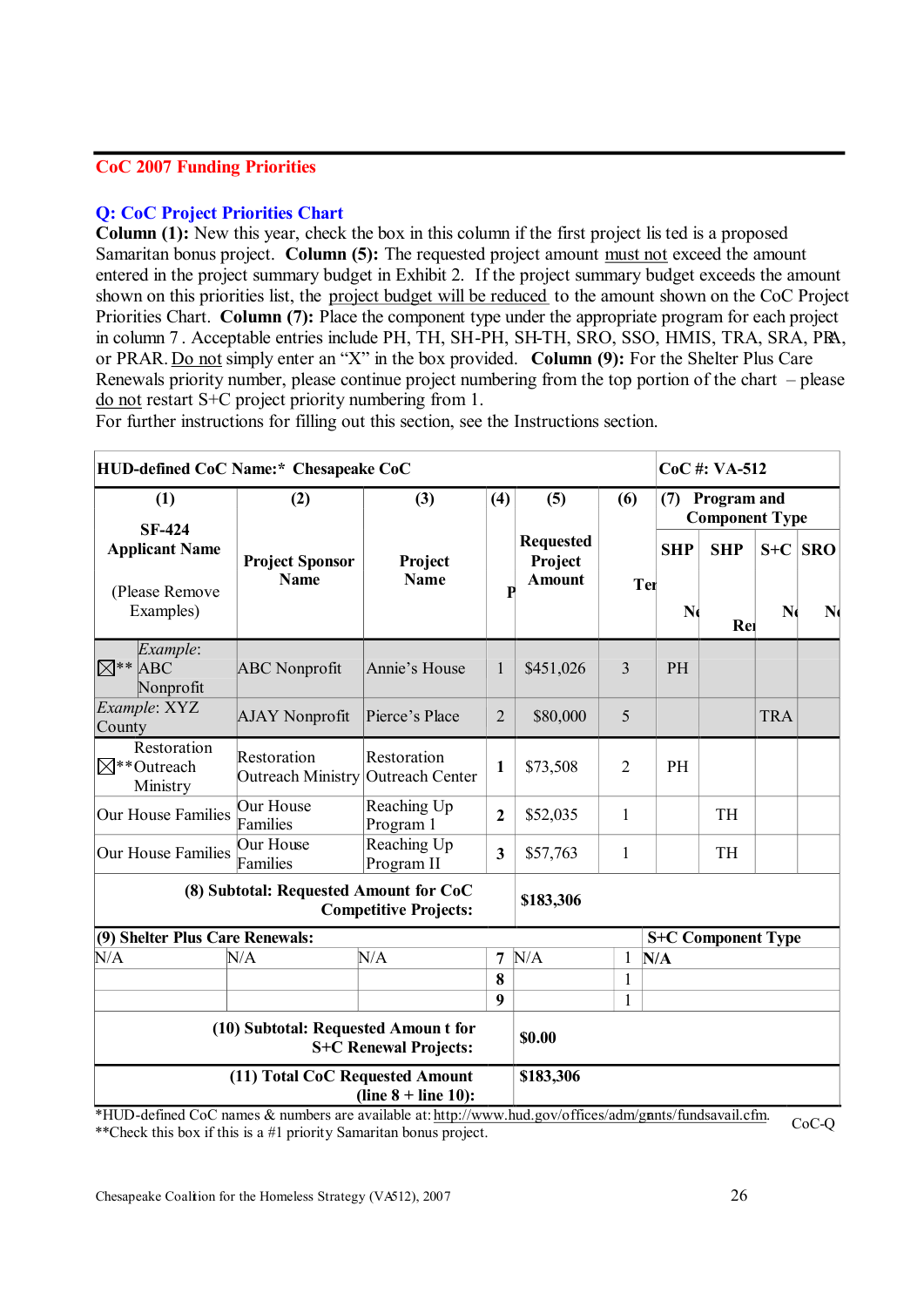#### **R: CoC Pro Rata Need (PRN) Reallocation Chart (Only for Eligible Hold Harmless CoCs)**

CoCs that receive the 1-year Hold Harmless PRN amount may reduce or eliminate one or more of the SHP grants eligible for renewal in the 2007 CoC competition. CoCs may reallocate the funds made available through this process to create new permanent housing project(s). These reallocation project(s) may be for SHP (1, 2, or 3 years), S+C (5 years), and Section 8 SRO (10 years) projects and their respective eligible activities .

#### **\*Reallocation projects WILL be funded if all of the following apply:**

- 1. Reallocation project is for permanent supportive housing (SHP -PH, SHP-Safe Haven PH, S+C, Section 8 SRO).
- 2. Reallocation project is not rejected by HUD (meets all "threshold" requirements)
- 3. CoC scores at least 65 points in the CoC competition.
- 4. Reallocation project is **not** the Samaritan bonus project.

#### **Reallocation projects may have a 1 -year grant term when they are SHP-PH or SHP-Safe Haven PH projects.**

**NOTE:** Reallocated funds placed in the Samaritan bonus project will lose their reallocation status. Therefore, if the CoC scores below the funding line, the CoC will lose the reallocated fund s included in the Samaritan bonus project.

| 1a. Will your CoC be using the PRN reallocation process?<br>$\Box$ Yes<br>$\boxtimes$ No                         |            |                     |                                         |               |               |  |                        |                            |
|------------------------------------------------------------------------------------------------------------------|------------|---------------------|-----------------------------------------|---------------|---------------|--|------------------------|----------------------------|
| <b>1b.</b> If Yes, explain the open decision making process the CoC used to reduce and/or eliminate projects use |            |                     |                                         |               |               |  |                        |                            |
| no more than one-half page).                                                                                     |            |                     |                                         |               |               |  |                        |                            |
| 2. Enter the total 1-year amount of all SHP projects that are eligible for renewal                               |            |                     |                                         |               |               |  | <b>Example:</b>        | S                          |
| in 2007, which amount you have verified with your field office:                                                  |            |                     |                                         |               |               |  | \$530,000              |                            |
| 3. Starting with the total entered above for question 2, subtract the amount your                                |            |                     |                                         |               |               |  | <b>Example:</b>        | $\mathbf S$                |
| CoC proposes to use for new permanent housing project, and enter the remaining                                   |            |                     |                                         |               |               |  | \$390,000              |                            |
| amount:                                                                                                          |            |                     |                                         |               |               |  |                        |                            |
| (In this example, the amount proposed for new PH project is $$140,000$ )                                         |            |                     |                                         |               |               |  |                        |                            |
| 4. Enter the Reduced or Eliminated Grant(s) in the 2007 Competition                                              |            |                     |                                         |               |               |  |                        |                            |
| (1)                                                                                                              | (2)        | (3)                 | (4)<br>(5)                              |               |               |  | (6)                    |                            |
| <b>Expiring Grants</b>                                                                                           | Program    | Component           | <b>Annual Renewal</b><br><b>Reduced</b> |               |               |  | <b>Retained Amount</b> |                            |
|                                                                                                                  | Code       |                     |                                         | <b>Amount</b> | <b>Amount</b> |  |                        | from Existing Grant        |
| <b>Ex:</b> MA01B300002                                                                                           | <b>SHP</b> | TH <sub>1</sub>     |                                         | \$100,000     | \$60,000      |  | \$40,000               |                            |
| <b>Ex:</b> MA01B400003                                                                                           | <b>SHP</b> | <b>SSO</b>          |                                         | \$80,000      | \$80,000      |  |                        | 80                         |
|                                                                                                                  |            |                     |                                         |               |               |  |                        |                            |
|                                                                                                                  |            | $(7)$ TOTAL:        |                                         |               |               |  |                        |                            |
| 5. Newly Proposed Permanent Housing Projects in the 2007 Competition*                                            |            |                     |                                         |               |               |  |                        |                            |
| (8)                                                                                                              |            | (9)                 |                                         | (10)          |               |  |                        | (11)                       |
| 2007 Project Priority Number                                                                                     |            | <b>Program Code</b> |                                         | Component     |               |  |                        | <b>Transferred Amounts</b> |
| <b>Example:</b><br>#5                                                                                            |            | <b>SHP</b>          |                                         | PH            |               |  |                        | \$90,000                   |
| #12<br><b>Example:</b>                                                                                           |            |                     | $S+C$                                   |               | <b>TRA</b>    |  |                        | \$50,000                   |
|                                                                                                                  |            |                     |                                         |               |               |  |                        |                            |
|                                                                                                                  |            |                     |                                         | $(12)$ TOTAL: |               |  |                        |                            |

\*No project listed here can be a #1 priority Samaritan Bonus project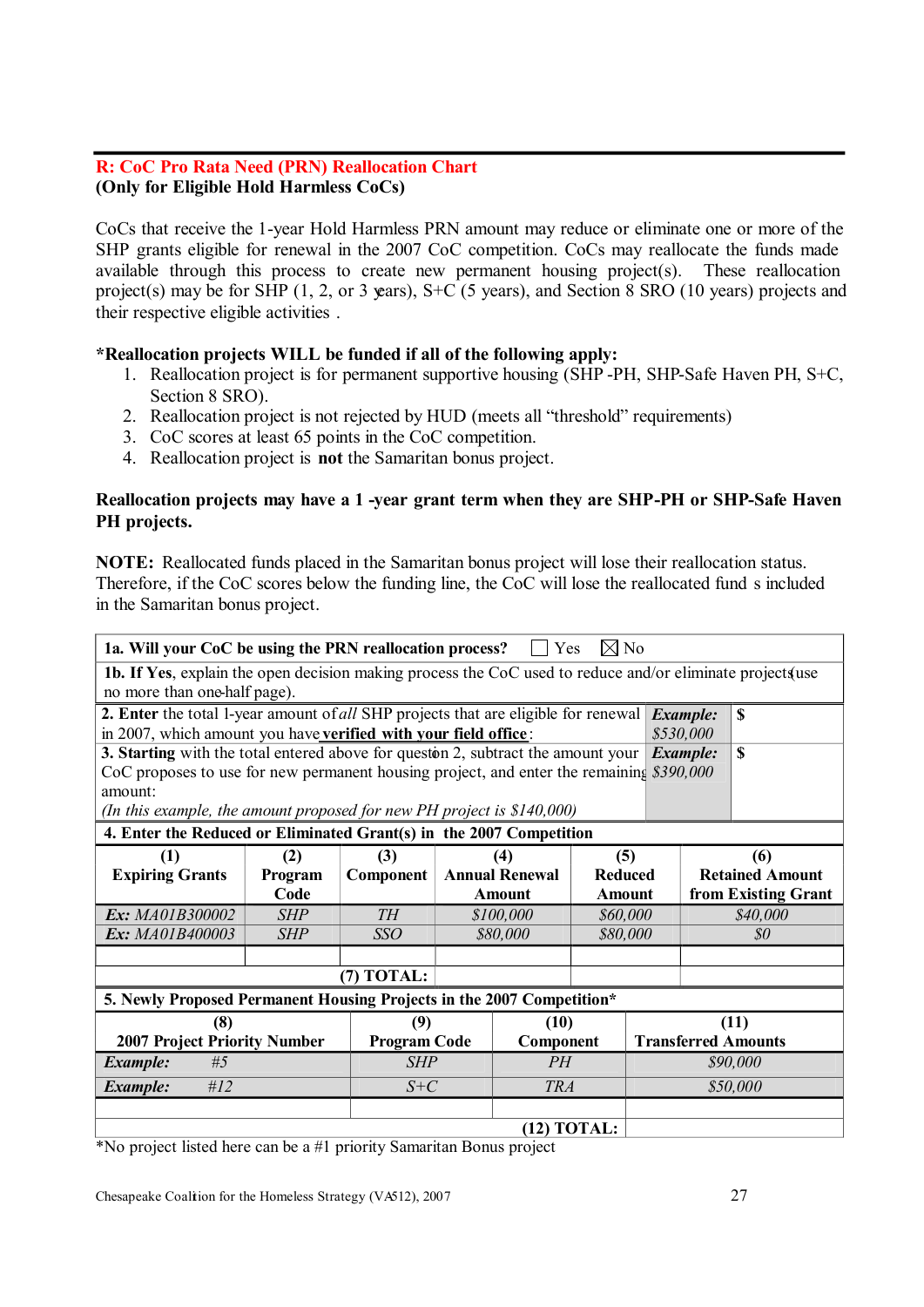#### **S: CoC Project Leveraging Summary Chart**

HUD homeless program funding is limited and can provide only a portion of the resources needed to successfully address the needs of homeless families and individuals. HUD encourages applicants to use supplemental resources, including State and local appropriated funds, to address homeless needs.

Enter the name of your Continuum and list the total amount of leveraged resources available. To get this number, find the total at the bottom of the Project Leveraging Chart for all Exhibit 2 project applications, add up all of these the totals, and enter this single number in the chart below. Complete only one chart for the entire CoC (do *not* add any rows). Provide information *only* for contributions for which you have a *written commitment in hand at the time of application*.

**Warning**: HUD will prosecute false claims and statements. Conviction may result in criminal and/or civil penalties (18 U.S.C. 1001, 1010, 1012; 31 U.S.C. 3729, 3802)

| <b>Name of Continuum</b>                 | <b>Total Value of Written</b><br><b>Commitment</b> |
|------------------------------------------|----------------------------------------------------|
| <b>Example:</b> River County CoC         | \$10,253,000                                       |
| <b>Chesapeake Coalition for Homeless</b> | \$316,667.00                                       |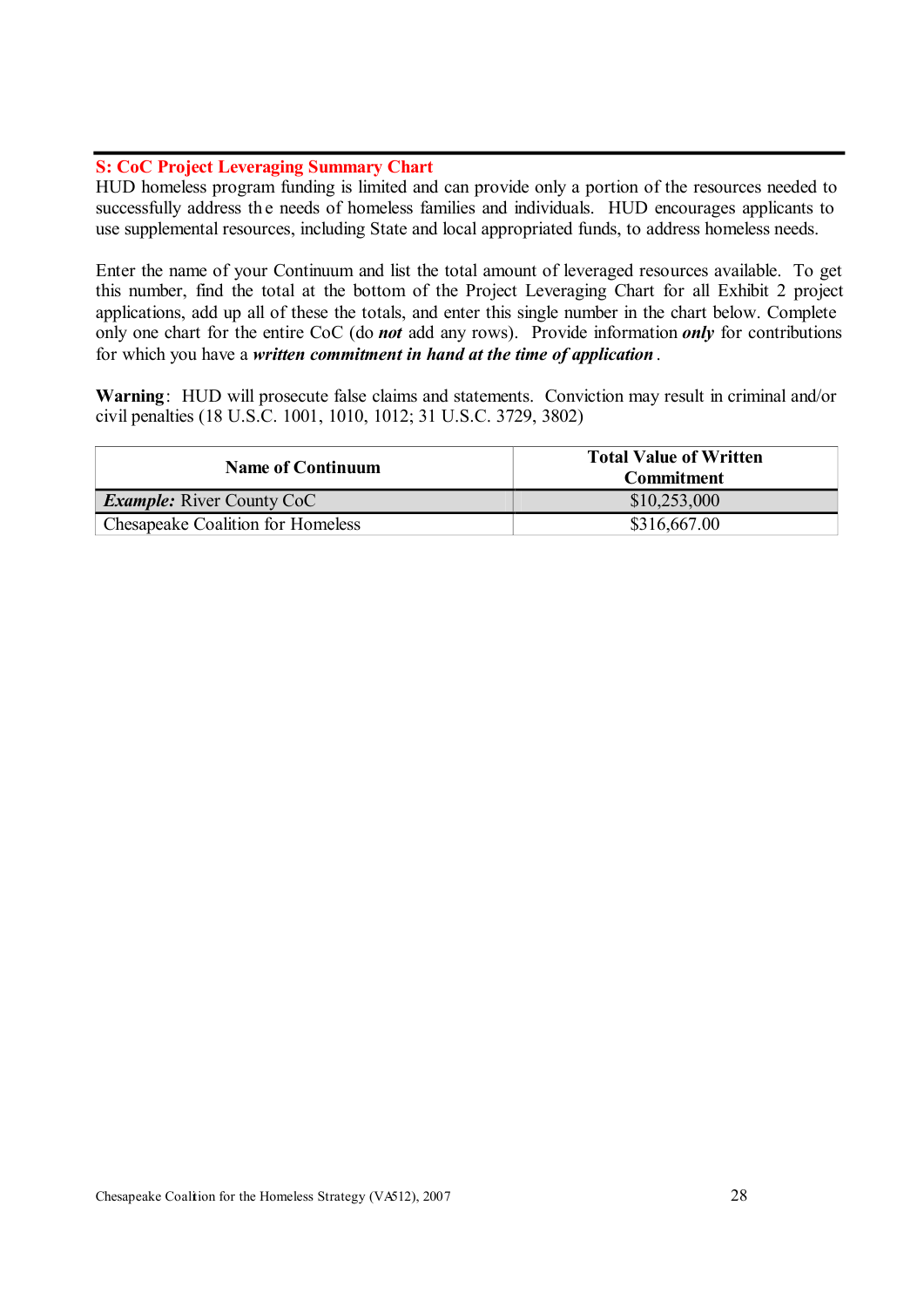## **T: CoC Current Funding and Renewal Projections**

**Supportive Housing Program (SHP) Projects:**

| <b>Type of Housing</b>                   |       |                                                            | <b>All SHP Funds</b><br><b>Requested</b><br>(Current Year) | <b>Renewal Projections</b> |                            |         |         |              |         |         |         |      |
|------------------------------------------|-------|------------------------------------------------------------|------------------------------------------------------------|----------------------------|----------------------------|---------|---------|--------------|---------|---------|---------|------|
|                                          |       |                                                            | 2007                                                       |                            | 2008                       |         | 2009    | 2010         |         | 2011    |         | 2012 |
| <b>Transitional Housing (TH)</b>         |       |                                                            | 109,798                                                    | 175,701                    |                            | 175,701 | 175,701 |              | 175,701 |         | 175,701 |      |
| Safe Havens-TH                           |       |                                                            |                                                            |                            |                            |         |         |              |         |         |         |      |
| Permanent Housing (PH)                   |       |                                                            | 73,508                                                     | 49,599                     |                            | 49,599  |         | 49,599       |         | 49,599  | 49,599  |      |
| Safe Havens-PH                           |       |                                                            |                                                            |                            |                            |         |         |              |         |         |         |      |
| <b>SSO</b>                               |       |                                                            |                                                            |                            |                            |         |         |              |         |         |         |      |
| <b>HMIS</b>                              |       |                                                            |                                                            |                            |                            |         |         |              |         |         |         |      |
| <b>Totals</b>                            |       |                                                            | 183,306                                                    | 225,300                    |                            | 225,300 |         | 225,300      |         | 225,300 | 225,300 |      |
| <b>Shelter Plus Care (S+C) Projects:</b> |       |                                                            |                                                            |                            |                            |         |         |              |         |         |         |      |
| Number of<br>$S+C$                       |       | <b>All S+C Funds</b><br><b>Requested</b><br>(Current Year) |                                                            |                            | <b>Renewal Projections</b> |         |         |              |         |         |         |      |
| <b>Bedrooms</b>                          |       | 2007                                                       |                                                            | 2008                       |                            | 2009    |         | 2010         |         | 2011    |         | 2012 |
|                                          | Units | $\mathbb{S}$                                               | Units                                                      | \$                         | Units                      | \$      | Units   | $\mathbb{S}$ | Units   | \$      | Units   | \$   |
| <b>SRO</b>                               |       |                                                            |                                                            |                            |                            |         |         |              |         |         |         |      |
| $\boldsymbol{0}$                         |       |                                                            |                                                            |                            |                            |         |         |              |         |         |         |      |
|                                          |       |                                                            |                                                            |                            |                            |         |         |              |         |         |         |      |
| $\overline{2}$                           |       |                                                            |                                                            |                            |                            |         |         |              |         |         |         |      |
| $\overline{3}$                           |       |                                                            |                                                            |                            |                            |         |         |              |         |         |         |      |
| $\overline{4}$                           |       |                                                            |                                                            |                            |                            |         |         |              |         |         |         |      |
| $\overline{5}$                           |       |                                                            |                                                            |                            |                            |         |         |              |         |         |         |      |
| <b>Totals</b>                            |       |                                                            |                                                            |                            |                            |         |         |              |         |         |         |      |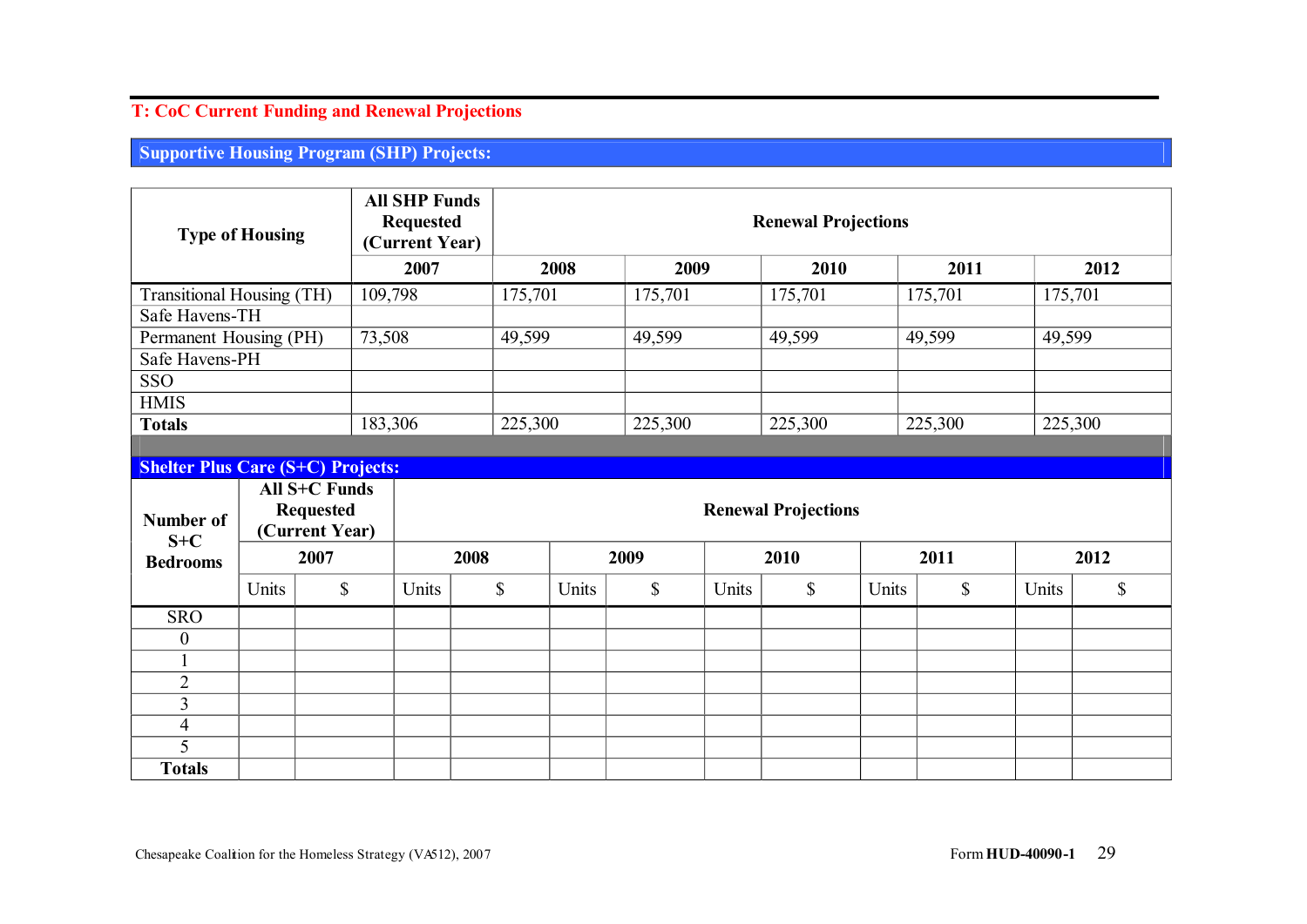#### **Part IV: CoC Performance**

#### **U: CoC Achievements Chart**

For the five HUD national objectives in the **2006** CoC application, enter the 12-month measurable achievements that you provided in Exhibit 1, Chart N of the **2006 CoC application**. Under "Accomplishments," enter the *numeric* achievement that your CoC attained within the past 12 months that is *directly related* to the measurable achievement proposed in 2006. Below, if your CoC did not meet one or more of your proposed achievements, please describe the reasons for this.

| 2006 Objectives to<br><b>End Chronic</b><br><b>Homelessness and</b><br><b>Move Families and</b><br><b>Individuals to</b><br><b>Permanent Housing</b> | <b>12-month Measurable</b><br><b>Achievement Proposed in 2006</b><br>(from Chart N of your 2006 CoC<br>application)                                                                                                                                                                                                    | <b>Accomplishments</b><br>(Enter the numeric<br>achievement attained during<br>past 12 months)                                                                                                                                                                                                           |
|------------------------------------------------------------------------------------------------------------------------------------------------------|------------------------------------------------------------------------------------------------------------------------------------------------------------------------------------------------------------------------------------------------------------------------------------------------------------------------|----------------------------------------------------------------------------------------------------------------------------------------------------------------------------------------------------------------------------------------------------------------------------------------------------------|
| 1. Create new PH beds<br>for chronically<br>homeless persons.                                                                                        | CSB will consider applying for 4 new<br>1)<br>SPC vouchers in 2007.<br>Apply for Samaritan Initiative in 2006<br>2)<br>to fund second unit in South Hampton<br>Roads Efficiency Apts. II.<br>Initiate discussion with CRHA to use<br>3)<br>Section 8 vouchers for units in South<br>Hampton Roads Efficiency Apts. II. | 1) 0 new SPC vouchers will be<br>added in 2007<br>2) The Samaritan Initiative<br>bonus was not awarded by<br>HUD; however, the City of<br>Chesapeake designated<br>\$120,000 for 3 additional<br>Section 8 vouchers for<br>Chesapeake chronic homeless<br>clients in the new SRO due to<br>open in 2009. |
| 2. Increase percentage<br>of homeless persons<br>staying in PH over 6<br>months to 71%.                                                              | 1) CSB will maintain 3 additional<br>chronically homeless persons in SPC<br>program greater than 6 months.                                                                                                                                                                                                             | 1) 5 persons stayed in program<br>longer than 6 months.                                                                                                                                                                                                                                                  |
| 3. Increase percentage<br>of homeless persons<br>moving from TH to PH<br>to 61.5%.                                                                   | 1) Reaching UP Program will continue to<br>move TH clients into PH at or above 61%<br>rate.                                                                                                                                                                                                                            | 1) $66.6\%$ of 3 families moved<br>into permanent housing.                                                                                                                                                                                                                                               |
| 4. Increase percentage<br>of homeless persons<br>becoming employed by<br>11%.                                                                        | 1) CSB will assist 2 additional persons in<br>becoming employed.                                                                                                                                                                                                                                                       | 1) 2 persons secured SSDI<br>benefits and one person $-$ SSI<br>benefits.                                                                                                                                                                                                                                |
| 5. Ensure that the CoC<br>has a functional HMIS<br>system.                                                                                           | 1)<br>Train new users.<br>Seek the inclusion of non-federally<br>2)<br>funded providers.                                                                                                                                                                                                                               | 1) 1 new user was trained.<br>2) 1 non-federally funded user<br>(City of Chesapeake) was<br>added to the HMIS system.                                                                                                                                                                                    |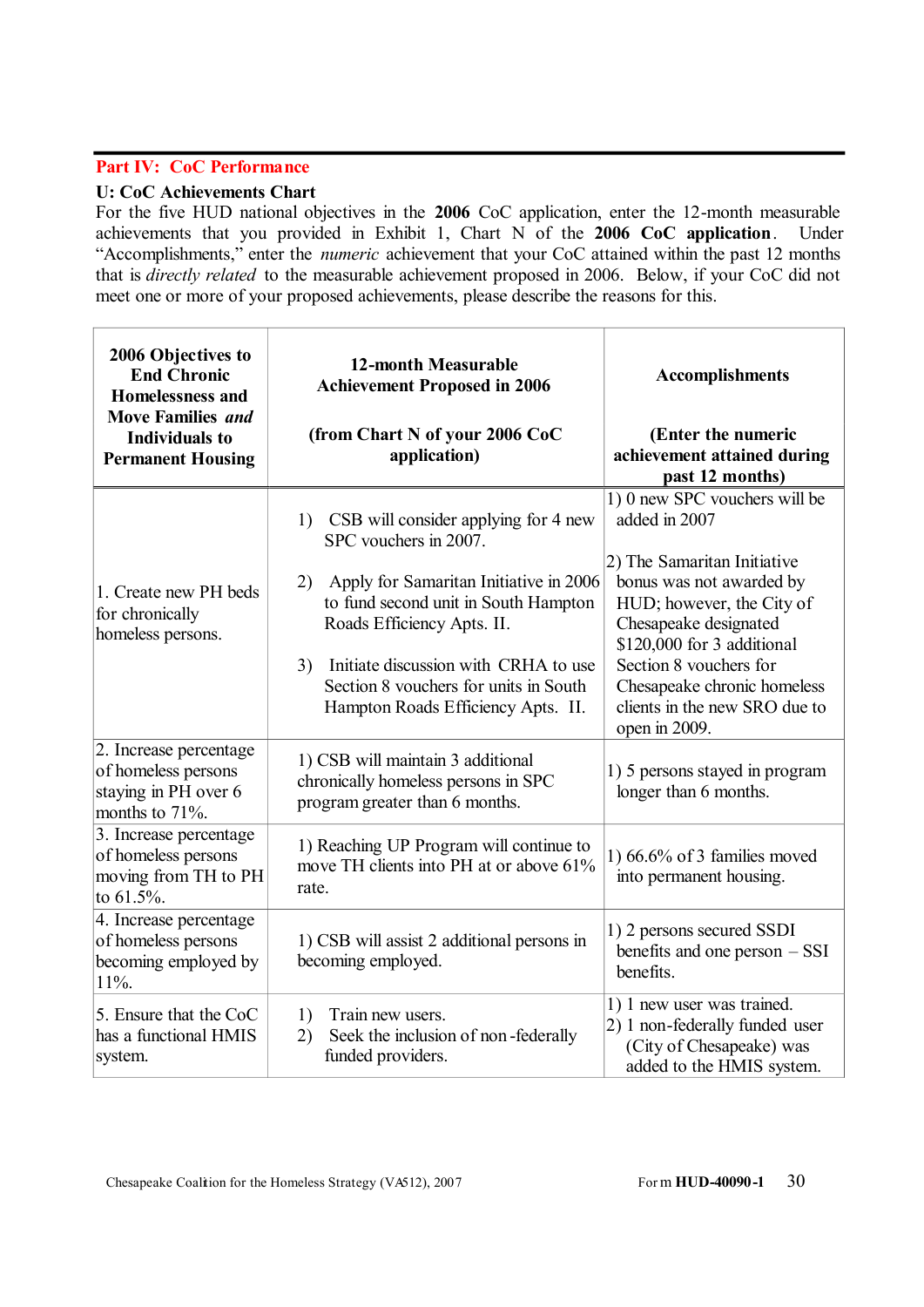**Briefly explain the reasons for not meeting one or more of your proposed measurable achievements.**

- **1) No new SPC vouchers were added due to the increase in the cost of rent in Chesapeake.**
- **2) The 2006 CoC score of 85 did not approve the Samaritan Initiative bonus ; however, the City of Chesapeake designated \$120 ,000 for acquisition costs and will utilize three, local project based vouchers for Chesapeake chronic homeless clients in the new SRO due to open in 2009.**

*OPTIONAL:* **If desired, you may use this space to describe your CoC's most significant accomplishment s over the past 12 months.**

The Chesapeake Continuum of Care has seen increased involvement from the part of the city government over the past year, which resulted in designated funding for several efforts for homeless assistance providers. For the first time, "Our House Families" shelters received non-CDBG support funds and \$120,000 was awarded to support the development of the South Hampton Roads second Single Room Occupancy (SRO-Cloverleaf) that is scheduled to open in January 2009 with four units designated for Chesapeake's homeless.

As a participating city in the Regional Homeless Taskforce, the city allocated funds toward the establishment of an affordable housing database, Housing Connect, which provides a free service for landlords and real estate agents offering low-cost housing in South Hampton Roads.

In addition, the City Manager's office contracted a consultant agency to develop the city's 10-year Plan to End Homelessness and provide staff support for the Chesapeake Coalition for the Homeless over the next three years. These accomplishment s should lead to more coordinated efforts to address the gaps in homeless services .

Other city involvement includes: an invitation to a City Council meeting to present on the SRO being planned for 2009, active participation on the part of the Assistant City Manager and other city staff in the Point-in-Time count, and a focus group involving city council members in the development of the 10-year Plan to End Homelessness.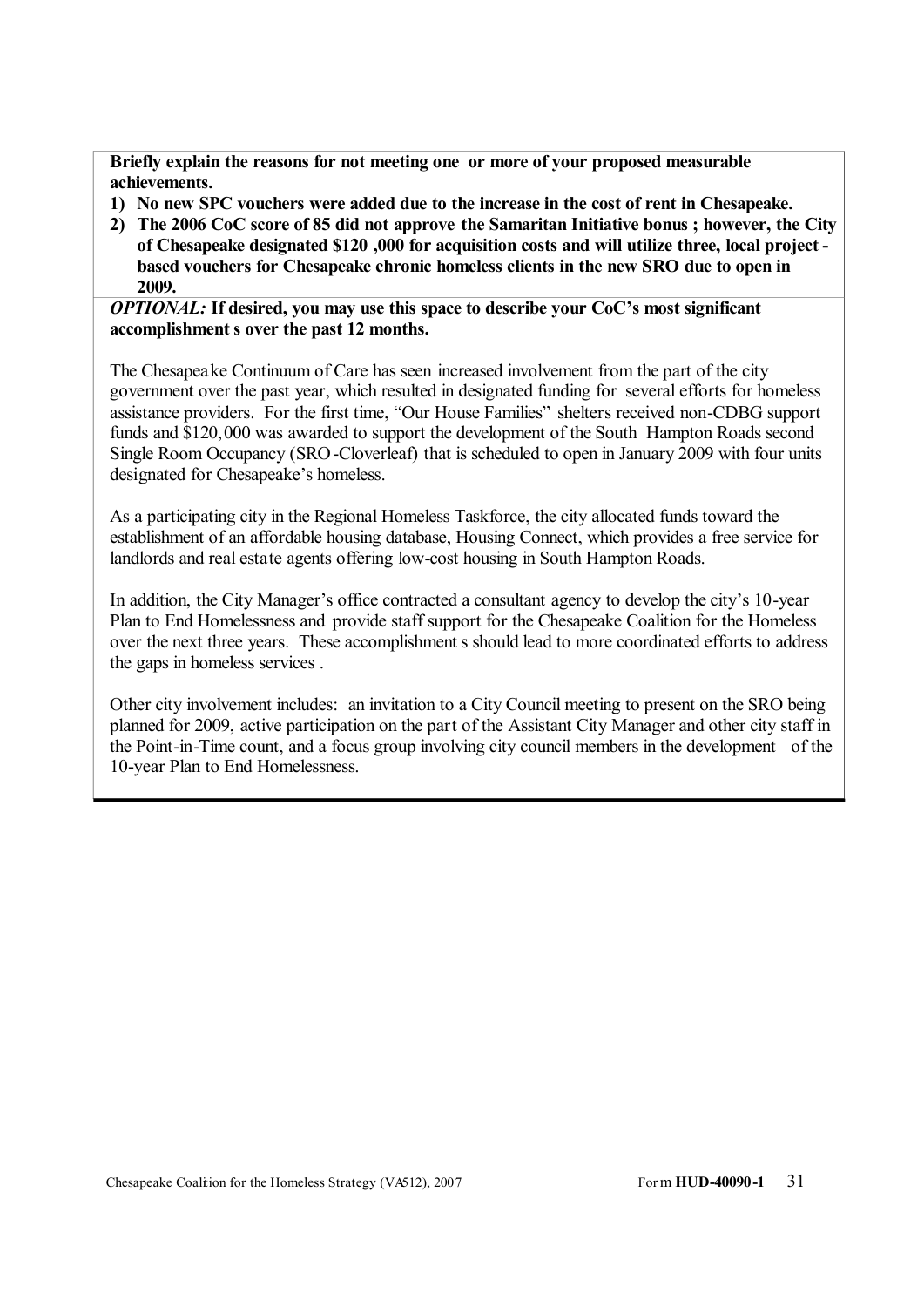#### **V: CoC Chronic Homeless (CH) Progress Chart**

The data in this chart should come from point-in-time counts also used for Chart K: Populations and Subpopulations Chart and Chart I: Housing Inventory Chart. For further instructions in filling out this chart, please see the Instructions section.

**1.** Enter the total number of chronically homeless persons in your CoC and the total number of permanent housing beds designated for the chronically homeless in your CoC for each year.

| <b>Year</b> | <b>Number of CH Persons</b> | Number of PH beds for the CH |
|-------------|-----------------------------|------------------------------|
| 2005        |                             | 10                           |
| 2006        |                             | 10                           |
| 2007        |                             |                              |

**Briefly describe the reason(s) for any increases in the total number of chronically homeless persons between 2006 and 2007:**

**2.** Indicate the number of **new** PH beds in place and made available for occupancy For the chronically homeless between February 1, 2006 and January 31, 2007:  $\qquad \qquad \begin{array}{c} 0 \\ 0 \end{array}$ 

**3.** Identify the amount of funds from each funding source for the development and operations costs of the **new** CH beds created between February 1, 2006 and January 31, 2007.

| <b>Cost Type</b>   |                                                |                  |              |       |                |
|--------------------|------------------------------------------------|------------------|--------------|-------|----------------|
|                    | <b>HUD</b><br><b>McKinney-</b><br><b>Vento</b> | Other<br>Federal | <b>State</b> | Local | <b>Private</b> |
| <b>Development</b> | Φ                                              |                  |              |       |                |
| <b>Operations</b>  | Φ                                              |                  | Φ            | ⊅     | ◡              |
| <b>TOTAL</b>       | Φ                                              |                  |              | ⊅     |                |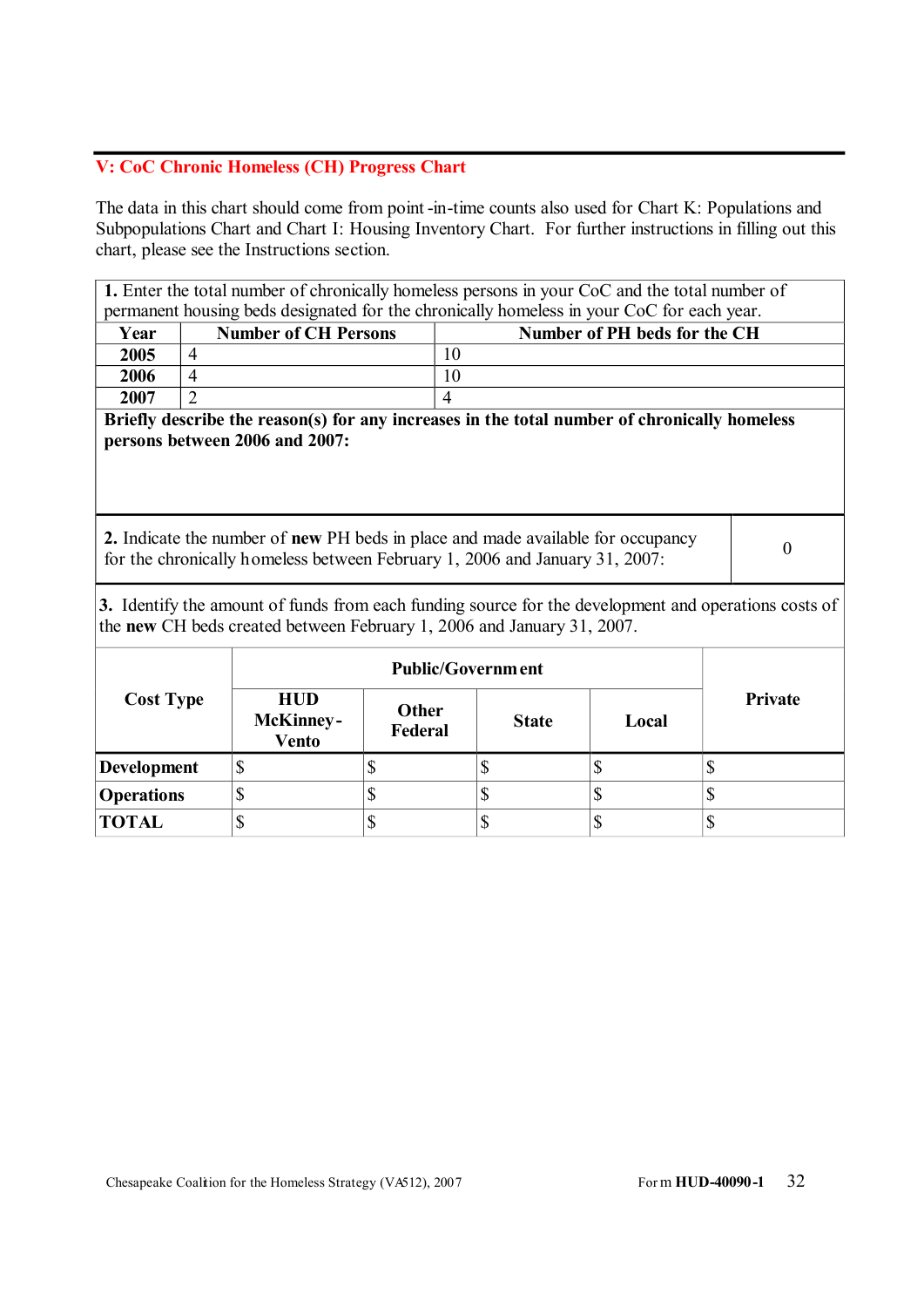#### **W: CoC Housing Performance Chart**

The following chart will assess your CoC's progress in reducing homelessness by helping clients move to and stabilize in permanent housing, access mainstream services and gain employment. Both housing and supportive services projects in your CoC will be examined. Provide information from the most recently submitted APR for the appropriate RENEWAL project(s) on your CoC Project Priorities Chart. **Note:** If you are not submitting any renewals in this year's competition for the applicable areas presented below, check the appropriate "No applicable renewals" box in the chart.

#### **1. Participants in Perman ent Housing (PH)**

HUD will be assessing the percentage of all participants who remain in S+C or SHP permanent housing (PH) for more than six months. SHP projects include both SHP-PH and SHP-Safe Haven PH renewals. Complete the following chart using data based on the most recently submitted APR for Question 12(a) and 12(b) for PH projects included on your CoC Priority Chart:

| $\boxtimes$                                                                                   | No applicable PH renewals are on the CoC Project Priorities Chart                                       | <b>APR</b> |  |  |  |  |
|-----------------------------------------------------------------------------------------------|---------------------------------------------------------------------------------------------------------|------------|--|--|--|--|
|                                                                                               | All PH renewal projects with APRs submitted are included in calculating the responses below             | Data       |  |  |  |  |
| a.                                                                                            | Number of participants who exited PH project(s)—APR Question $12(a)$                                    |            |  |  |  |  |
| $\mathbf{b}$ .                                                                                | Number of participants who did not leave the project(s)—APR Question 12(b)                              |            |  |  |  |  |
| Number who exited after staying 7 months or longer in PH-APR Question 12(a)<br>C <sub>1</sub> |                                                                                                         |            |  |  |  |  |
| d.                                                                                            | Number who did not leave after staying 7 months or longer in PH-APR question 12(b)                      |            |  |  |  |  |
| e.                                                                                            | Percentage of all participants in PH projects staying 7 months or longer                                | $\%$       |  |  |  |  |
|                                                                                               | $(c. + d. \text{ divided by a.} + b., \text{ multiplied by } 100 = e.)$                                 |            |  |  |  |  |
|                                                                                               |                                                                                                         |            |  |  |  |  |
|                                                                                               |                                                                                                         |            |  |  |  |  |
|                                                                                               | 2. Participants in Transitional Housing (TH)                                                            |            |  |  |  |  |
|                                                                                               | HUD will be assessing the percentage of all TH clients who moved to a permanent housing situation. TH   |            |  |  |  |  |
|                                                                                               | projects include SHP-TH and SHP-Safe Haven/TH not identified as permanent housing. Complete the         |            |  |  |  |  |
|                                                                                               | following chart using data based on the most recently submitted APR Question 14 for TH renewal projects |            |  |  |  |  |
|                                                                                               | included on your CoC Priorities Chart.                                                                  |            |  |  |  |  |
|                                                                                               | No applicable TH renewals are on the CoC Project Priorities Chart                                       | <b>APR</b> |  |  |  |  |
| $\boxtimes$                                                                                   | All TH renewal projects with APRs submitted are included in calculating the responses below             | Data       |  |  |  |  |

a. Number of participants who exited TH project(s)—including unknown destination  $\vert$  3 families 2

| Number of participants who moved to PH                    | fami- |
|-----------------------------------------------------------|-------|
|                                                           | lies  |
| c. Percent of participants in TH projects who moved to PH | 66%   |
| (b. divided by a., multiplied by $100 = c$ .)             |       |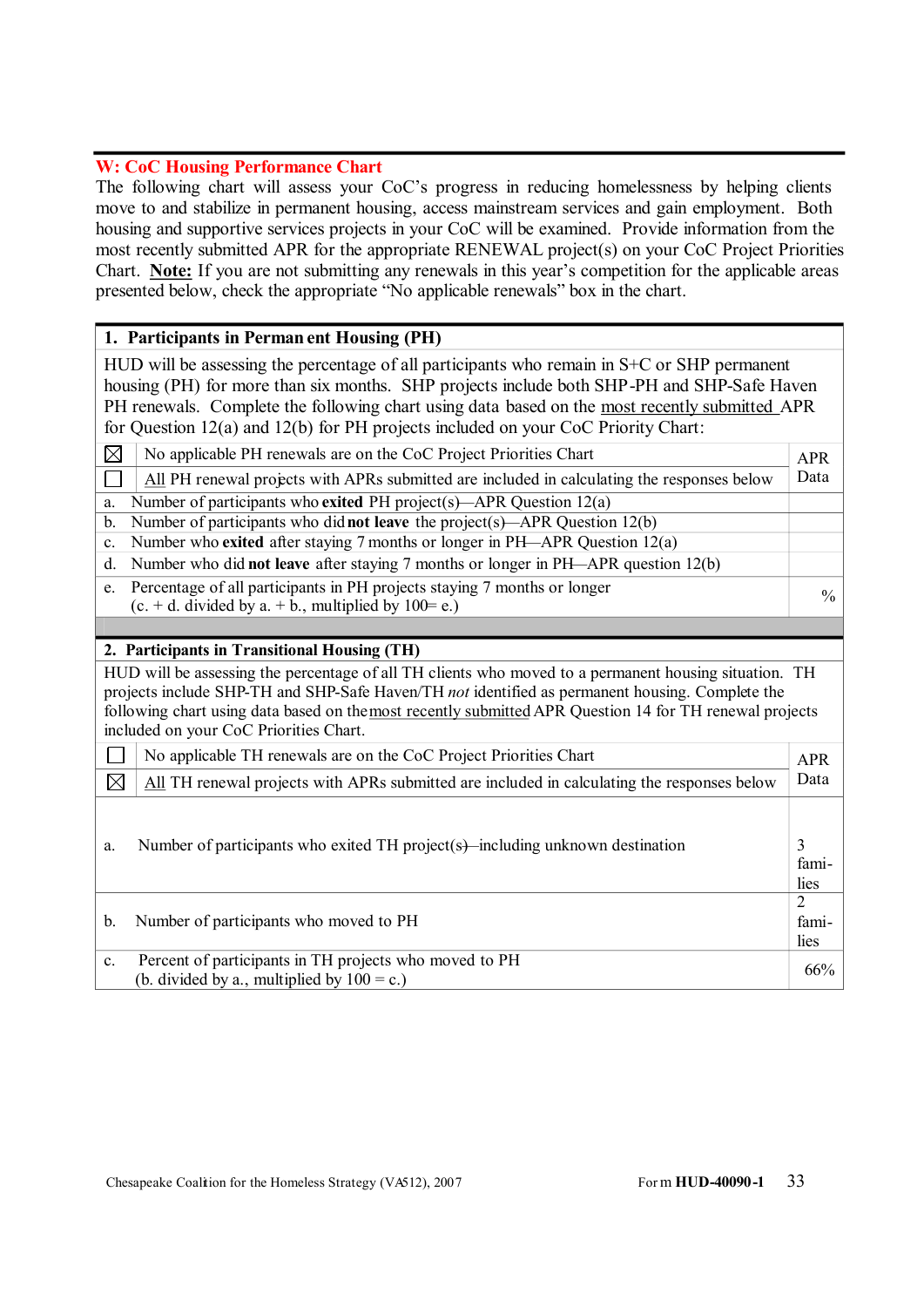#### **X: Mainstream Programs and Employment Project Performance Chart**

 $\boxtimes$ 

HUD will be assessing the percentage of clients in all your renewal projects who gained access to mainstream services, especially those who gained employment. This includes all S+C renewals and all SHP renewals, excluding HMIS projects. Complete the following charts based on responses to APR Question 11 for each of the renewal projects included on your CoC Priority Chart. For further instructions for filling out this section, see the Instructions section at the beginning of the application.

No applicable renewal projects for the Mainstream Programs and Employment Chart are included in the  $\Box$ CoC Priorities Chart.

All renewal projects on the CoC Priorities Chart that are not exempted from reporting in the APR are included in calculating the responses below.

| $\left(1\right)$<br><b>Number of Adults Who</b><br>Left (Use same number<br>in each cell) | (2)<br><b>Income Source</b>  | (3)<br><b>Number of Exiting</b><br><b>Adults with Each</b><br><b>Source of Income</b> | $\left( 4\right)$<br><b>Percent with</b><br><b>Income at Exit</b><br>$(Col 3 \div Col 1 \times 100)$ |
|-------------------------------------------------------------------------------------------|------------------------------|---------------------------------------------------------------------------------------|------------------------------------------------------------------------------------------------------|
| Example:<br>105                                                                           | a. SSI                       | 40                                                                                    | 38.1%                                                                                                |
| 105<br>Example:                                                                           | b. SSDI                      | 35                                                                                    | 33.3%                                                                                                |
|                                                                                           | a. SSI                       |                                                                                       |                                                                                                      |
|                                                                                           | b. SSDI                      |                                                                                       |                                                                                                      |
|                                                                                           | c. Social Security           |                                                                                       |                                                                                                      |
|                                                                                           | d. General Public Assistance |                                                                                       |                                                                                                      |
| 5                                                                                         | e. TANF                      |                                                                                       | 20%                                                                                                  |
|                                                                                           | f. SCHIP                     |                                                                                       |                                                                                                      |
| 5                                                                                         | g. Veterans Benefits         |                                                                                       | 20%                                                                                                  |
| 5                                                                                         | h. Employment Income         | 5                                                                                     | 100%                                                                                                 |
|                                                                                           | i. Unemployment Benefits     |                                                                                       |                                                                                                      |
| 5                                                                                         | j. Veterans Health Care      |                                                                                       | 20%                                                                                                  |
|                                                                                           | k. Medicaid                  |                                                                                       |                                                                                                      |
| 5                                                                                         | 1. Food Stamps               | $\overline{4}$                                                                        | 80%                                                                                                  |
|                                                                                           | m. Other (please specify)    |                                                                                       |                                                                                                      |
|                                                                                           | n. No Financial Resources    |                                                                                       |                                                                                                      |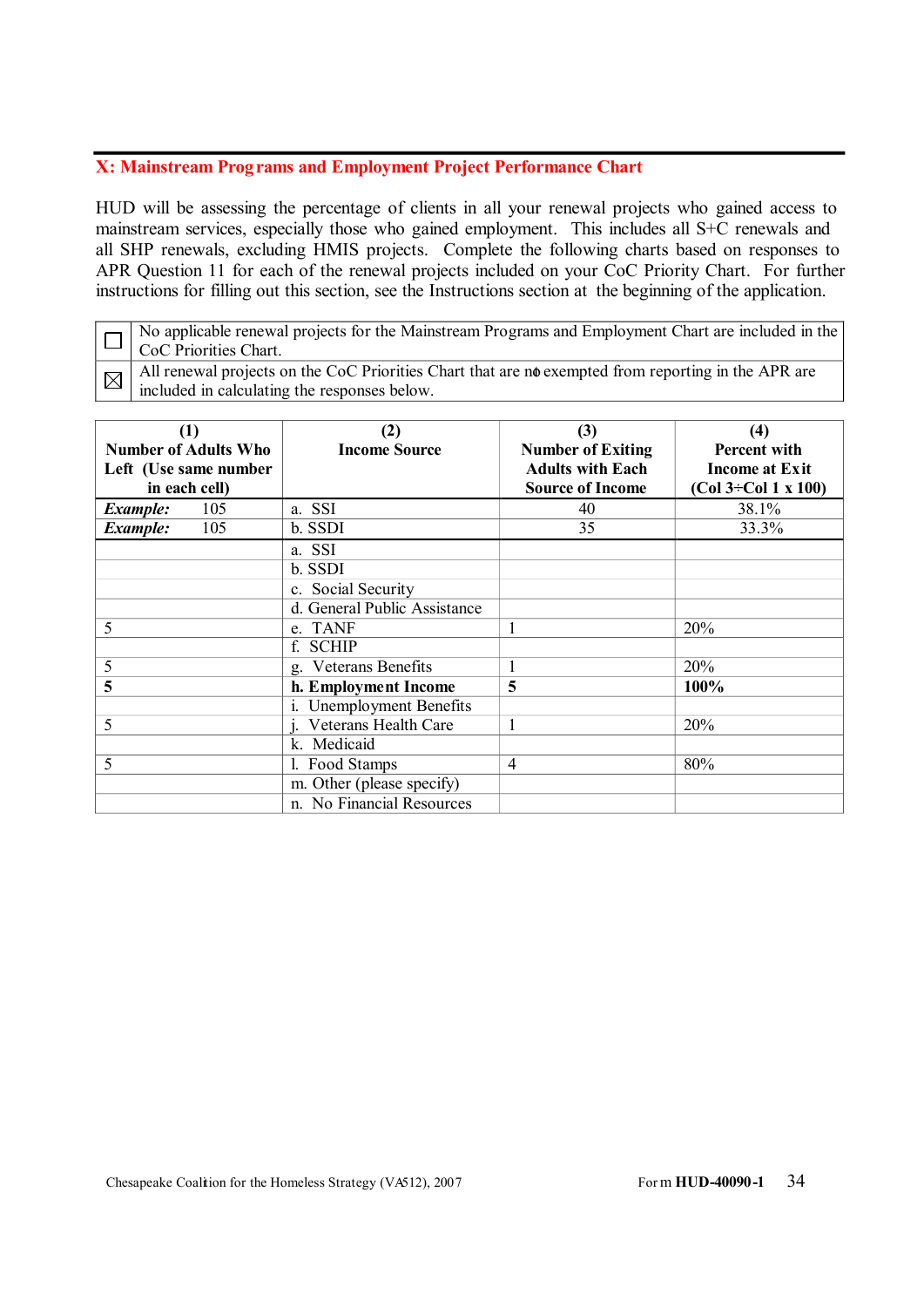#### **Y: Enrollment and Participation in Mainstream Programs Chart**

It is fundamental that your CoC *systematically* helps homeless persons identify, apply for and follow up to receive benefits under **SSI, SSDI, TANF, Medicaid, Food Stamps, SCHIP, WIA, and Veterans Health Care as well as any other State or Local program that may be applicable.**  Which policies are currently in place in your CoC to help clients secure these mainstream benefits for which they are eligible?

| Check those activities implemented by a majority of your CoC's homeless assistance providers (check all<br>that apply): |                                                                                                                                                                                           |  |  |  |
|-------------------------------------------------------------------------------------------------------------------------|-------------------------------------------------------------------------------------------------------------------------------------------------------------------------------------------|--|--|--|
| $\boxtimes$                                                                                                             | A majority of homeless assistance providers have case managers systematically assist clients in<br>completing applications for mainstream benefit programs.                               |  |  |  |
| $\boxtimes$                                                                                                             | The CoC systematically analyzes its projects' APRs to assess and improve access to mainstream<br>programs.                                                                                |  |  |  |
| $\boxtimes$                                                                                                             | The CoC has an active planning committee that meets at least three times a year to improve CoCwide<br>participation in mainstream programs.                                               |  |  |  |
| $\boxtimes$                                                                                                             | A majority of homeless assistance providers use a single application form for four or more of the above<br>mainstream programs.                                                           |  |  |  |
| $\boxtimes$                                                                                                             | The CoC systematically provides outreach and intake staff specific, ongoing training on how to identify<br>eligibility and program changes for mainstream programs.                       |  |  |  |
|                                                                                                                         | The CoC or any of its projects has specialized staff whose primary responsibility is to identify, enroll,<br>and follow-up with homeless persons on participation in mainstream programs. |  |  |  |
| $\boxtimes$                                                                                                             | A majority of homeless assistance providers supply transportation assistance to clients to attend<br>mainstream benefit appointments, employment training, or jobs.                       |  |  |  |
| $\boxtimes$                                                                                                             | A majority of homeless assistance providers have staff systematically follow-up to ensure that<br>mainstream benefits are received.                                                       |  |  |  |
| $\boxtimes$                                                                                                             | The CoC coordinates with the State Interagency Council(s) on Homelessness to reduce or remove<br>barriers to accessing mainstream services.                                               |  |  |  |

#### **Z: Unexecuted Grants Awarded Prior to the 2006 CoC C ompetition Chart**

| Provide a list of all HUD McKinney-Vento Act awards made prior to the 2005 competition that are not yet |                       |                     |                     |  |  |  |  |
|---------------------------------------------------------------------------------------------------------|-----------------------|---------------------|---------------------|--|--|--|--|
| under contract (i.e., signed grant agreement or executed ACC).                                          |                       |                     |                     |  |  |  |  |
| <b>Project Number</b>                                                                                   | <b>Applicant Name</b> | <b>Project Name</b> | <b>Grant Amount</b> |  |  |  |  |
| Example:<br>MI23B901002                                                                                 | Michiana Homes, Inc.  | TH for Homeless     | \$514,000           |  |  |  |  |
| N/A                                                                                                     |                       |                     |                     |  |  |  |  |
|                                                                                                         |                       | <b>Total:</b>       |                     |  |  |  |  |